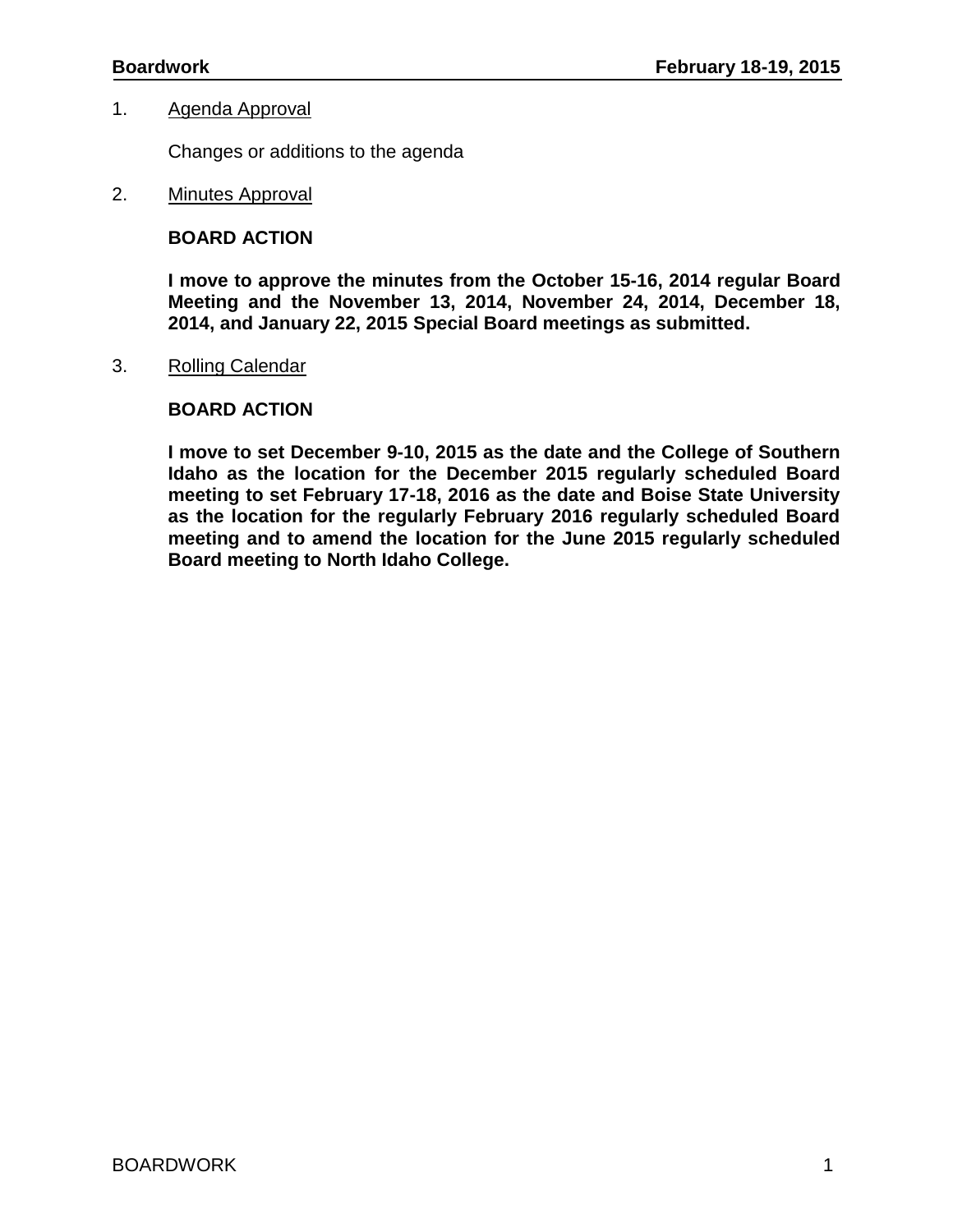

**STATE BOARD OF EDUCATION TRUSTEES OF BOISE STATE UNIVERSITY TRUSTEES OF IDAHO STATE UNIVERSITY TRUSTEES OF LEWIS-CLARK STATE COLLEGE BOARD OF REGENTS OF THE UNIVERSITY OF IDAHO STATE BOARD FOR PROFESSIONAL-TECHNICAL EDUCATION**

#### **DRAFT MINUTES STATE BOARD OF EDUCATION October 15-16, 2014 Lewis-Clark State College Williams Conference Center Lewiston, Idaho**

A regularly scheduled meeting of the State Board of Education was held October 15-16, 2014 at Lewis-Clark State College in Lewiston, Idaho.

### **Present:**

Emma Atchley, President Bill Goesling Rod Lewis, Vice President Debbie Critchfield Don Soltman, Secretary **Dave Hill** Richard Westerberg Tom Luna, State Superintendent (arrived at 2:20)

## **Absent:**

### **Wednesday, October 15, 2014**

The Board met in the Williams Conference Center at Lewis-Clark State College in Lewiston, Idaho. Board President Emma Atchley welcomed everyone and called the meeting to order at 1:00 pm. Ms. Atchley took a moment to appreciate the good work of the LCSC students for the posters displayed in the lobby, thanking them for their time and effort.

### **BOARDWORK**

1. Agenda Review / Approval

# **BOARD ACTION**

**M/S (Lewis/Soltman): By consent to approve the agenda as submitted.** The motion carried unanimously 7-0. Mr. Luna was absent from voting.

Mr. Westerberg requested unanimous consent for Board staff to review options for not traveling to Coeur d' Alene for the December Board meetings, and presenting those recommendations to the Board. He clarified by saying he would like to see other options for the Board meeting schedule rotation that would reduce travel during the winter. There were no objections to the request. Ms. Atchley also asked for unanimous consent to direct the Board staff to arrange for teleconference capability for the December meeting. There were no objections to the request.

### 2. Minutes Review / Approval

# **BOARD ACTION**

**M/S (Lewis/Soltman): To approve the minutes from the August 13-14, 2014 regular Board meeting**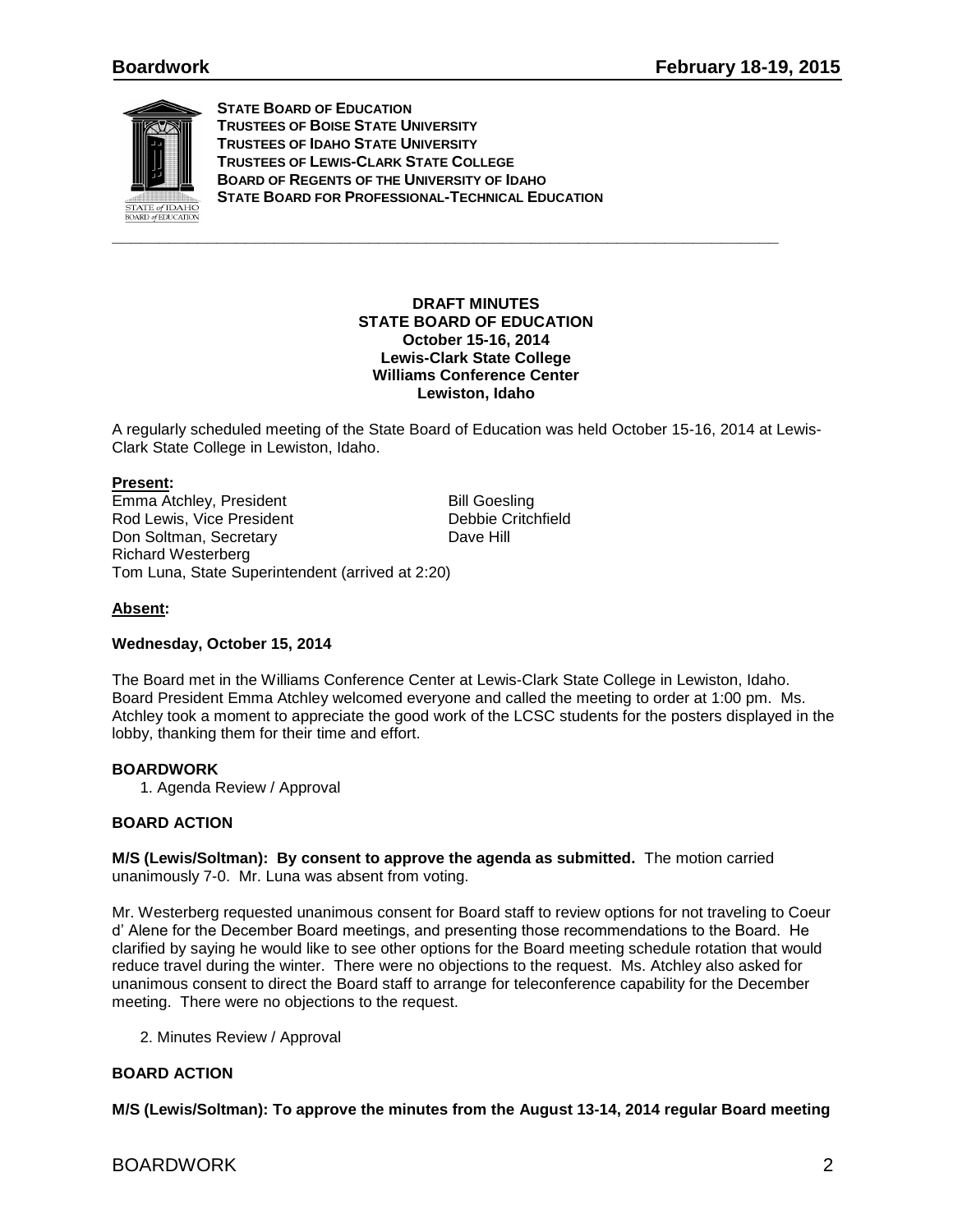**and the October 3, 2014 special Board meeting as submitted.** The motion carried unanimously 7-0. Mr. Luna was absent from voting.

3. Rolling Calendar

## **BOARD ACTION**

**M/S (Lewis/Goesling): To set October 21-22, 2015 as the date and Lewis-Clark State College as the location for the October 2015 regularly scheduled Board meeting and to amend the date for the August 2015 regularly scheduled Board meeting to August 12-13, 2015.** The motion carried unanimously 7-0. Mr. Luna was absent from voting.

## **WORKSESSION – Planning, Policy & Governmental Affairs (PPGA)**

A. Department of Labor – Workforce Projections

Mr. Ken Edmunds, Director of the Idaho Department of Labor (Labor) and former State Board of Education member, presented to the Board a review of current workforce projections of Idaho jobs by industry and occupation. He indicated they are looking at how Idaho is managing its educational processes and educational direction with workforce development.

Craig Shaul, Senior Research Analyst from the Department of Labor, accompanied Mr. Edmunds for the presentation and presented results of the study. Mr. Shaul provided some background on the biennial study that attempts to project future workforce needs. This study has evolved into an advanced regression analysis to provide an answer to the question of what will the labor force look like a decade from now should the economy be running at full capacity. He clarified that they count jobs (and not people), looking at the perspectives of industry and occupations. They provide projections for 667 occupations in Idaho and analysis for educational attainment for those jobs.

Mr. Shaul reported that the aggregate of their projections shows by the year 2022 Idaho should realize a 16% increase in jobs. Some of the largest areas of growth include construction, healthcare, leisure/hospitality and retail trades. From the occupations perspective, construction, healthcare/technical, healthcare support, and foodservice prep show the largest areas of growth. Both trends appear to be very similar to national trends. Mr. Shaul pointed out many of the STEM occupations are growing at a much smaller rate. Projected annual job openings by occupation due to replacement show the most growth in the areas of office and administrative support, sales, foodservice, and management. The top ten "hot jobs" include pharmacists, RN's, physical therapists, software developers, physician assistants, industrial machinery mechanics, electricians, dental hygienists, market research analysts and market specialists, and nurse practitioners. He showed a chart showing the median wage of these positions that ranged from \$21-\$53 per hour.

Moving on to discuss educational attainment, Mr. Shaul reported that by 2022, projections show 59% of Idaho workers 25 and older will have higher than a high school education, 36% are projected to have a bachelor's degree or higher, and 41% are projected to have a high school diploma or less. Nationwide those same projections are 61%, 38%, and 39% respectively. Related to the share of projected openings by education level, 27% will require a bachelor's degree, 32% will require greater than high school up to an associate's, and 41% will require high school or less. Nationally, those same numbers indicate 30%, 32%, and 38% respectively.

Mr. Edmunds confirmed that from their studies the Board's 60% goal is still accurate. He urged the Board to link where job projections are and how we are educating our people. He summarized that Idaho industry projections show growth based on economic needs of 109,000 jobs over the next ten years. He reported that the problem is the workforce supply doesn't support the demand. Mr. Edmunds pointed out the baby boomer issue and also how technology is drastically changing the workforce. He pointed out Idaho has plenty of people to fill minimum wage jobs, but we need to focus on occupations and industries that promote higher wage jobs. Mr. Edmunds expressed the desire of the Department of Labor for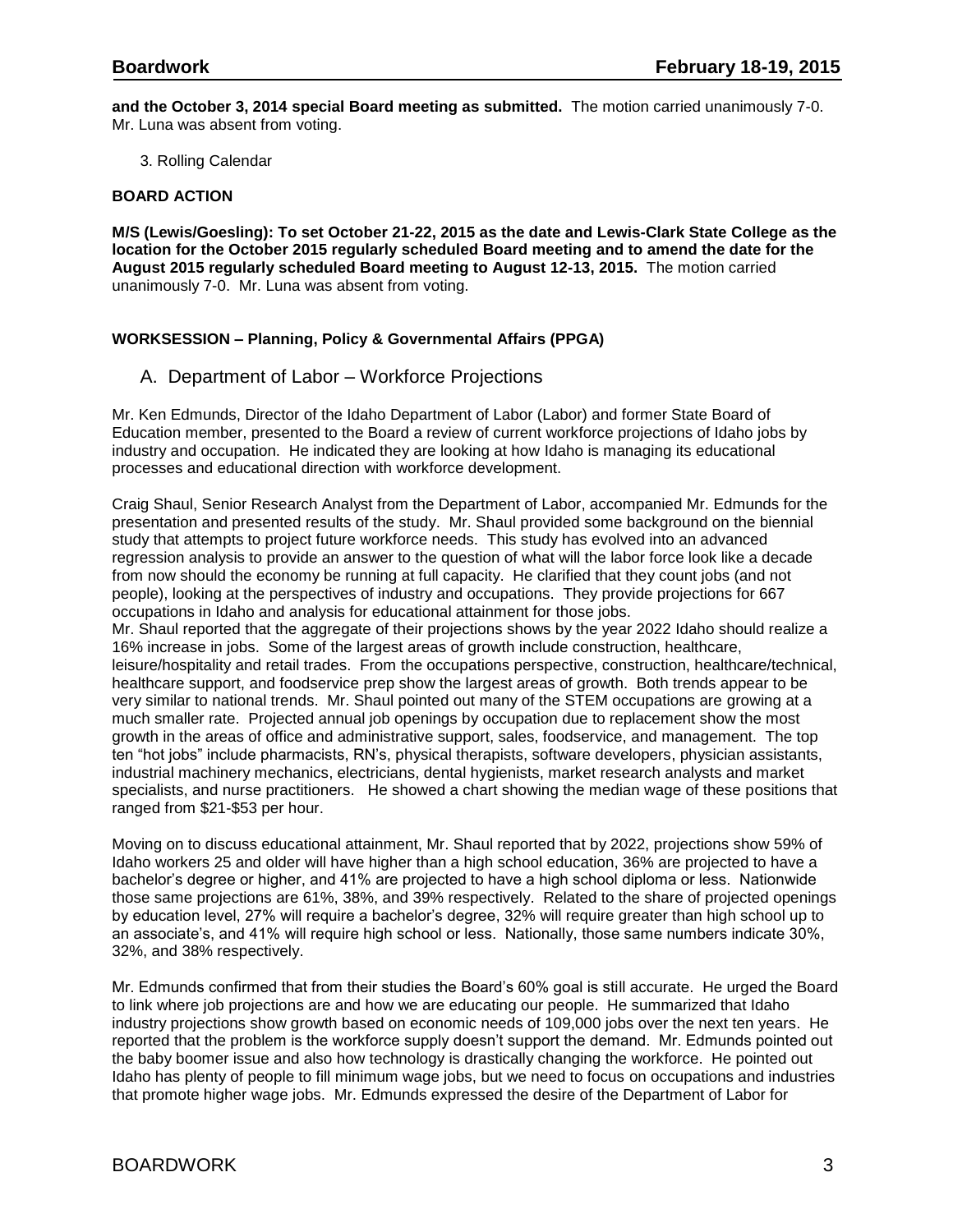industry to work with education to understand where the needs are and to determine how educational requirements and industry needs can both be met.

Ms. Critchfield remarked that her observations and those from others in her geographic area indicate disconnect appears to be in programs that are not as useful or needed anymore are still being offered. She remarked on the lack of communication between industry and what the schools are providing, and in some cases the education setting is not attractive enough for industry instructors and professionals to come to the technical schools to teach. She also felt the climate is good for those non-university bound students to try something different, perhaps technical.

Ms. Critchfield asked what things have been identified that would be useful to move forward. Mr. Edmunds felt the stigma that presently exists is due to old information and stereotypes such as an all-ornothing approach to a four year degree. He also pointed out career counseling is an area of great need, along with opportunities for internships, apprenticeships, etc. Ms. Critchfield felt the largest advocates for change are the students themselves. Mr. Luna remarked on the kind of changes that need to be made needs to be made by adults. Dr. Goesling asked where to start when there is not enough resources to fund even proper equipment or buildings for training. Mr. Edmunds responded he didn't wish to make this conversation a funding issue, and pointed out employers are a likely source for equipment and training. He called out the argument should not be about bricks and mortar, but how to do it; how to create the knowledge base that employers need.

Mr. Lewis asked what Labor wants from the Board of Education. Mr. Edmunds responded they want a reconciliation of process that allows the Department of Labor to take needed occupation numbers and match it up to how we are educating Idaho people. He wants to know if the educational process is preparing the people for the workforce Idaho needs. Mr. Lewis asked what kind of interaction he is looking for from the Board in order to do that. Mr. Edmunds responded by asking the Board to acknowledge that the Department of Labor is a resource to use for reconciling workforce demands and educational outputs. He felt it would also assist the institutions in their program prioritization process. Ms. Atchley remarked that Idaho needs to make itself more attractive perhaps in the form of an adjustment to tuition, performance measures, industry partnerships, etc. She applauded the effort of Mr. Edmunds and the Department of Labor to work together with education leaders on this issue.

# B. Performance Measure Reports

Mr. Westerberg introduced the next item which is a report on institution performance measures and whether those measures need to be adjusted. He stated the measures are intended to guide both the institution and Board's strategic plans going forward.

Mr. Carson Howell, Director of Research, and Ms. Cathleen McHugh, Senior Data Analyst reported to the Board. Mr. Howell showed an illustration of the overall education pipeline showing who is coming in, where are students being lost, how well are they moving through the pipeline, and if they making it to the end. Focusing on high school measures, dual-credit headcount and credit hours have increased since 2008 to 12,442 and 68,994 respectively. Mr. Howell pointed out though, that dual credits per student actually decreased since 2008. While more students are taking dual credit courses, the actual number of credits has decreased. Related to the SAT percentages of students meeting the benchmark, the trend shows a decrease since 2010. This trend has also been seen by other states that have gone to universal testing. Average SAT scores across the Board for regions doing 100% testing shows Idaho has a good rating. The ACT scores are trending as anticipated and the benchmarks are going up. For Idaho, Math and reading scores showed a slight decline, while critical writing was above the national benchmark. National Student Clearinghouse data show a peak in twelve month go-on rates for 2012 and a slight decline in 2013. Mr. Howell reported that there was a change in age of Mormon missionaries that may have affected this number; however if the trend continues to decline next year, we will know it is not the case. He indicated he has been in contact with the mission department of the LDS Church to find out the true impact of the change.

Mr. Howell discussed go-on rates indicating in 2013 they were 51% which was a slight decline from 2012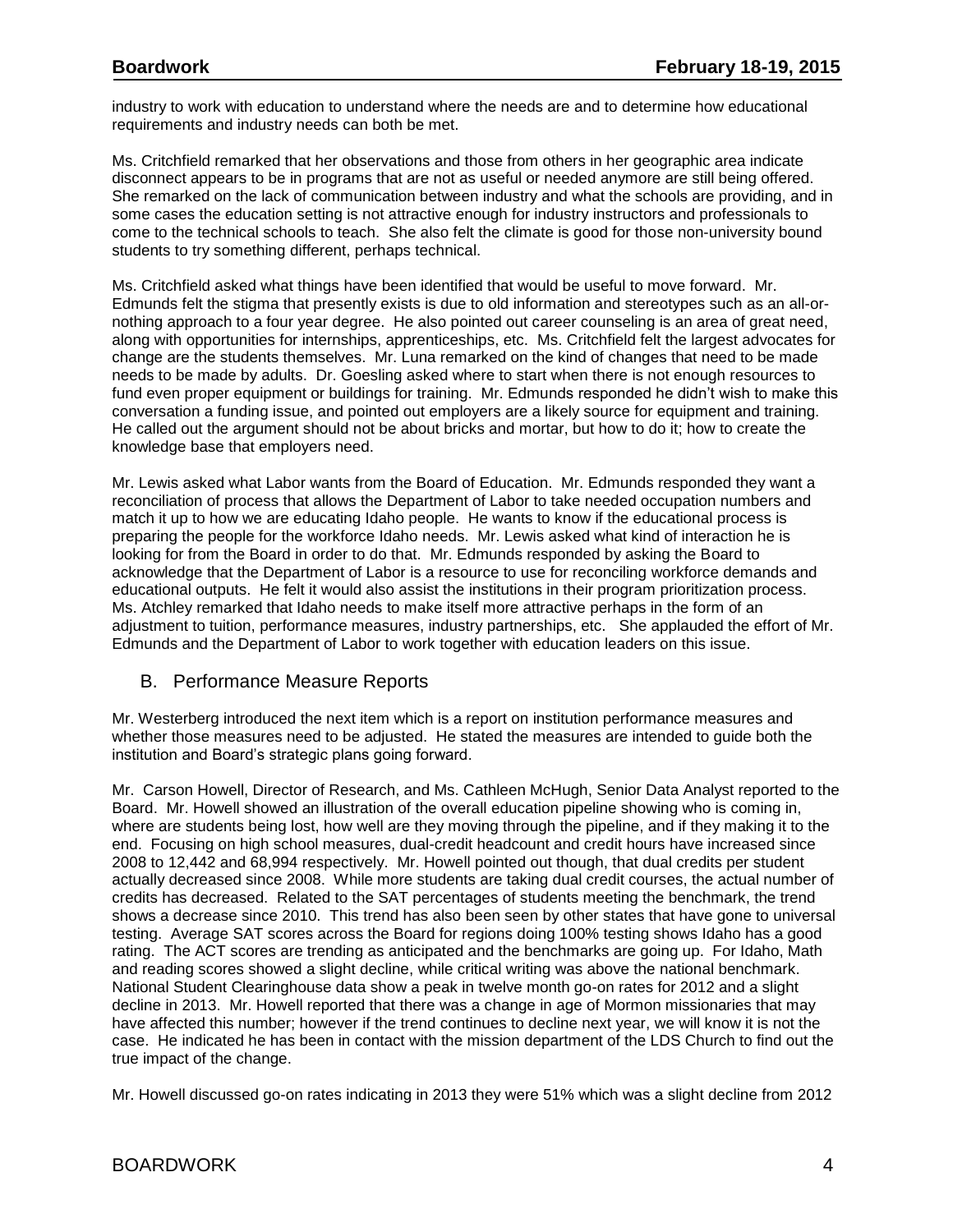of 53.7%. He reviewed 16 month, 12 month, and fall-immediate data and reported longer a student takes a break between high school and college, the less likely they are to return. Mr. Howell recommended looking at a longer window of time to provide a more thorough picture of the go-on rates, adding that if you look at a 24 month period for instance, it would show various types of other activities like military service and peace corps, etc.

Ms. McHugh went on to report on enrollment, remediation, and retention measures. Related to enrollment measures, they counted head count and full time equivalent (FTE) by institution. Head count includes both full time and part time students. Ms. McHugh reported on enrollments at all of Idaho's eight public institutions. Boise State University (BSU) shows an increase in enrollments over a four year period of 7%. However, their FTE shows a flatter line suggesting their growth in enrollments is by part time students. She pointed out that BSU is an anomaly because it is the only institution that has seen growth between 2010 and 2014. Enrollments at Idaho State University (ISU) have decreased since 2010 by about 15%. Lewis-Clark State College's (LCSC) enrollments have declined by 18% over the past four years. This suggests the drop in headcount is more concentrated among part time students. The University of Idaho (UI) saw a nearly 17% decrease in headcount since 2010. Ms. McHugh pointed out that these large percentage drops were greatest during 2010 and 2011 likely as a result of the recession, and from 2010 to 2014 from students changing from full time to part time status. For the College of Southern Idaho (CSI), their headcount has decreased roughly 14% since 2011. The College of Western Idaho (CWI) enrollment continues to grow at a rapid pace and grew 8% from 2013-2014, however it is slowing down. North Idaho College's (NIC) headcount has dropped by 6.7% over the past year. It peaked in 2012 and since then has fallen 13.5%. FTE has dropped roughly 14.5% since 2012 suggesting part time headcount is declining. Eastern Idaho Technical College (EITC) saw a reduction in head count since 2010 of 35%. Headcount is decreasing faster than FTE suggesting a greater decline in part time students than full time students.

Ms. McHugh reported that over the past year (2013-2014), system wide head count has decreased 2.5% and FTE has decreased 2.9%. Over the past four years, head count has increased 1% and FTE has increased 2.9%.

Moving on to remediation, Ms. McHugh reported that system wide the numbers are slightly up this year at 41% of high school graduates enrolling in a public postsecondary institution needed either math or English remediation. For the 4-year institutions the rates have remained fairly flat, increasing by 8% over the past year. For the 2-year institutions, the remediation rate increased by 14% over the past year, but it is 7% lower than where it was in 2011; that data excluded EITC. Remediation at EITC dropped by 38% this past year and is the lowest rate seen in four years. Ms. McHugh pointed out that the EITC has a small number of Idaho freshmen and this decrease was based on five students.

Reporting on retention measures, system wide retention rates increased by 4%. The 4-year institutions increased 4.8% over the past year. BSU, ISU, and LCSC, have seen an increase in retention rates. The UI has decreased since 2011 but is still the institution with the highest retention rate for 4-year institutions. Two-year institution retention rates have seen a 2.2% increase in retention from 2013-2014, however rates have declined since 2011. Ms. McHugh reported CSI and EITC retention rates have decreased over the past year. CWI rates are up by 1.5% from last year, but down 7% since 2011. Retention at NIC is up 7% from last year and about 7% since 2011.

Dr. Goesling suggested looking at why students are failing to remain and questioned if institutions had information collected from exit interviews. Mr. Luna suggested looking at if there is a correlation between remediation rates and institution retention rates.

Moving on, Mr. Howell reported on efficiency measures, particularly cost per credit and the degrees/awards per \$100K. He clarified that the costs per credit are institution costs to deliver each credit of educational instruction and not costs to the student. Mr. Howell pointed out that of the graphs being presented, the institution specific graphs are taken from an Idaho specific report looking just at undergraduate costs and also excludes certain costs such as research, public service, scholarships, etc. A second institution graph uses Integrated Postsecondary Education Data System (IPEDS) data and provides a comparison with peer institutions.

# BOARDWORK 5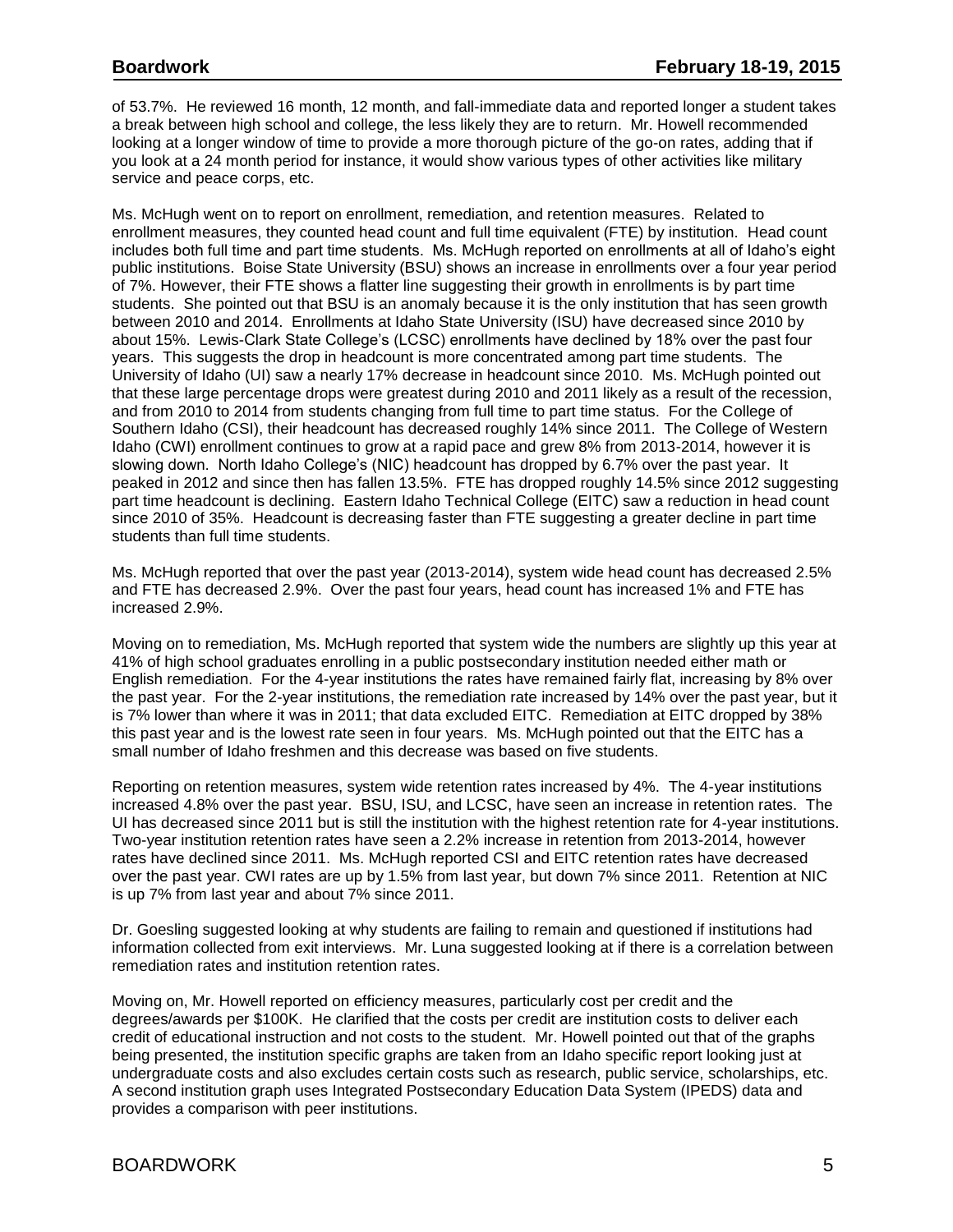Starting with the 4-year institutions, BSU cost per credit has increased during 2010-2013 by about 15.9%; their costs per credit are \$380. Relative to their peers, BSU has the lowest cost per credit. ISU shows an increase in cost per credit over the last four years of about 8.1%; with their costs per credit of approximately \$530. Relative to their peers, ISU is in the upper half and above the cost of their three aspirational peers. LCSC shows an increase in cost per credit hour of 4.7% since 2010, and compared to their peers they are in the top half. Their costs per credit are approximately \$382. UI had the lowest cost per credit growth of all of the 4-year institutions of 4.6% over the last four years, and are in the top third of their peers at \$612 per credit.

Mr. Howell reported in looking at the two year institutions they used IPEDs financials and the EWA report, and they do not have peer comparisons. He clarified that CSI shows a steep decline from 2012-2013 which was due to how the financial data was being reported to IPEDs; at that time federal financial aid was included in the data. Since 2013, CSI is now being reported consistently in comparison with the other institutions. CWI shows an increase in costs over the last year, but have decreased 16.9% over 2010- 2013. NIC costs have risen consistently over the past four years and have increased 16.7% from 2010- 2013. EITC shows an increase in cost per credit, also pointing out the PTE classes cost more to teach. Their costs per credit have grown 21.5% from 2010-2013, and credits have decreased 18.4%. As those credits decrease, the costs will increase. Ms. Critchfield asked what percentage of the credit goes to salary. Responses from each of the institutions were between 70% and 80%.

Mr. Howell went on to discuss awards per \$100K based on the *Cost of College* report for undergraduates. For BSU, their awards have increased 23.2%. Compared to their peers, BSU had the lowest cost per credit and are in the top half of their peers for degrees awarded. ISU's awards have increased 8.8% over the four years reported. Compared to their peers, they are in the bottom half of their peers. LCSC dropped in awards from last year due to a combination of increased expenses and awards declining which resulted in an overall decrease of 7.2%. Overall over the past four years the awards have increased 17.1%. In comparison with their peers, LCSC is right near the middle. UI's awards per \$100K have grown 19.1%, and compared to their peers they are in the top half. While their expenses are higher, they are graduating more students. In looking at the two year institutions, CSI showed an increase since 2012. CWI has seen growth over the past four years and are starting to level out. NIC showed growth in awards over the past four years of 46%. EITC has seen a decline mainly due to a decrease of 12.5% over the past three years in the number of awards being earned.

Mr. Howell reported on graduation measures of total degrees and certificates awarded system wide. Over the past four years the amount of degrees and certificated awarded has increased by 29.6%; over the past three years, completions have increased 16.3%. Completion growth has outpaced enrollment growth over the past three years, indicating the institutions are doing a pretty good job of moving the students through the pipeline to completion. Awards by level show an increase in all degree levels since 2010. Certificates have increased by 43.7%, associate's degrees by 50.8%, bachelor's degrees by 21.2, and graduate degrees by 22.1%.

In overall growth by institution over the past four years, BSU showed 24%, ISU 10%, LCSC 17%, and UI 21%. In looking at the two year institutions over the past four years, CSI showed 55%, CWI 287%, NIC 68%, and EITC 15%. Mr. Howell discussed each of the award levels per institution in his report.

Mr. Howell went on to review average credits to completion starting with bachelor's degrees which has remained fairly constant at 145 credits. The non-STEM to STEM ratio increased slightly to a 4.17:1 ratio. In looking at graduation ratios BSU, ISU and UI show an increase. LCSC showed a dip, but those numbers are back up. In looking at the two year institutions, CSI, CWI, EITC showed an increase. NIC showed a slight decline, but has returned to near peak levels.

Mr. Howell presented data on Idaho specific annual wages and employment for all awards. The graph he presented showed earnings five years after graduation based on degree level. The graph summarized that as education levels increase, wages also increase. Five years after graduation we see approximately 50% still in the state and earning wages. Related to bachelor's degrees, Mr. Howell shared data on the particular degree areas and their average wages. In 2005 the US average was 38.1%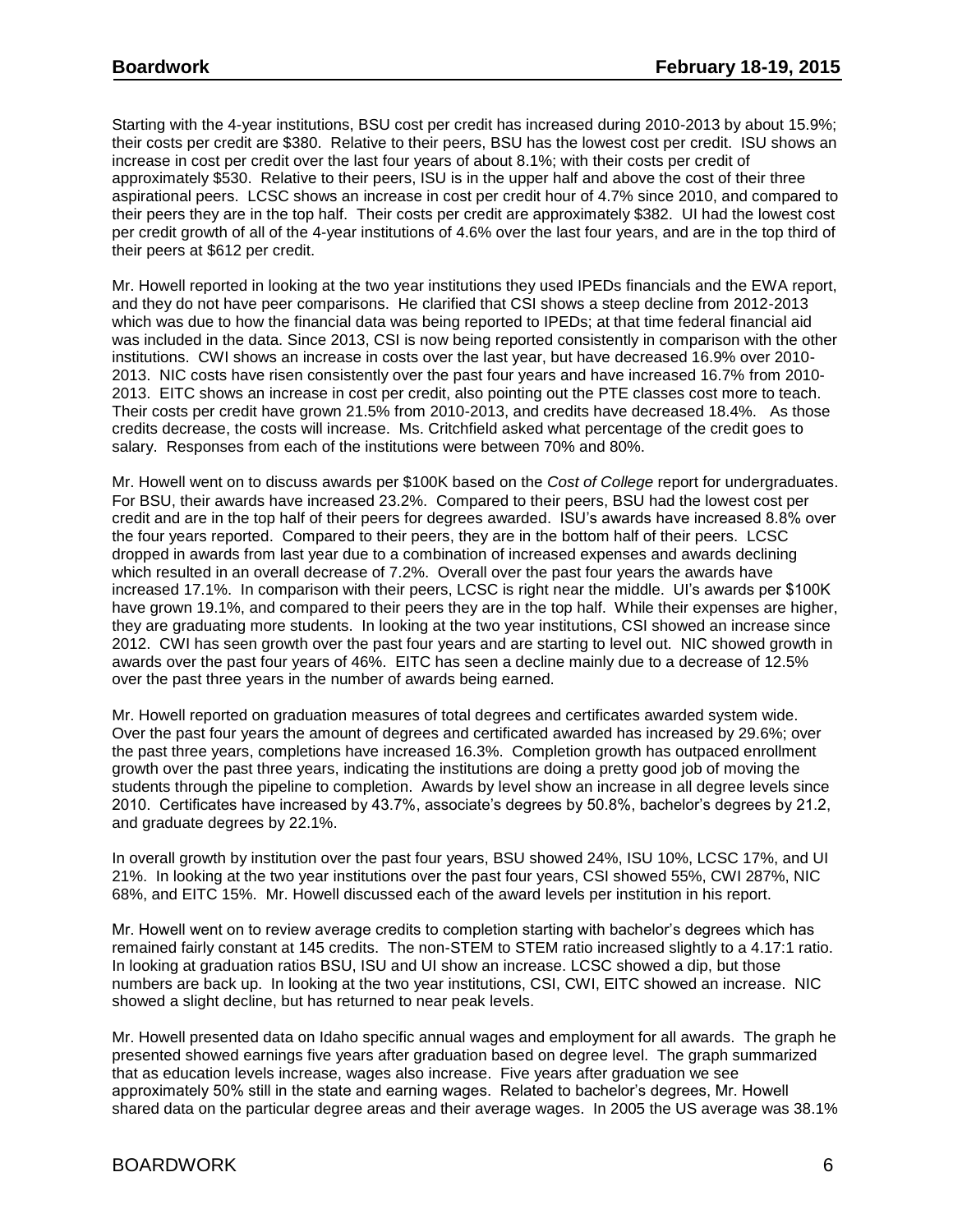of 25-34 year olds having an associated degree or higher. Idaho has shown growth toward that goal. Related to current to goal comparison, the biggest gap is the need for associates and bachelor's degrees. He reported we are seeing significant growth and we are seeing progress in these areas. Mr. Howell shared data on state research expenditures budgeted. Competitive grant expenditures shows we are receiving more money from federally funded grants.

In looking at this information related to the 60% goal, in 2005 the US average of 25-34 year-olds with an associate's degree or higher was 38.1% and Idaho's was 30.0%. In 2012, the US average of 25-34 yearolds with an associate's degree or higher was 41.1%; Idaho's percentage is at 36.1%. This shows that in that span of time, the US average has increased about 3%, while Idaho's average has increased by 6.1%. Mr. Howell concluded his report by saying that although we are not at our goal or at the national average, Idaho has shown good progress and continues to make progress toward the goal. Mr. Howell reported that the largest need for us to reach the 60% goal by 2020 is in associate's (20,000) and bachelor's (16,300) degrees.

Dr. Goesling asked what the institutions are doing related to remediation and working with high school students. Mr. Luna interjected that the colleges and universities are working with K-12 and progress is being made since the adoption of higher core standards. Dr. Rush reiterated that the institutions have been making a significant effort in working with students who need remediation. There was additional discussion on remediation. Mr. Luna again pointed out and praised the cooperation between higher education and K-12, and remarked that it is working. Dr. Woodworth-Ney added that they have seen significant success with their remediation courses. Mr. Lewis praised the institutions for their efforts, but expressed continued concern about enrollments. He suggested comparing enrollments versus population.

# C. STEM Strategic Plan

**M/S (Westerberg/Goesling): To approve the 2014-2018 P-20 STEM Education Strategic Plan as submitted.** The motion carried unanimously 8-0.

Mr. Westerberg introduced the item and encouraged Board input. He remarked that the PPGA Committee put in significant work and thoughtful consideration on the STEM Education Strategic Plan and performance measures, and the question to the Board is if they are satisfied with those measures; if something else should be measured; should it be measured in a different way, etc.

Ms. Atchley remarked about a graduation ratio and that there is not a clear picture on institution cohorts such as athletes, minorities, low income, etc., and encouraged the institutions to develop this type of data. Mr. Westerberg indicated PPGA would discuss the item to understand and develop what goes into the graduation ratio. Dr. Goesling also requested student debt be one of the ratios looked at. Mr. Howell described what is being collected in the Statewide Longitudinal Data System (SLDS) which includes demographic data, remediation data, students transitioning from high school to college, etc. There was additional discussion about the data collected and Mr. Howell added that the SLDS will grow to be very useful because it will be able to capture individual student data such as if a student transfers from one institution to another.

Mr. Lewis reminded the institutions about increasing their measurements of excellence and quality. He also expressed concern about efficiency and increasing cost per credit and costs to students. He questioned if there are other measures that should be looked at for the purpose of understanding whether institutions are running efficiently, and questioned whether cost per credit is the ultimate measure of efficiency. He recommended the institutions bring forward their ideas on increasing efficiency. Mr. Westerberg asked the provosts and Council for Academic Affairs Programs (CAAP) Committee for recommendations for quality and efficiency measures that could be sent through the IRSA Committee, and back through the PPGA and BAHR committees. Mr. Soltman suggested asking institutions who belong to the Educational Advisory Board for their input. Ms. Atchley directed the IRSA and BAHR committees to work through the PPGA Committee to make recommendations for measuring efficiency and quality. Dr. Rush also pointed out that the presidents intend to have representatives from some of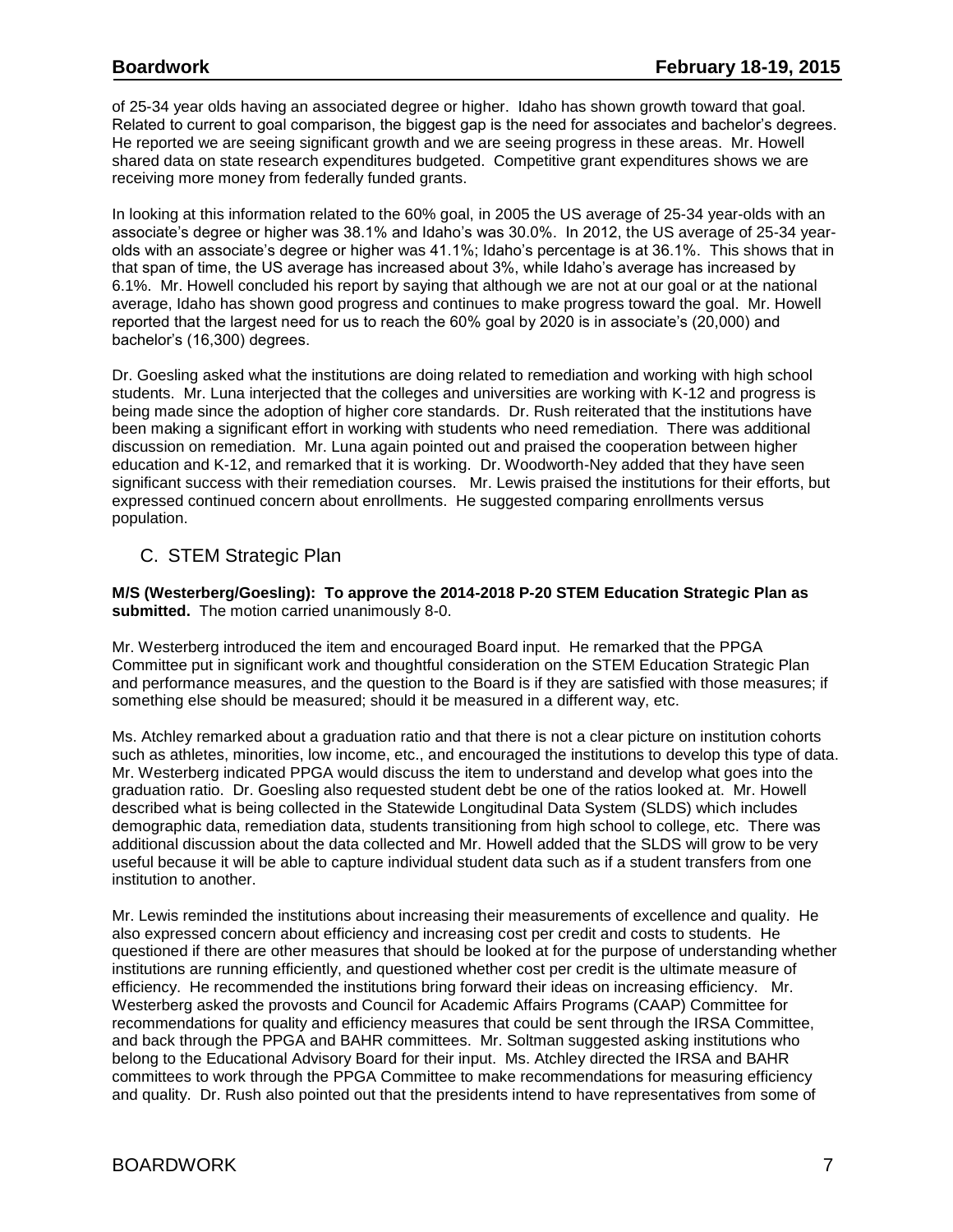the institutions look at the Board's strategic plan and provide comment which would include looking at measures and outcomes. Mr. Westerberg requested Board members who have suggestions on what to measure provide that information to Board staff. Ms. Atchley felt the measure for efficiency of the number of credits earned for a degree was inefficient and requested that measure be looked at closely.

At this time Ms. Atchley asked for unanimous consent to recess the meeting until Thursday morning at 8:00 a.m. There were no objections to the request.

#### **Thursday October 16, 2014, 8:00 a.m., Lewis-Clark State College, Williams Conference Center, Lewiston, Idaho.**

The Board convened at Lewis-Clark State College in the Williams Conference Center for regular business. Board President Emma Atchley called the meeting to order at 8:00 a.m. and thanked LCSC for their hospitality. Ms. Atchley acknowledged the 24 years of service of Leo Herman from ISU who is retiring this year.

## **OPEN FORUM**

There were two individuals who requested to speak during open forum.

Marvin Dugger, Lewiston citizen, spoke to the importance of professional technical training. Mr. Dugger worked for Potlatch Corporation for 40 years. He shared his personal experience of working in this industry where he was able to earn a good living with good benefits, and a good retirement. He also pointed out there are many college graduates working in technical trades such as at the wood mill who are earning a better living than they could with their degree. Mr. Dugger emphasized the need for more people with mechanical and professional-technical skills. He expressed real concern on saddling students with massive amounts of debt for a college degree that may not take them anywhere. He urged the Board to look at a more realistic approach to education by developing stronger professional-technical skills for students along with academia. Mr. Dugger concluded his comments by saying a highly trained and skilled workforce attracts industry to our state, and that kind of shift in thinking would be good four our economy and the future of our country. He also recommended looking at the Clearwater Economic Development Association who has developed a program to bring educators and business together.

Christine Frei, Executive Director of Clearwater Economic Development Association (CEDA), addressed the Board on the importance of professional technical education. She summarized that CEDA provides regional leadership on planning and implementation of economic development activities for the counties of Latah, Lewis, Nez Perce, Clearwater, and Idaho. Members are included from the counties, 24 communities, the University of Idaho, Lewis-Clark State College, Port of Lewiston, and businesses and economic development partners of the Clearwater Economic Development District. Ms. Frei reported they have recently completed a review of their economic condition and the development of a new five year regional strategy. This strategy was developed by input from 55 people representing a regional cross section. Ms. Frei reported workforce development and education are at the forefront of their strategy. CEDA plans to implement a strategy to advance technical education delivery systems to meet industry and workforce needs. She reported that their strategies align with the Board's goal to increase educational access for individuals, along with the Division of Professional-Technical Education's (PTE) goal to provide an efficient and effective delivery system resulting in a highly skilled workforce. She asked for the Board to help CEDA with the work ahead that is primary to the Board's goals and their own, related to the development of professional-technical skills for students and future workforce development.

# **CONSENT AGENDA**

**M/S (Lewis/Soltman): To approve the consent agenda as presented.** The motion carried unanimously 8-0.

**Business Affairs & Human Resources – Section II (BAHR)**

BOARDWORK 8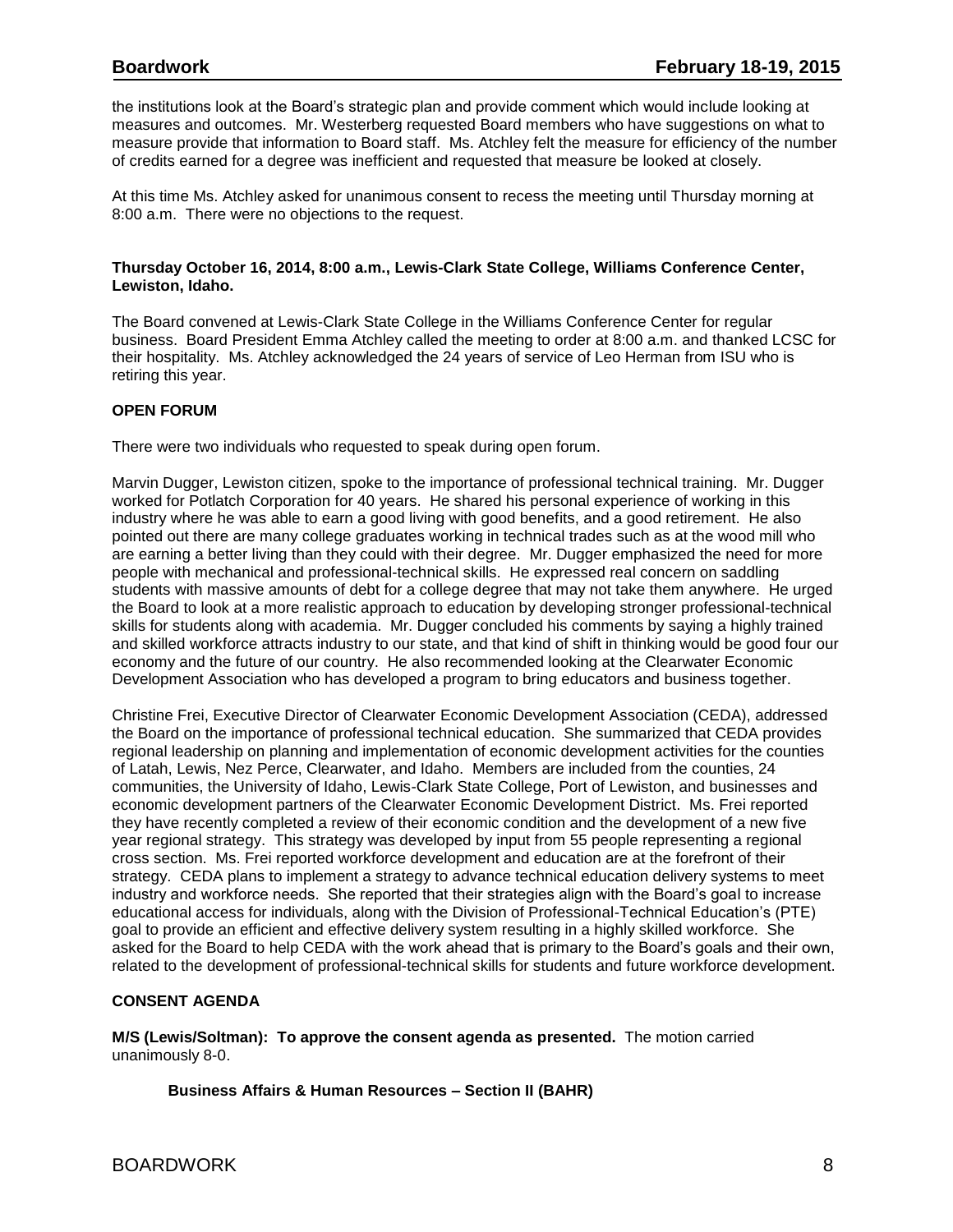1. University of Idaho – Verizon License Agreement – Theophilus Tower

## **BOARD ACTION**

**By unanimous consent to approve the request by the University of Idaho for authority to grant a five year license to Verizon Wireless in substantial conformance to the form submitted to the Board in Attachment 1 and to authorize the University's Vice President for Finance and Administration to execute the license and any related documents.** 

**Instruction, Research & Student Affairs (IRSA)**

2. Idaho EPSCoR Committee Appointment

## **BOARD ACTION**

**By unanimous consent to appoint Todd Allen to the Idaho Experimental Program to Stimulate Competitive Research (EPSCoR) Idaho Committee as a representative of the Idaho National Laboratory, effective immediately.**

3. Higher Educational Research Council (HERC) Appointment

## **BOARD ACTION**

**By unanimous consent to appoint Dr. Haven Baker and Ms. Robin Woods to the Higher Education Research Council for three (3) year terms effective immediately and expiring June 30, 2017.**

**Planning, Policy & Governmental Affairs (PPGA)**

4. Indian Education Committee Appointment

### **BOARD ACTION**

**By unanimous consent to appoint Ms. Mitzi Sabori, representing the Shoshone-Bannock Tribe to the Idaho Indian Education Committee, effective immediately.**

5. President Approved Alcohol Permits

A list of approved permits by institution was provided for informational purposes in the agenda materials to the Board.

### **PLANNING, POLICY & GOVERNMENTAL AFFAIRS**

1. 2015 Board Legislation

### **BOARD ACTION**

**M/S (Westerberg/Soltman): To approve the proposed legislation in substantial conformance to the form submitted as attachments 1-9 and to authorize the Executive Director to make additional changes as necessary as the legislation moves forward through the Governor's legislative process.** The motion carried unanimously 8-0.

Mr. Westerberg introduced the item indicating that it includes nine items that have been before the Board previously. Dr. Goesling inquired about item number four, *risk management opt-out*, and asked about the cost to the institutions if they opt out. Ms. Tracie Bent from the Board office responded that an increase in staff is not anticipated at the institutions. Based on the analysis done last year, the institutions in some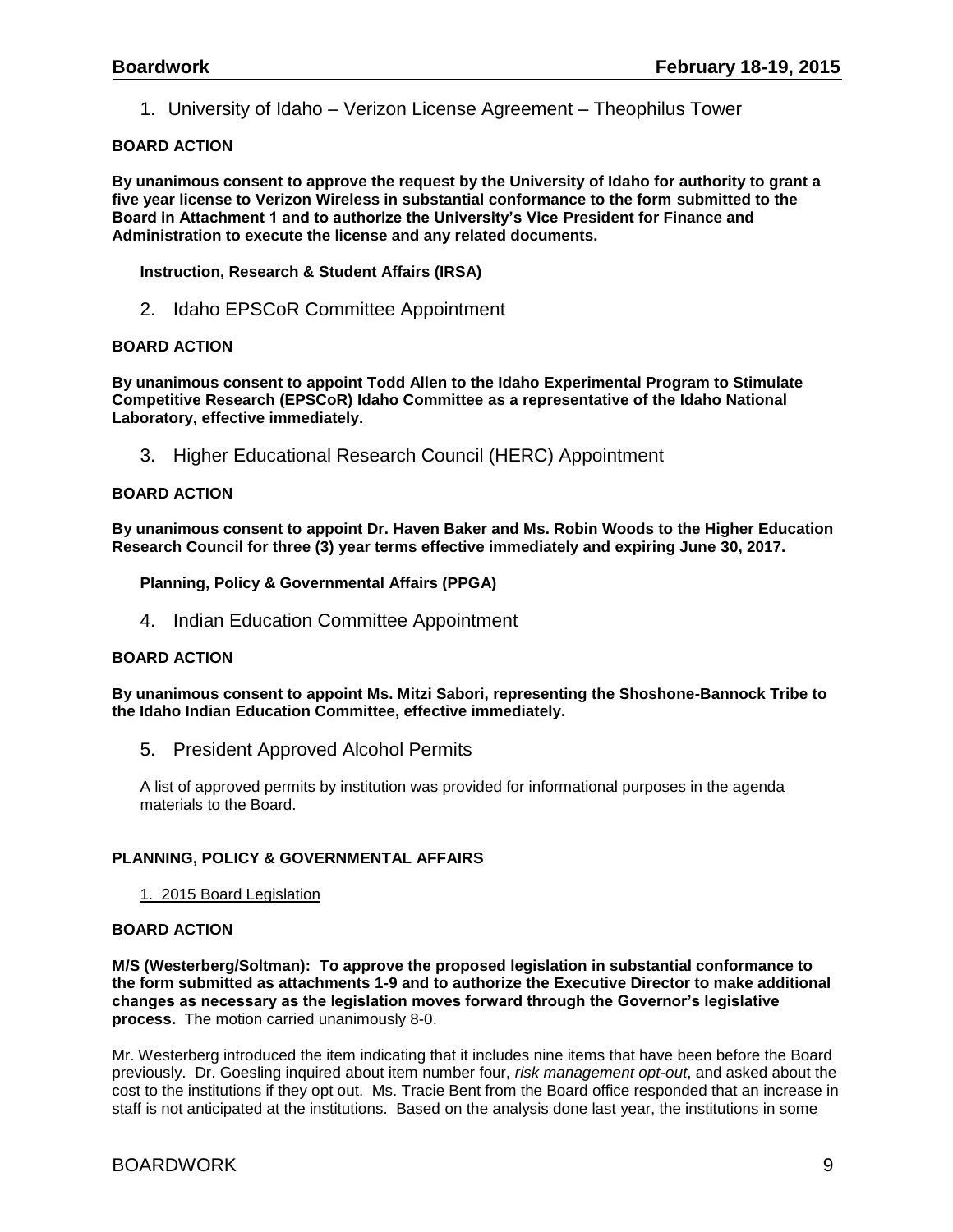part felt there may be some savings by going with this option. For the institutions who do opt out, they will need to bring a proposal to the Board that includes more firm figures.

Mr. Westerberg reminded the Board that there is flexibility to modify proposed legislation as the process moves forward.

## 2. Lewis-Clark State College (LCSC) – Annual Progress Report

LCSC President Dr. Tony Fernandez welcomed the Board to Lewiston. He introduced Alex Deseridez, Faculty Senate Chair, and Megan Ware, President of the Associated Students of LCSC. Dr. Fernandez provided a progress report to the Board on the college's strategic plan.

Dr. Fernandez reviewed their mission statement and four goals of their five year strategic plan. He reported related to sustaining and enhancing excellence in teaching and learning, that the Northwest Commission of Colleges and Universities (NWCCU) accreditation process is in full form, and they will have their mid cycle accreditation visit in two weeks. They are working through their program prioritization process, their general education assessment process, and technology-based course delivery. Dr. Fernandez also remarked that they are still below the average of their peers in faculty and staff salaries and are working to increase them at LCSC.

Dr. Fernandez reported LCSC has expanded centralized advising to contribute to student success. They have increased student internship and volunteer opportunities, and are creating opportunities for community leaders to participate in college activities. Dr. Fernandez reported they are leveraging resources to maximize institutional strength and efficiency, and are working to support priorities and programs central to the LCSC mission.

Dr. Fernandez summarized a number of things LCSC is working on related to performance measures, including the intent to exceed national averages for all professional exams. They want to increase the efficiency of student course selection and intend for their students to place in the 90<sup>th</sup> percentile of the ETS critical thinking construct. They hope to increase participation in advanced placement and reduce the cost per credit hour.

Dr. Fernandez reported their annual enrollment has stayed fairly constant since 2010. Pre-college head count shows an increase in both dual credit and tech prep courses. Student credit hours have also remained fairly constant, however academic credit hours have shown a decrease likely due to part time students. Retention rates have gradually been increasing since the dip in 2013. He pointed out federal student financial aid requirements changed in 2013, which corresponds directly to the dip that year. Graduation rates show a decrease in 2014, but that is likely attributed to a change between full time to part time students. LCSC trends in degrees and certificates show a 3% in growth and look to be on track with predictions.

Dr. Fernandez reported on instructional programs at LCSC and of the programs he reported on, they all showed a high pass rate. Community outreach programs provide credit and non-credit courses to thousands of citizens. Legislative requests for 2016 include faculty and staff salaries as a major priority, along with deferred maintenance. Line item requests support Complete College Idaho, salary competitiveness, and deferred maintenance. Dr. Fernandez recapped the LCSC FY16 Permanent Building Fund (PBF) requests which included capital requests and building maintenance. He reported that research grants and contracts provide support for access, student success, and career readiness. He pointed out college advancement is small but increasing; it is at a little over \$8 million presently.

### 3. President's Council Report

NIC President Joe Dunlap, current chair of the Presidents' Council, provided a report on the recent Council meetings. The Council last met on October 14, 2014 for their annual retreat. At their September 2<sup>nd</sup> meeting, Dr. Kustra brought in representatives from an organization called Strive for College. Strive for College sets up student organizations and recruits undergraduate mentors to work with underserved juniors and seniors on college application, financial aid, health care, scholarships, and other processes.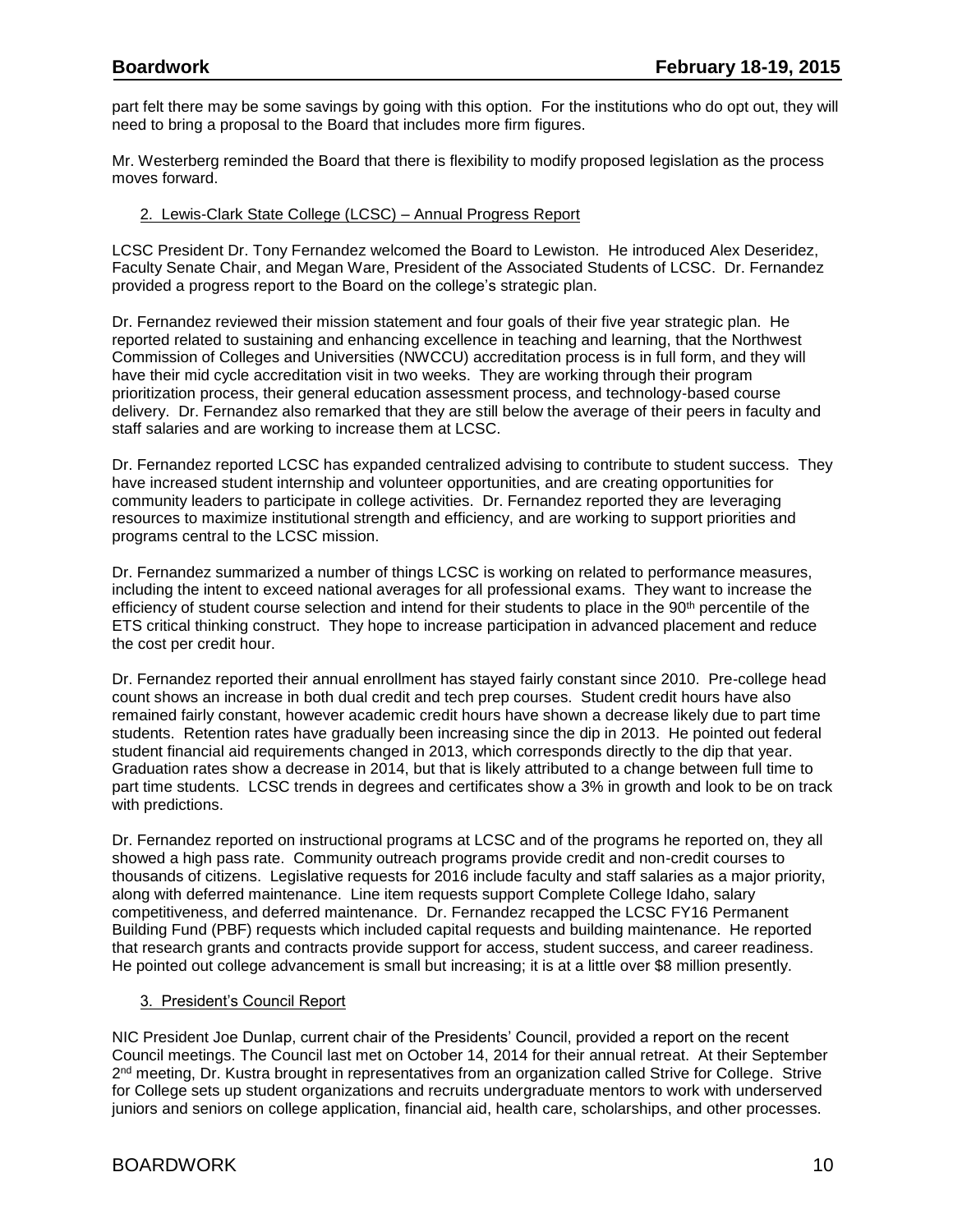The Albertson's Foundation invited the organization to Idaho and funded the implementation of their virtual mentoring program. BSU started the first chapter through their honors college to work with students in rural areas. In two semesters the program has garnered 80 volunteer mentors and has served over 100 students; the goal is to serve over 500 students. Dr. Kustra encouraged other institutions to look at the organization and consider adopting it as a way to help students.

Dr. Dunlap reported a question from one of the meetings was whether there is a need for policy that relates to sexual violence, assault, and Title IX initiatives. The IRSA Committee has asked the institutions to review their policies and compare them to the AG guidelines. It was determined that the student affairs officers would work through the CAAP Committee and respond to the IRSA Committee. Campus leaders will continue to review their own policies and focus on prevention.

Dr. Dunlap remarked on Board's meetings with legislators and legislative contacts, stating there is a need to improve the public relations stance on common core. Other topics discussed with legislators included funding of secondary task force recommendations, funding for higher education budgets, and focus on the Board's 60% goal. There was a brief discussion related to program prioritization. Related to budgeting priorities and supplemental requests, the Division of Financial Management (DFM) has asked the institutions to prioritize supplemental requests. Institutions have pushed back on that and feel that supplemental requests should not be prioritized because they are not line items and not all institutions are making the supplemental request. In preparing for JFAC presentations, JFAC has indicated they would like more data focused on outcomes and performance. JFAC wants institutions to specifically state what they will do with the funds they receive. He reported there is a meeting set for November 4th for the President's Council and Governmental Affairs Directors to discuss legislative strategies for the forthcoming legislative session.

Dr. Dunlap reported that on Tuesday, October 14<sup>th</sup>, the presidents had their annual President's Retreat's; the focus was varied. They discussed the Northwest Accreditation's new fee structure that has been imposed, and its unintended consequences to institutions. They talked about creating a strategic plan for the Board and reviewing the Board's existing strategic plan. The process will be for each institution to provide an individual to assist with recommendations to the plan. They hope to have the plan complete by November and approved at the December Board meeting. The presidents discussed the 60% goal and different strategies to support it. One strategy focuses on how to reintegrate adults into the system: another strategy may be credit for prior learning. They discussed faculty retention and the changing nature of tenure. They discussed requirements to teach dual credit in high schools and how the interpretation differs between institutions; state board staff will develop a matrix on what the requirements are and how they should be interpreted.

The community colleges met with the state Association of Counties regarding the \$500 per student for out of district funding that comes from liquor distribution. The first issue related to it is that the \$500 per student was established in 1986 and is no longer adequate. The Association of Counties and community colleges are looking to propose legislation to remedy that. Related to that topic is a recent bill that provides \$200 in funding for high school juniors and \$400 to high school seniors towards dual credit enrollment. There is obvious confusion with the counties as to what that money was intended for; counties assumed one position and community colleges assumed another. There was a teleconference with Senators Thayne and Mortimer to clarify the intent of the legislation and Senator Thayne's intent was to offset the counties, and Senator Mortimer's intent was to encourage the go-on rate within the state. With there still being confusion on the issue, the suggestion by the senators was that they would fund both the counties and the colleges, holding the students harmless, and that the funding would come from the Public Education Stabilization Fund. Dr. Dunlap clarified that this is a one-time solution for this year and that the senators would bring forward emergency legislation that would correct the language to make the intent clear with how it is funded in the future. There was additional discussion about the issue and that the Board would pay special attention to it. Board President Atchley requested the BAHR Committee to take a closer look at the \$500 issue and bring information or a recommendation back to the Board.

Dr. Dunlap concluded with remarks about an article from the American Association of State Colleges and Universities, about providing a new compact between states and public higher education that provides some strategies and alignment suggestions that are worth taking a look at.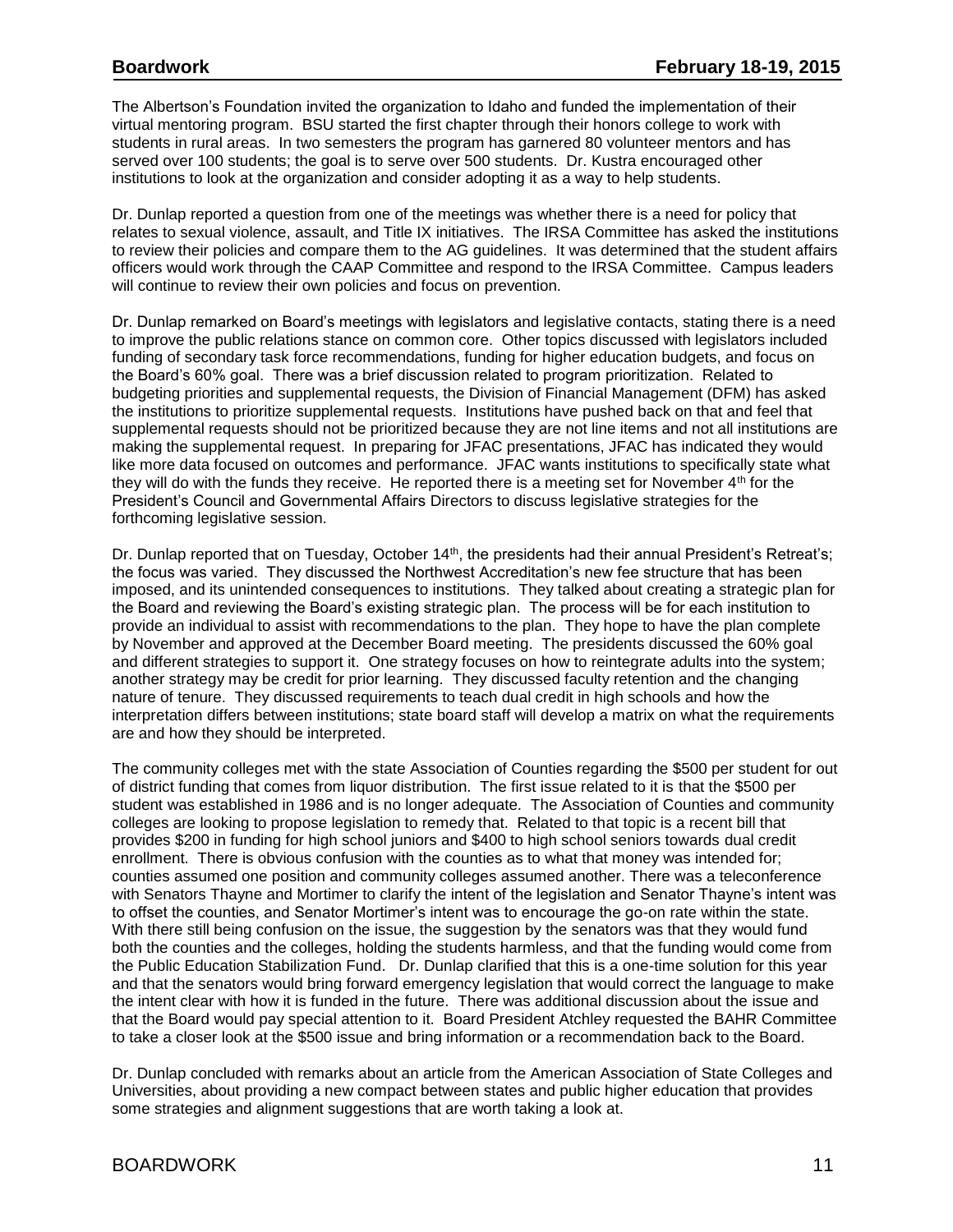#### 4. Idaho Division of Vocational Rehabilitation – Annual Report

Ms. Jane Donnellan, Interim Administrator of the Idaho Division of Vocational Rehabilitation (IDVR), provided a report to the Board on the progress of the agency's strategic plan. Ms. Donnellan reviewed IDVR's program structure which includes three distinct programs which include the vocational rehabilitation (VR) program, the extended employment services program, and the Council for the Deaf and Hard of Hearing. She indicated for the purpose of this report, she would be focusing on the VR program. The VR program assists individuals with an array of disabilities to prepare for, obtain, and maintain employment. Ms. Donnellan highlighted a number of regional VR success stories throughout her report. She clarified that the report data presented was based on a federal fiscal year (FFY) and is preliminary in nature as the final data is not available at this time. Ms. Donnellan reviewed the accomplishments of VR which included a 90% increase in 2014 in customer wages after receiving IDVR services. Additionally, they met or exceeded all primary federal performance measures, and continue collaboration with UI in their leadership in counseling program to advance the profession of vocational rehabilitation counselors.

Ms. Donnellan reported in their FFY 2013, postsecondary funds were the second highest VR expenditures. In FFY 2014 they supported approximately 762 individuals with tuition assistance to higher education institutions in Idaho. Ms. Donnellan reported that in 2014 VR successfully assisted 1,980 individuals in returning to work, and that there has been a steady increase in the VR customer average hourly wage to \$11.16/hr for FFY 2014. She pointed out the fact that increased personal income results in a decrease on public assistance. Ms. Donnellan reviewed the successful youth employment outcomes which show a decrease in the past five fiscal years likely due in part to the recession. She pointed out VR has had a greater emphasis on postsecondary services as well as training, resulting in cases being open for longer periods of time and ideally leading to an increase in quality outcomes.

Ms. Donnellan reviewed their FY16 budget requests which include additional spending authority for the purpose of increasing counselor wages, spending authority for federal funds, and a request in general funds for the purpose of supporting one additional full-time employee for the Council for the Deaf and Hard of Hearing.

Ms. Donnellan reported on IDVR's partnerships which include school districts, the State Department of Education, the Department of Corrections, the Department of Juvenile Corrections, and the Department of Health and Welfare. Each \$1 in partnerships generates \$3.69 in federal funds.

At this time Ms. Donnellan shared her own personal story as an attestation of the power of vocational rehabilitation. Ms. Donnellan, at the age of 22, was injured in an automobile accident resulting in paraplegia. In part, through the support of VR, she obtained her master's degree in rehabilitation counseling. She has worked for the Idaho Division of Vocational Rehabilitation for 20 years, starting as a counselor, regional manager, planning an evaluation manager, and presently the Interim Administrator.

Mr. Luna thanked Ms. Donnellan for the good work they do with the School for the Deaf and Blind in Gooding, ID, and encouraged Board members to visit that school.

### 5. Idaho Division of Vocational Rehabilitation – Administrator Appointment

### **BOARD ACTION**

**M/S (Westerberg/Soltman): To appoint Jane Donnellan as the Administrator for the Division of Vocational Rehabilitation and to set her salary at \$47.29/hour (\$98,363 annually), effective immediately.** The motion carried unanimously 8-0.

Dr. Mike Rush from the Board of Education indicated that Ms. Donnellan has been nominated to fill the Administrator position with the Division of Vocational Rehabilitation. Dr. Rush called out that he received extremely positive feedback regarding her nomination, and he expressed real appreciation for her leadership and the significant progress she has made while in the interim position.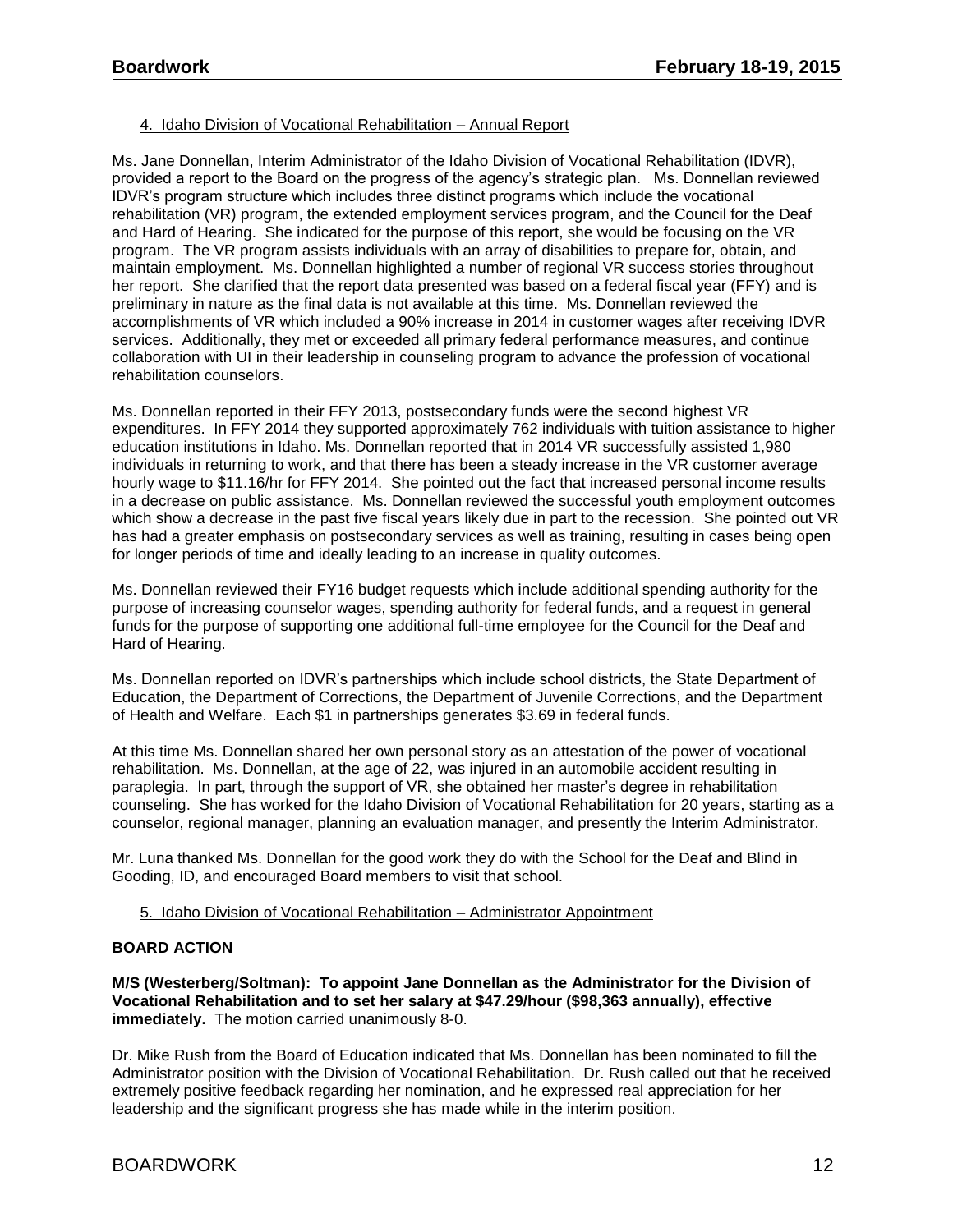Ms. Donnellan indicated one of her goals is to create a more stable work environment for the VR staff and focus on the mission of VR. Board President Atchley congratulated Ms. Donnellan and expressed appreciation for the work she has done during her interim position, and encouraged her to share her own personal success story.

### 6. Indian Education Committee Presentation

Dr. Goesling introduced Bob Sabota, Chair of the Indian Education Committee, Johanna Jones from the State Department of Education (SDE), and Patty Sanchez from the Board office.

Mr. Sabota provided an update from the Committee since their last report in February. He reviewed the mission of the Idaho Indian Education Committee, and indicated its members include about 20 representatives from throughout the state and different tribal areas (there are five tribes within the state of Idaho).

Mr. Sabota shared some troubling statistics on ISAT Reading and Math Scores for American Indian students. Twenty-six percent of American Indian students are not meeting proficiency status in reading by the 3<sup>rd</sup> grade; 24% by the 10<sup>th</sup> grade. Twenty-seven percent of American Indian students are not meeting proficiency status in Math by the  $3<sup>rd</sup>$  grade; 45% by the 10<sup>th</sup> grade. Idaho Composite SAT college readiness scores show all students grades 10, 11, 12 had a composite score of 23.87, while American Indian students had a composite score of just 2.76%. He reported on Star ratings of public school located on or near Idaho Indian reservations where several of the schools are at a 1 or 2 rating. However, they do have some schools at higher 4 and 5 ratings, and should look to those schools for best practices. He reported that American Indian student go-on rates show a 47% rate for 2012-2013 which is a gradual increase since 2010-2011 of 31%.

Mr. Sabota indicated they wanted to focus on why there is such a disparity in the achievement gaps of American Indian students to compare to all students. He commented that there is a need for culturally responsive practices and pedagogies in Indian education, and that teachers need to understand and embed multiple perspectives within their teaching. Mr. Sabota commented on culturally responsive education and discussed some of its key areas. He remarked that cultural responsiveness requires the examination of relativity to culture and learning.

He reviewed next steps recommended by the committee which include introducing tribal student demographics and tribal initiatives to increase student success, addressing retention, recruitment, and graduation efforts at the postsecondary level. The committee intends to develop a strategic plan to address closing the achievement gap for American Indian students, and to develop recommends for Board consideration on cultural responsiveness and cultural pedagogy.

In closing, Mr. Sabota encouraged Board members to visit schools and tribal departments within their regions throughout Idaho. He extended an invitation to the next Indian Education Summit in June 10-11, 2015 in Boise.

Ms. Critchfield asked how teachers can be culturally responsive. Mr. Sabota reported on the State Tribal Educational Partnership (STEP) grant with the State Department of Education and indicated they are working with teachers to better engage students and integrate cultural elements into the lesson plans. They are also exploring other ways of teaching. Ms. Jones also indicated that they will be creating a handbook with the STEP project and pointed out they are taking Nez Perce cultural standards and implementing them with the common core standards presently.

Mr. Luna asked if they are looking at how one and two star schools can learn from the five star schools. Ms. Jones responded they are looking at the differences between the schools and hope to learn best practices to benefit those lower scoring schools.

### 7. Board Policy Bylaws – First Reading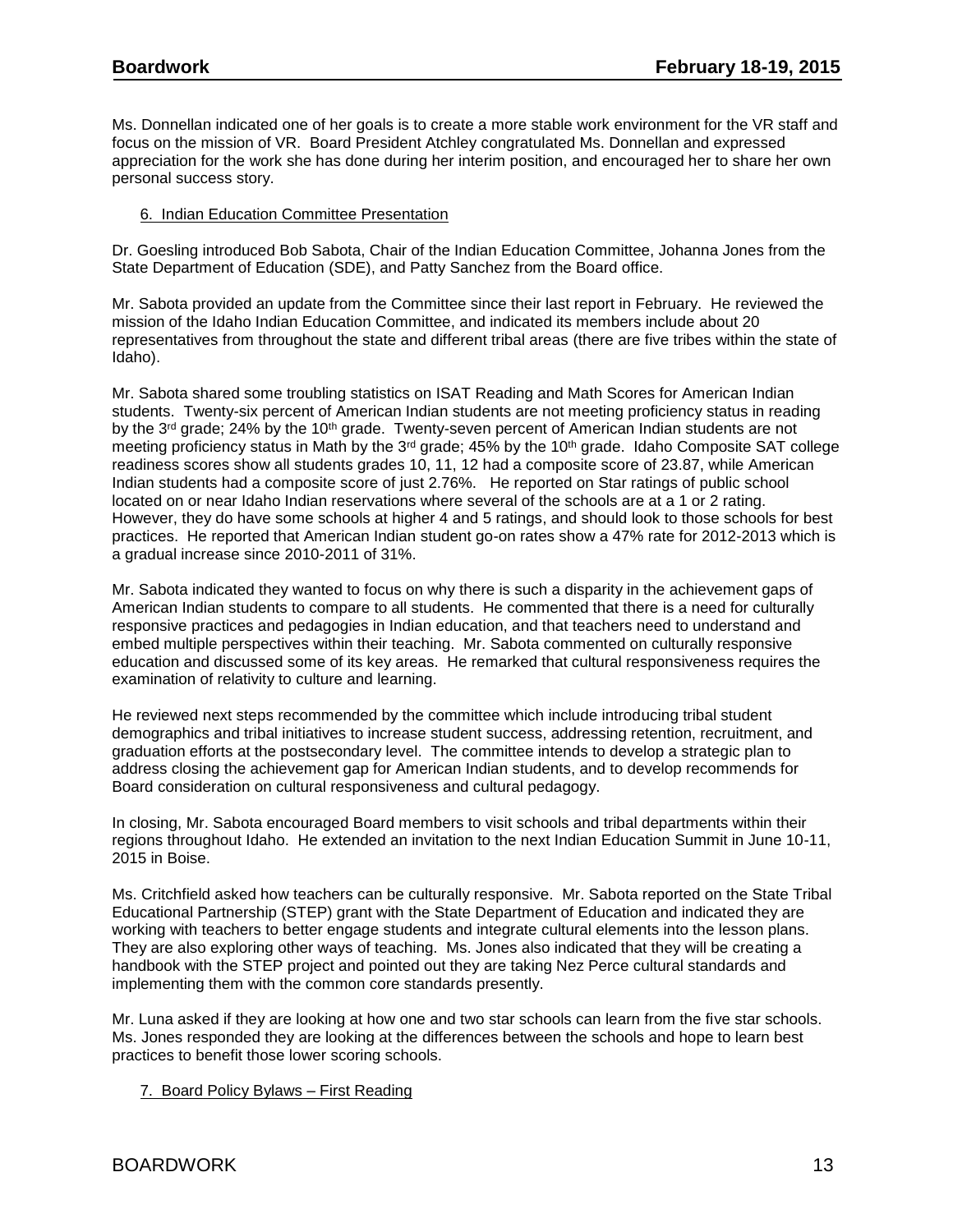## **BOARD ACTION**

**M/S (Westerberg/Critchfield): To approve the first reading of Board policy – Bylaws, adding a new subsection codifying the Boards Athletic Committee as submitted.** The motion carried 7-1. Dr. Goesling voted nay on the motion.

Mr. Westerberg indicated the proposed amendment to Board policy would codify the Athletics Committee as a standing subcommittee of BAHR. Dr. Goesling urged the Board to make the Athletics Committee a standing full committee under the Board.

Mr. Lewis recommended consideration of athletic compliance and that it should be within the purview of the committee to have a review provided by compliance officers. He suggested considering what that role would be and to bring it forward for Board review at another date. Mr. Westerberg recommended making those changes for the second reading of the policy. Dr. Goesling also recommended having a relationship with the Idaho Athletic Sports Association (IAA) related to concussions. Mr. Westerberg recommended suggested language be sent to staff to include in the second reading.

Mr. Westerberg and Mr. Lewis continued to express the Athletics Committee should remain a subcommittee of the Board and felt it appropriate as a subcommittee of BAHR.

8. Board Policy IV.E. – Professional-Technical Education – Second Reading

### **BOARD ACTION**

**M/S (Westerberg/Hill): To approve the second reading of amendments to Board Policy IV.E. Division of Professional-Technical Education, incorporating the Idaho Agricultural Education Quality Program Standards approved, August 2014, by reference as submitted in Attachment 1.**  The motion carried unanimously 8-0.

Dr. Goesling asked if 4-H is involved in the process. Mr. Dwight Johnson from PTE responded that 4-H has been involved in the process. Dr. Goesling asked if mentoring for teachers and advancement opportunities for teachers exist. Mr. Johnson responded they are currently in discussions about guidelines, and recommendations are being developed presently.

9. IDAPA 08.0203.113 – Rewards - Waiver

### **BOARD ACTION**

**M/S (Westerberg/Critchfield): To waive IDAPA 08.02.03, subsection 113 Rewards for the current year.** The motion carried unanimously 8-0.

Mr. Westerberg introduced the item pointing out that Distinguished School Awards are unable to be calculated based on the formula specified in administrative rule this year, therefore Board and Department staff will determine an appropriate measure and bring forward a list of Distinguished Schools for Board recognition at a later date.

**At this time unanimous consent was requested to defer PPGA #10 - University of Idaho – Building Naming - to the end of the Board agenda. There were no objections.** 

### **INSTRUCTION, RESEARCH & STUDENT AFFAIRS (IRSA)**

1. General Education Committee Nominations

## **BOARD ACTION**

**M/S (Soltman/Westerberg): To appoint the members of the General Education Committee as**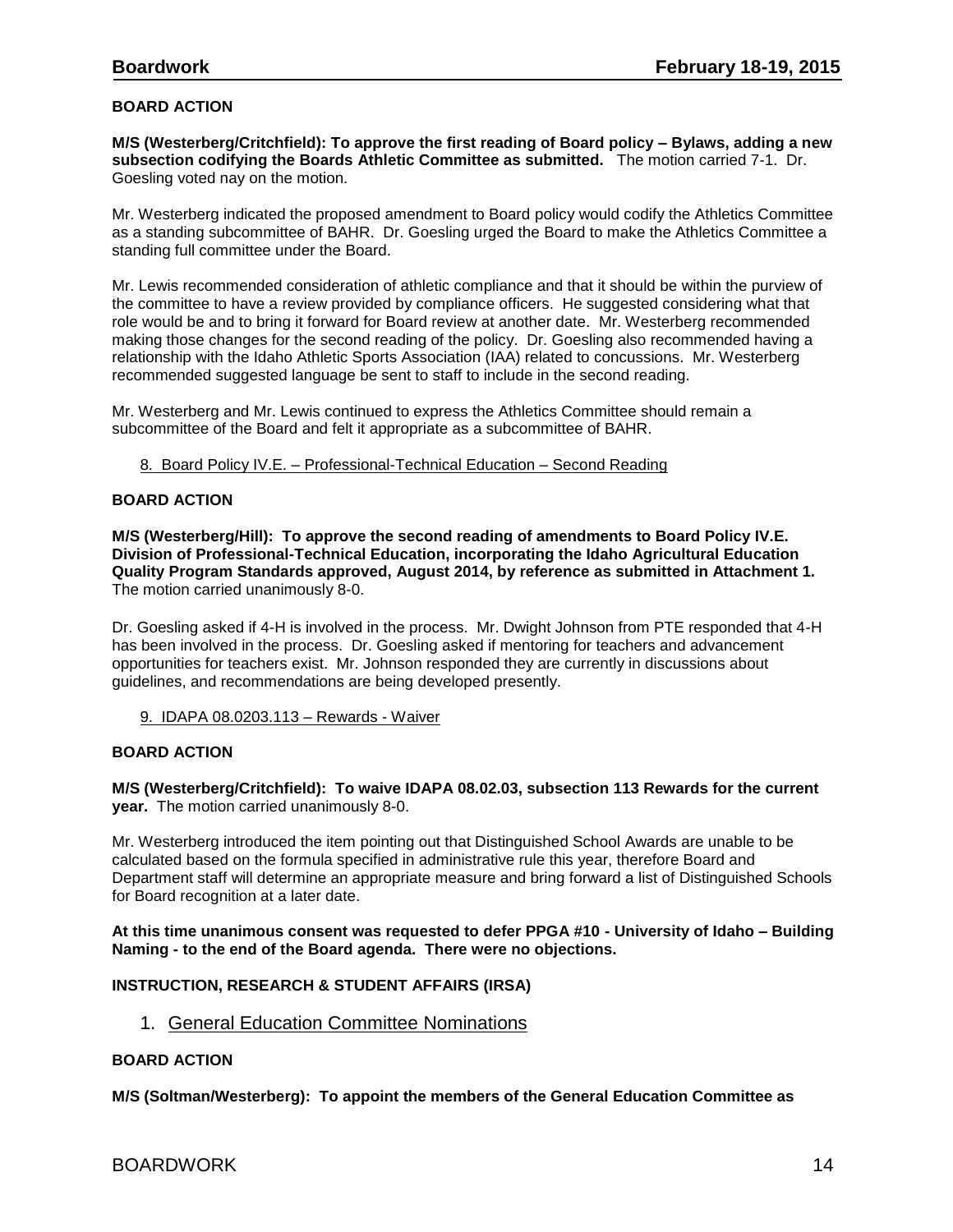### **presented in Attachment 1.** The motion carried unanimously 8-0.

Mr. Soltman introduced the item indicating the item is for nominations to the General Education Committee. He stated that in April 2014, the Board approved a new policy, III.N., which states that the Board will establish the State General Education Committee, that will be responsible for reviewing competencies and rubrics for institutionally-designated *general education* categories and to ensure transferability. The committee consists of a nominated representative from each of the eight public postsecondary institutions.

# 2. Waiver of Board Policy III.S.4.e. – Developmental and Remedial Courses

## **BOARD ACTION**

### **M/S (Soltman/Hill): To waive Board Policy III.S.4.e as it applies to Advanced Technical Certificates and remedial courses for the 2014-2015 academic year.** The motion carried unanimously 8-0.

Mr. Soltman indicated approval of the waiver will allow NIC to continue using lower level occupational specific courses – considered remedial courses at an Associate's or higher degree level - for the awarding of technical certificates. Once Policy III.S is updated to incorporate proposed changes from CAAP, NIC will no longer need this waiver.

# 3. Board Policy III.Y. – Advanced Opportunities – First Reading

## **BOARD ACTION**

#### **M/S (Soltman/Goesling): To approve the first reading of proposed amendments to Board Policy III.Y. Advanced Opportunities as submitted in Attachment 1.** The motion carried unanimously 8-0.

Mr. Soltman indicated this policy is returning again for a first reading since the Board didn't approve the second reading of the previous version in June. Dr. Mathias explained that proposed amendments have been through the CAPP Committee twice and clarify how secondary students may earn postsecondary technical credits. He reported that after the June Board meeting the policy was revised to make it less complex and less confusing, and to reconsider the provisions that would have negative impacts on members of the military. The policy was revised to return to just one dual credit program as opposed to an academic and a technical dual credit program. The committee also reevaluated the proposed requirement that tech prep students be required to matriculate to postsecondary institutions in order for them to have their credits transcribe. The committee felt that may have negative impacts and decided that rather than requiring students who have earned tech prep credits to matriculate to a postsecondary institution, that they would need to abide to the transcribing institution's policy and time limits. Under no instance would a student be able to go more than two years without having those credits transcribe.

Dr. Goesling asked about a two year limit for credits as related to individuals who have been away on military or church service and return past the two year transcribing limit, and was concerned about cutting out those individuals. Dr. Mathias responded that students under those circumstances would be precluded from taking advantage of having those technical credit competencies transcribe, however, all of the institutions are working on upgrading their prior learning mechanisms enabling students to demonstrate competencies. Dr. Goesling requested changing the word "may" to "should" for the second reading. Mr. Soltman requested recommended changes be provided to staff prior to the second reading.

Mr. Lewis asked about the concerns expressed that lead to a new first reading and any unintended consequences to students. Ms. Bent provided some clarity that students can do technical or academic dual credit; that portion stays the same. The technical competency credit is for those schools who do not have a single course that qualifies for dual credit. She provided an example that a student could take two classes at the high school that together would meet the competency of a credit bearing class. It allows for, particularly in rural areas, students to combine classes to meet the same competencies. Mr. Luna added that there are multiple pathways of advanced opportunities for students and this is one. Dr. Rush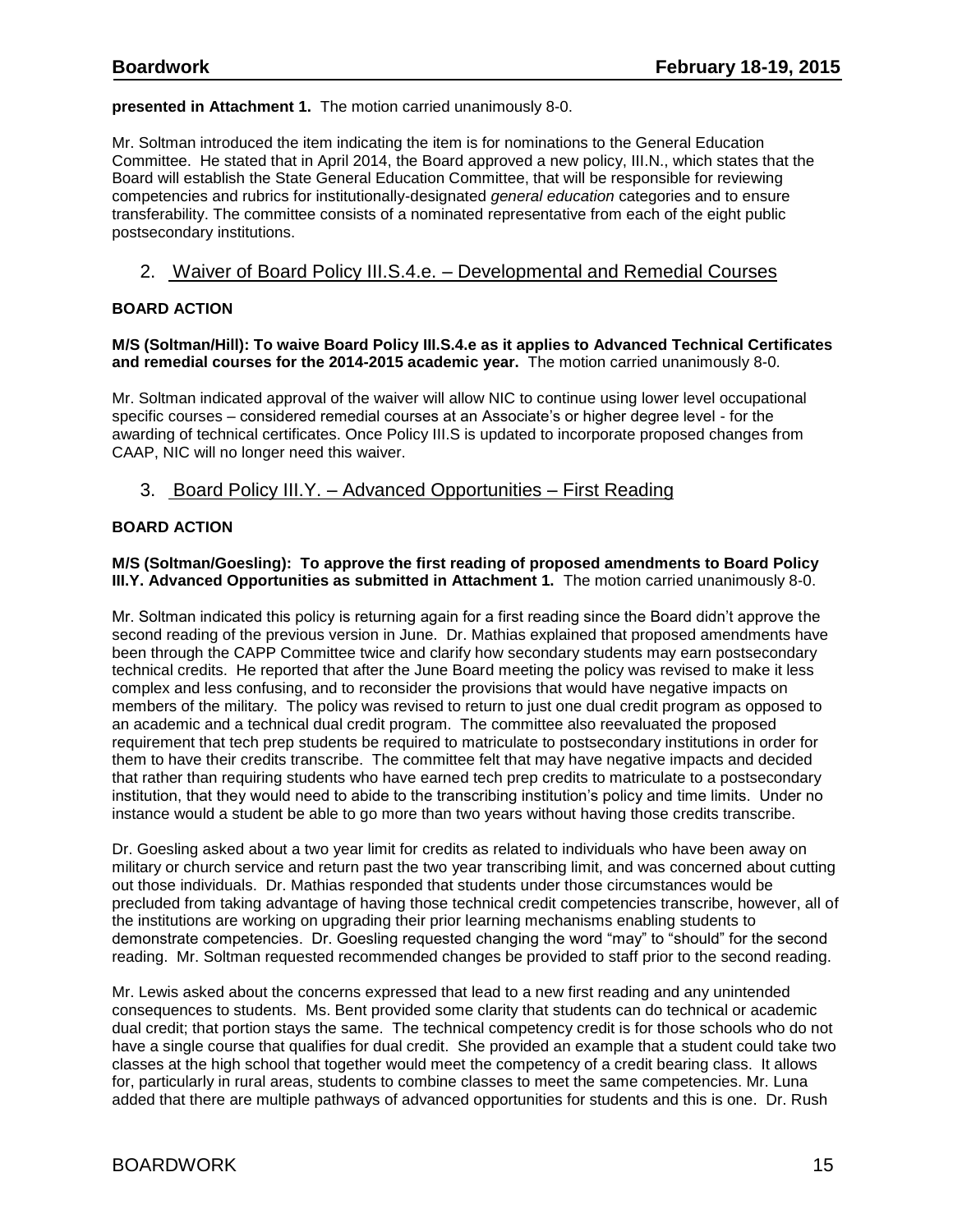commented that this policy change is intended to encourage enrollment.

# 4. Technology Transfer Feasibility Study

Mr. Soltman introduced the item stating that BSU, ISU, and UI were tasked with jointly conducting a feasibility study toward creating a centralized technology transfer organization. Dr. Mark Rudin, chair of the Higher Education Research Council (HERC) Committee, provided additional background on the item explaining they set out to explore the feasibility of centralizing tech transfer offices. The HERC Committee recommended using an independent party to conduct the study and Dr. William Tucker from the University of California was hired. Dr. Tucker completed the study and provided HERC with the final report in May 2014. The final conclusion of Dr. Tucker's work is that given Idaho's limited resources for research and technology transfer and unique geographical challenges, it would not be feasible for Idaho to move to a centralized technology transfer organization, and that there would be no real benefit.

Dr. Rudin reported that in addition to this finding, Dr. Tucker at the request of HERC looked for areas where there could be efficiencies and stronger collaborations formed between the institutions. HERC has reviewed the report and discussed recommendations and how they could be implemented. He pointed to a spreadsheet that HERC intends to use as a roadmap going forward in development of future action items. Dr. Rudin also reported on items they decided to take no action on, some of which are already taking place in various capacities. He indicated they have established a technology transfer consortium of tech transfer offices among the institutions and will charge that group with the action item on standardization of license documents used with outside entities. Mr. Soltman recommended HERC develop timelines to correspond to the action items on the spreadsheet.

# **DEPARTMENT OF EDUCATION**

## 1. Superintendent's Update

Superintendent Luna reported on three items during his report in addition to the efforts being taken to improve teacher preparation programs. Mr. Luna reported on the Idaho Higher Education (IHE) Coalition and Network for Transforming Educator Preparation (NTEP). In 2013 Idaho secured NTEP grant funding through the Council for Chief State School Officers (CCSSO) that focused on the recommendations found in *"Our Responsibility, Our Promise",* to reform the way teachers are prepared to ensure they are learner ready from day one. Mr. Luna indicated this work is consistent with the Board's objective of implementing the Governor's Task Force recommendations. He reported on raising the bar for the teacher preparation programs that included input versus outcomes being based on candidate performance, continuum of support that looks at what educator preparation programs are doing to support teachers after graduation, instructional shifts that look at what educator preparation programs are doing to address the changing landscape of K-12 education, and ongoing improvement process that looks at program approval based on programs demonstrating commitment to improvement.

Mr. Luna recapped what was done formerly and what is required today to get an institutional recommendation. Formerly requirements included just credit compilation and passing the Praxis II. Now, in addition, they must demonstrate competencies in core, foundational and enhancement standards, have a Danielson-based evaluation, develop a plan for continuing professional growth, and demonstrate abilities to effectively use data, integrate technology and teach to Idaho core standards, among other competencies. Mr. Luna indicated the Department has worked with the Colleges of Education to develop these standards.

There was additional discussion about institutional recommendations and Mr. Luna explained the recommendation process. They must have an institutional recommendation from an Idaho approved preparation program in order to receive initial licensure to teach in Idaho, along with other requirements.

Mr. Luna introduced Alex Macdonald, Director of Instructional Technology, from the Department to report on one of the tools that is available to Idaho teachers for professional development. Mr. Macdonald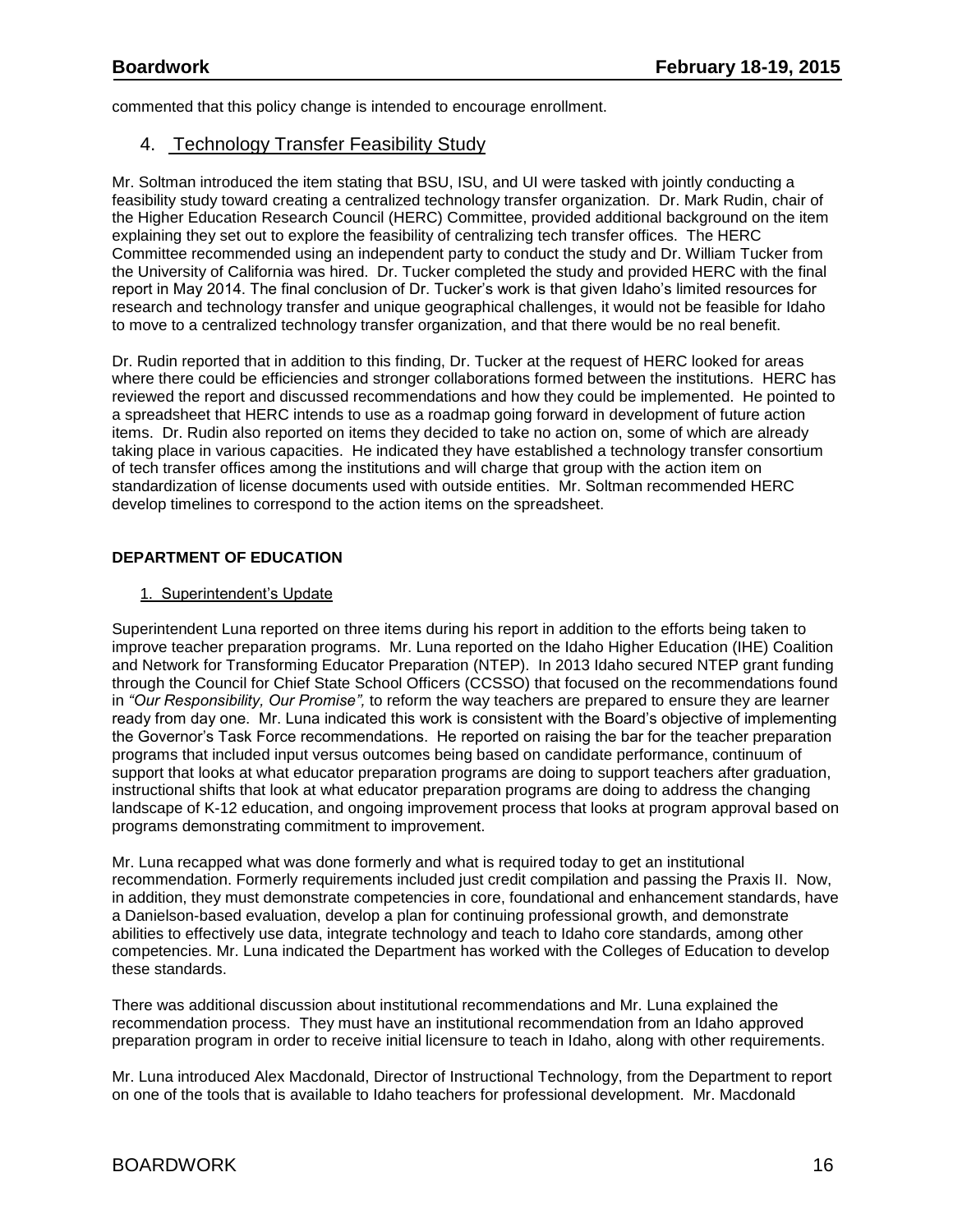directed the group's attention to the Educator Development Suite, which is a component of SchoolNet. This suite is able to conduct observations on data, and through that improve teacher effectiveness. Mr. Macdonald walked the Board through a visual guide of how the component looks and works, including its drill-down ability. One of the resources for professional development contained in the platform is called Edivation (formerly known as PD 360). Edivation is an on-demand professional learning resource that creates a highly personalized learning experience for all educators, helping them improve their practice and, raise student achievement. The program allows teachers to see how they are doing overall, in alignment with the Danielson criteria, and linked to the Idaho Core. It also allows principals to see how teachers are doing, see their progress in professional development, and identify where they need improvement. There are currently over 300 schools using this resource.

Ms. Atchley asked if the technology available to schools can support this type of tool. Mr. Luna responded that the Idaho Education Network (IEN) provides broadband connectivity to all of our high schools and currently to all of our districts. Currently district have connected it to their middle schools and grade schools. The next phases of the IEN is to go to the middle schools and grade schools to make sure they all have broadband connectivity; they are making great strides in the connectivity issue.

Mr. Luna moved on to report on the efforts of improving teacher pay and provided a timeline of those efforts since 1998 through 2014. Mr. Luna indicated that if he had one wish it would be to transform teaching into a true profession and not a trade union-driven model.

2. Proposed Waiver of Requirement in IDAPA 08.02.02.120, .121 – Educator Evaluations for 2014- 2015

## **BOARD ACTION**

**M/S (Luna/Critchfield): To waive the requirement that districts include growth in student achievement as measured by Idaho's statewide assessment in educator's evaluations as specified in IDAPA 08.02.02, Subsections 120.03 and 121.03 for the 2014-2015 school year.** The motion carried unanimously 8-0.

Mr. Luna indicated waiving this requirement will allow districts to use the other district-determined measures of growth in student achievement as the student achievement portion for certificated instructional employee, principal, and superintendent evaluations for the 2014-2015 school-year.

### **BUSINESS AFFAIRS AND HUMAN RESOURCES**

### **Section I – Human Resources**

1. Boise State University – Addendum to Multi-Year Employment agreement – Track and Cross Country Head Coach

### **BOARD ACTION**

**M/S (Lewis/Hill): To approve the request by Boise State University to enter into an Addendum No. 2 to the Employment Agreement for head Track and Cross Country Coach Corey Ihmels.** The motion carried unanimously 7-0. Mr. Westerberg was absent from voting.

Ms. Atchley asked about APR scores. BSU legal counsel Kevin Ketchie responded that track and field is composed of six different sports, and that the scores are relatively high. He commented BSU feels they set very meaningful objectives. Dr. Goesling asked about the incentive for *All American*, and whether it was a single score or for each. Mr. Ketchie responded it is for each, and there have been two.

2. Boise State University – Amendment to Multi-Year Employment Agreement – Men's Basketball Head Coach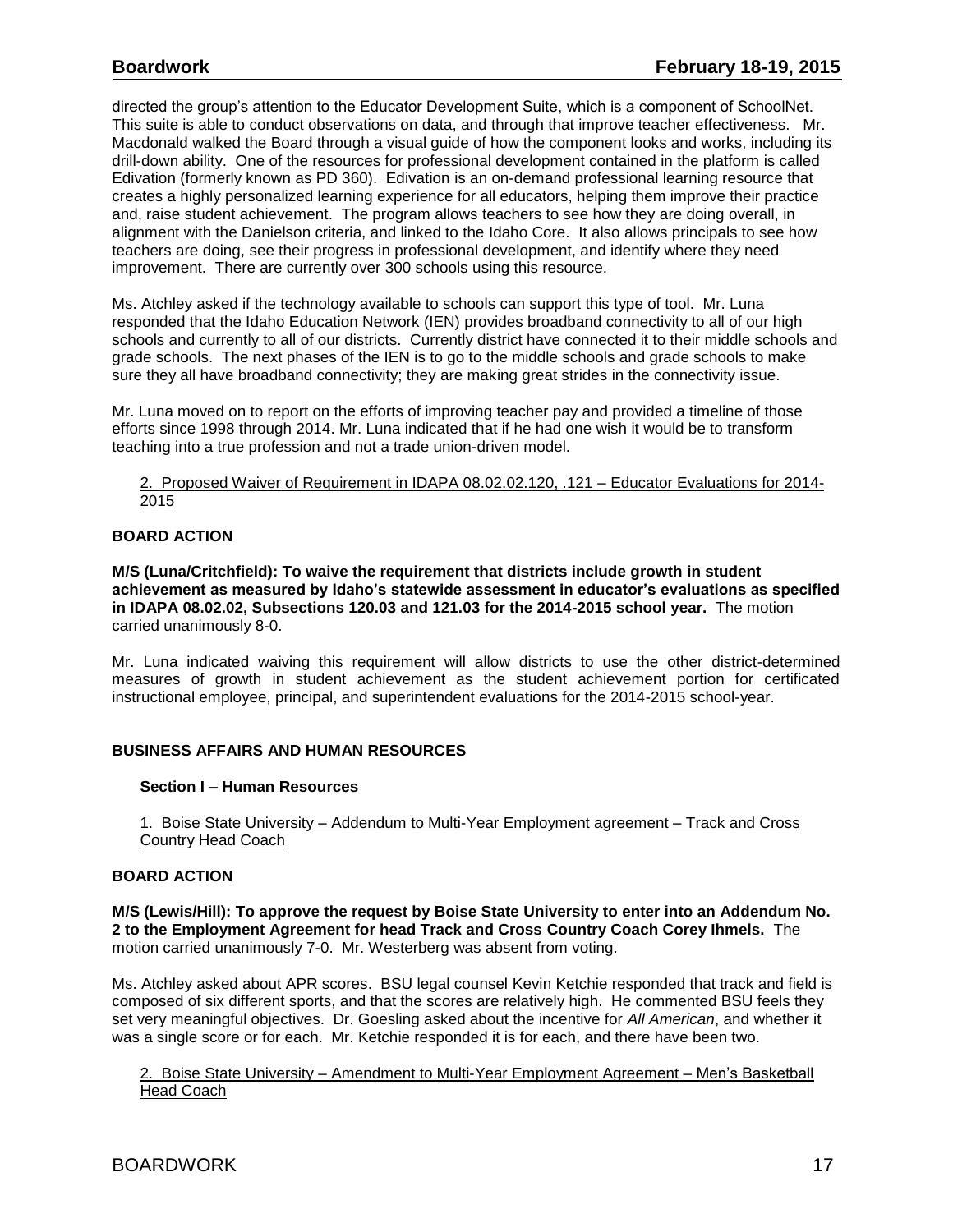**M/S (Lewis/Goesling): To approve the request by Boise State University to enter into a first amendment to the 2014-2019 employment agreement with Coach Leon Rice as submitted.** The motion carried unanimously 7-0. Mr. Westerberg was absent from voting.

Mr. Ketchie indicated that the Board approved Mr. Rice's five-year contract in June and at that time directed BSU to increase the academic achievement incentives. This amendment is a result of those negotiations and the academic achievement incentives have been increased in this contract.

#### 3. Idaho State University – Salary Increase – Women's Softball Head Coach

### **BOARD ACTION**

**M/S (Lewis/Hill): To approve the request by Idaho State University to increase the base salary of Julie Wright, Head Women's Softball Coach, to \$60,361.60, effective September 1, 2014.** The motion carried unanimously 7-0. Mr. Westerberg was absent from voting.

ISU's Financial Vice President Jim Fletcher summarized the proposal, pointing out that Ms. Wright has won two Big Sky championships and is receiving competitive offers from other institutions.

Ms. Atchley asked about the academic incentive. Mr. Freeman indicated adjustment to base salary was the only area addressed with this change. He pointed out this item, subject to Board approval, is essentially a counter offer to combat a competitive offer.

4. University of Idaho – Extension to Multi-Year Employment Agreement – Women's Basketball Head **Coach** 

#### **BOARD ACTION**

**M/S (Lewis/Goesling): To approve the University of Idaho's multi-year employment contract for the Women's Basketball Head Coach for a term extending through June 30, 2019, in substantial conformance to the form submitted to the Board in Attachment 2.** The motion carried unanimously 7-0. Mr. Westerberg was absent from voting.

University of Idaho's Ron Smith indicated they are requesting to extend the contract for the women's head basketball coach for an additional two years as a result of the coach's success. Ms. Atchley asked about the academic incentive and commented it seems low. Athletic Director Rob Spear responded defending the academic incentives and also recommended the Board consider the University of Marilyn's system which says the wins/performance bonuses are contingent upon achieving an academic incentive. Ms. Atchley recommended discussing that suggestion with the Athletic Committee.

#### 5. University of Idaho – Extension to Multi-Year Employment Agreement – Men's Basketball Head Coach

### **BOARD ACTION**

**M/S (Lewis/Goesling): To approve the University of Idaho's request to extend the multi-year employment contract for the Men's Basketball Team Head Coach, Don Verlin, for one additional year for a term extending through June 30, 2017 plus other adjustments to terms in substantial conformance to the form submitted to the Board in Attachment 2.** The motion carried unanimously 7-0. Mr. Westerberg was absent from voting.

Mr. Smith indicated they are requesting to extend the contract for the men's basketball head coach for an additional year as a result of an issue arising as a result of one of the teams they played not being classified by the NCAA as a Division One team; therefore the coach missed his number of wins by one game in his contract. The revisions to the contract extend it for one year and addresses the issue, along with including the Board policy for annual leave.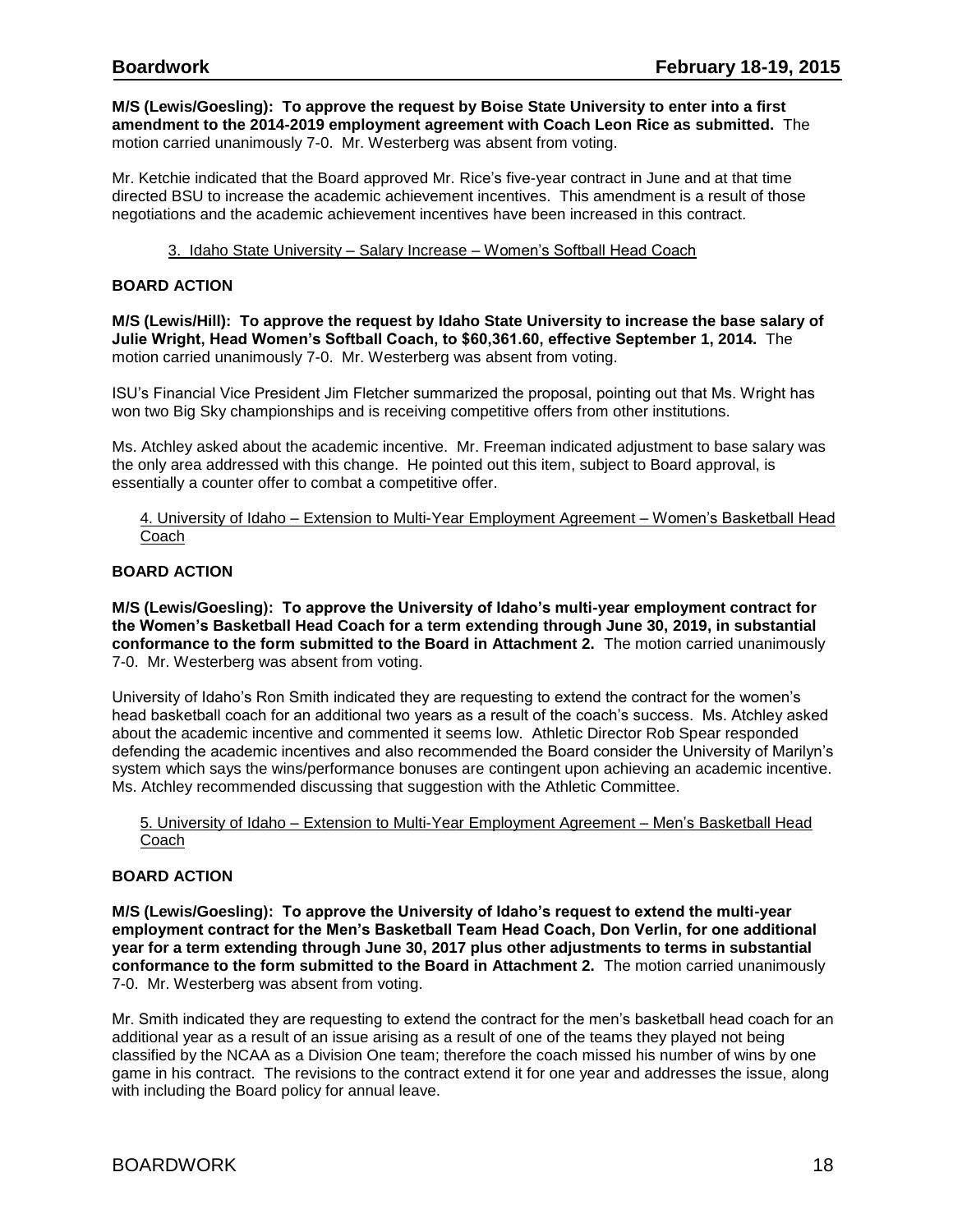## **BUSINESS AFFAIRS AND HUMAN RESOURCES**

#### **Section II – Finance**

# 1. FY 2014 Sources and Uses Funds

Mr. Freeman introduced the item indicating that it is a standard report for the Board's October agenda and details were provided in the agenda materials. The report shows budgeted sources and uses of funds. Ms. Atchley recommended administrative costs be identified more clearly. Mr. Lewis pointed out that the institutions are still not at the level of funding they received seven years ago, and are still struggling with funding.

#### 2. Amendment to Board Policy V.R. – Establishment of Fees – First Reading

### **BOARD ACTION**

**M/S (Lewis/Soltman): To approve the first reading of proposed amendments to Board policy Section V.R., Establishment of Fees, as presented.** The motion carried unanimously 7-0. Mr. Westerberg was absent from voting.

Mr. Freeman spoke to the item commenting that the revisions define the scope and use of special course fees. In addition, the revisions help clarify that all fees charged by the institutions shall be approved by the Board except those expressly delegated to the institution including: 1) Continuing Education, 2) Course Overload Fee, 3) Special Course Fees, and 4) Processing Fees, Permits and Fines. Mr. Freeman remarked that an Audit Committee query dating back to 2012 was interested in looking at special course fees at the institutions. An audit was conducted and it was determined the policy was so broad there wasn't anything to audit against. After extensive work, policy language was created to provide guidance to institutions on special course fees.

Mr. Freeman pointed out that this policy also addresses the creation of a policy authorizing a new on-line program fee which is the fulfillment of a request by a former BAHR Committee member and responds to increasing interest by the institutions to enter this environment.

Mr. Freeman also reported that ISU has requested a new Summer Bridge Program fee be added. They have piloted the program with demonstrative success; the intent of the program is to assist incoming atrisk students with knowledge and skills to be successful in college. Mr. Freeman concluded that additionally, there are a number of material changes since the first reading in June, so staff brings this back as a new first reading.

Dr. Goesling asked about the \$65 dual credit fee. Mr. Freeman pointed out that the Board already approved that \$65 fee at the April meeting, and that it will continue to be a Board approved fee. Dr. Goesling recommended readdressing it and asked about making a motion to reconsider the \$65 fee for dual credit. Mr. Luna also suggested the language say "up to \$65" and let the institutions charge less if they choose. Mr. Lewis reminded the Board they have been through the dual credit issue which is scheduled for discussion in April, and that the item on the floor is an entirely different topic which is at first reading.

### 3. Amendment to Board Policy – V.E. – Gifts & Affiliated Foundations – Second Reading

### **BOARD ACTION**

**M/S (Lewis/Soltman): To approve the second reading of proposed amendments to Board Policy V.E. Gifts & Affiliated Foundations, as presented in Attachment 1 with one amendment that the words "and technology" be added at the end of the second sentence of the third to last paragraph.** The motion carried unanimously 7-0. Mr. Westerberg was absent from voting.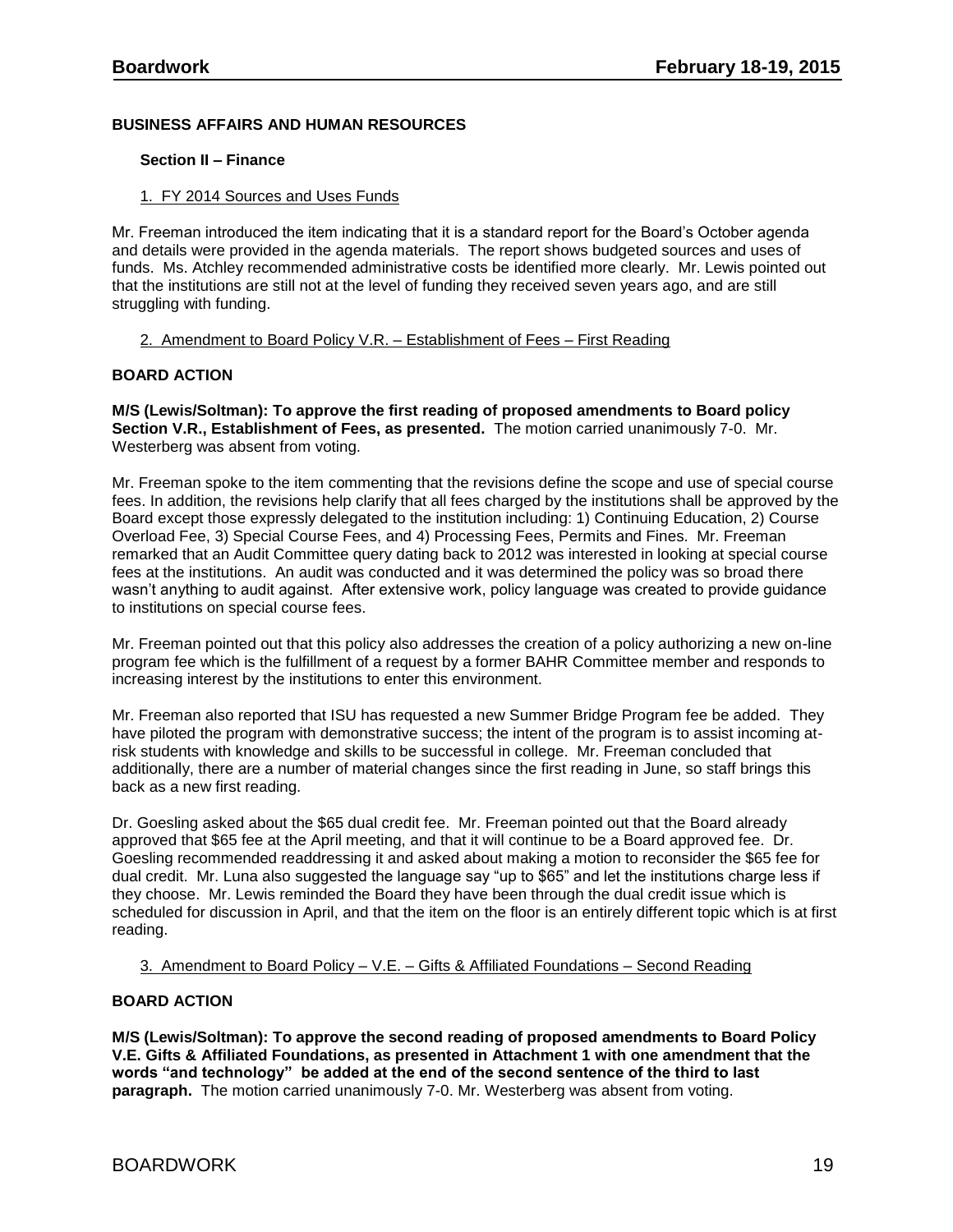Mr. Lewis indicated this policy amendment will provide the Board with the appropriate level of oversight while providing the institutions flexibility to develop research or technology transfer foundations to meet their own unique needs and facilitate the transfer of university research to the marketplace. There were no changes between first and second reading. Mr. Lewis requested adding the words "and technology" to the policy (Tab 3, Page 7) in reference to intellectual property.

4. University of Idaho – Executive Residence Project – Budget and Construction Phase Authorization

# **BOARD ACTION**

**M/S (Lewis/Goesling): To approve the request by the University of Idaho to implement the construction phase for the replacement of the executive residence pursuant to the budget set forth in the materials submitted to the Board. Authorization includes the authority to execute all requisite consulting, design, and vendor contracts necessary to fully implement construction phase of the project**. The motion carried unanimously 7-0. Mr. Westerberg was absent from voting.

Mr. Smith indicated UI is requesting authorization to implement the construction phase of the replacement of the existing executive residence located on the main campus.

At this time Mr. Freeman asked for a point of personal privilege to recognize Mr. Leo Herman, remarking on his contributions and what a pleasure it has been working with him.

## **LATE ITEMS**

### **Instruction, Research & Student Affairs (IRSA)**

1. Boise State University – College of Innovation & Design

### **BOARD ACTION**

**M/S (Soltman/Luna): To approve the request by Boise State University to create a new College of Innovation and Design as presented.** The motion carried unanimously 7-0. Mr. Westerberg was absent from voting.

Mr. Soltman introduced the item indicating this is a request by BSU for approval to create a new College of Innovation and Design. He alerted Board members to some of the staff comments regarding the proposal. He reported that the IRSA Committee reviewed the item at length and felt it should be something considered by the whole Board. The proposal was also reviewed by the CAAP Committee who had several discussions regarding the proposal. He noted this is also the first time in history that CAAP has forwarded a recommendation for an instructional unit that did not identify programs, which does represent a departure from past practice and may have possible implications.

Dr. Schimpf provided a presentation on the item indicating the proliferation of startup ventures at the university has created a need for increased flexibility in university programming. The university feels they need an incubator for program development, that there is a demand for trans-disciplinary programs, credentialing beyond majors and minors, that students need the university to acknowledge and validate their own self-motivated extracurricular activities that increase opportunities, and increased university structure.

Dr. Schimpf reported that in conclusion of their studies about this new College of Innovation and Design, they believe that faculty should be driving innovation and reported on some barriers to faculty innovation. He pointed out they are reorganizing their colleges as a part of program prioritization and are consolidating six colleges into five, but are not proposing a complete restructuring of the system. They are proposing to build back a sixth college around program innovation with a trans-disciplinary theme. He remarked that the College of Innovation and Design is intended to overcome the limitations of the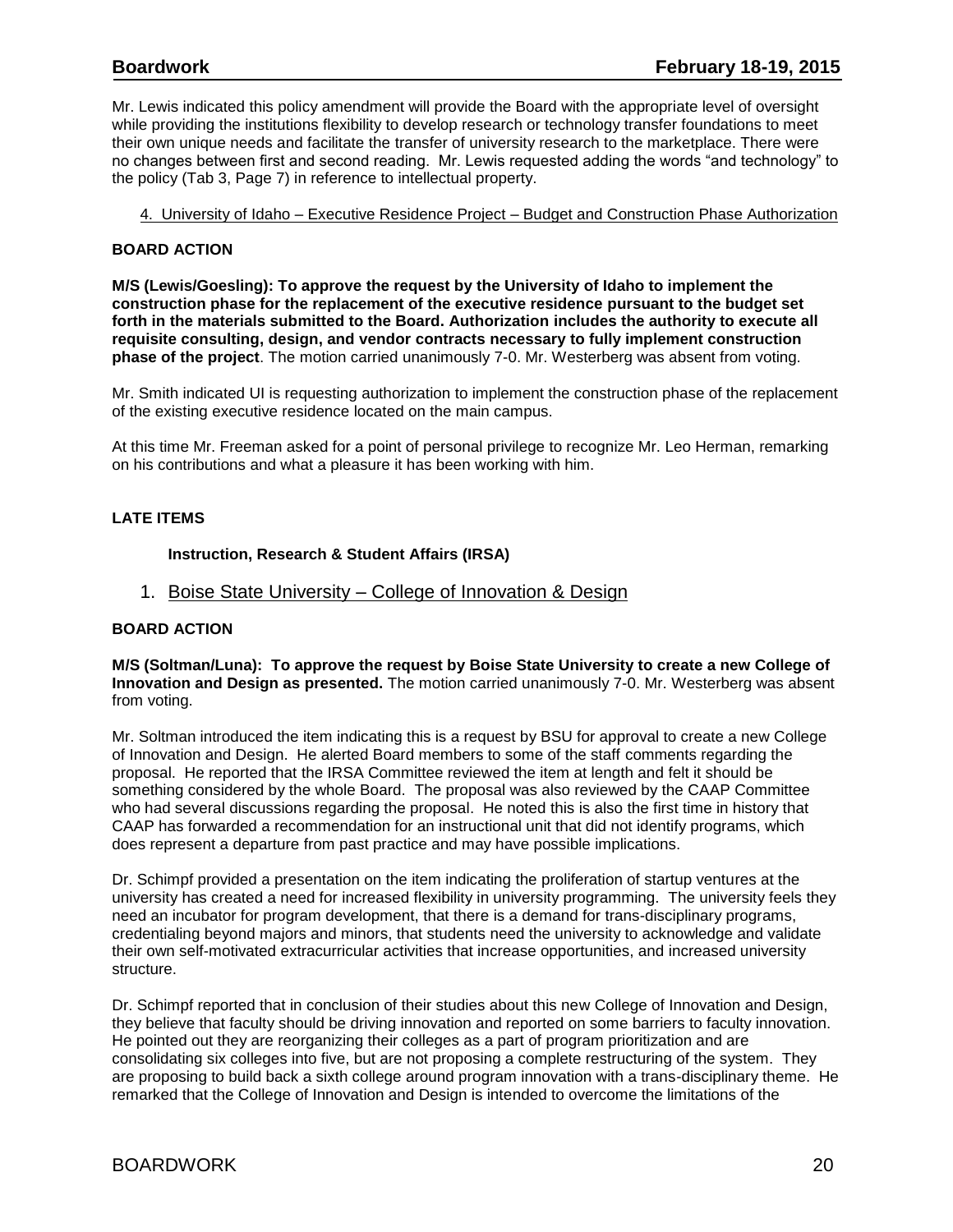traditional college structure, and to provide leadership and support to harness existing faculty efforts, in order to accelerate change. He also expressed that the university intends to collaborate with other institutions and community partners.

Dr. Schimpf said the college will harness the work of the most innovative faculty to drive change and develop new academic credentials that will attract students and result in employment of graduates. They feel the college will become a beacon for program innovation and become a hub for competency based learning that includes recognition for life experiences of non-traditional students and credentialing of cocurricular experiences.

Dr. Schimpf reported when they shared this new idea last spring, they asked faculty to send ideas and comments. They received a supportive response and 25 proposals in all. Their intention is to develop this college within BSU's mission and role as defined by the Board and outlined in their strategic plan and policy III.Z. Dr. Schimpf stated they anticipate the college will be in place by spring semester 2015.

Mr. Luna asked about a timeline for the college. Dr. Schimpf responded that through the spring they hope to bring more detail to the Board and by next fiscal year have a dean in place. Dr. Kustra described an example a possible degree that would come from the program. It is called *Games, Interactive, Mobile and Media* and is considered a broad interdisciplinary degree coming from five different departments and two colleges. They types of jobs that students in this major would seek are likely to be found at Yahoo, Google and other types of places specializing in technology development. BSU feels this type of college will lend itself to creating in Boise the types of academic technology/education hubs that will feed both large and small technology companies.

Ms. Atchley asked what they envision in five years in the way of success. Dr. Schimpf responded the employers from the tech industry are requesting more flexibility in graduates, and the university believes Boise is a hub that will lead to more and better paying jobs in that arena. Dr. Kustra added that it is the start of students who are not siloed in one discipline. Mr. Lewis asked how the other BSU colleges feel about this proposal. Dr. Schimpf responded the response has been tremendously supportive.

Dr. Goesling asked where the resources will come from for the first several years. Dr. Kustra responded it will come from several areas and also will come as a direct result of program prioritization. He indicated he has been talking to the technology community and industry where they intend to raise external funds to support this effort. He reported they will not need a new location presently and will reallocate space for this new venture. Dr. Goesling asked about partnerships. Dr. Kustra responded they are more than willing to partner with other interested institutions.

Ms. Patty Sanchez, Academic Affairs Program Manager at the State Board of Education, clarified that the Board does approve both administrative and instructional units. She pointed out the Board's policy III.G. dealing with program approval was amended in April of 2013, because it was somewhat unclear. The amendment provided clarification that depending on the threshold of the request, it could go to the Board or to the Executive Director for approval, and that the definitions for an administrative unit and instructional unit are clarified in the Board's policy.

Ms. Critchfield, for clarification purposes, paraphrased that BSU is seeking approval for a new college that at this point has no degree or opportunity presently; and that BSU will work to develop programs in the new college which will come back before the Board for approval. Dr. Schimpf responded in the affirmative, and that they want to start with a structure and leadership structure that can work with the faculty to develop those programs. Ms. Critchfield asked if they anticipate how many programs the college will have. Dr. Schimpf responded they currently have four: a bachelors, a graduate, a research certificate, and a community engagement program.

Mr. Lewis remarked that the nature of BSU's proposal is very exciting but the openness of it creates some angst because where BSU is headed with it is unclear. He remarked on the need for focus and that the college can't be all things to all people. He recommended BSU bring forward their programs and plans well ahead of time and commented that if it is successful, then it may serve as a good model for all. Dr. Kustra remarked that BSU will give the Board regular updates in addition to the program approvals.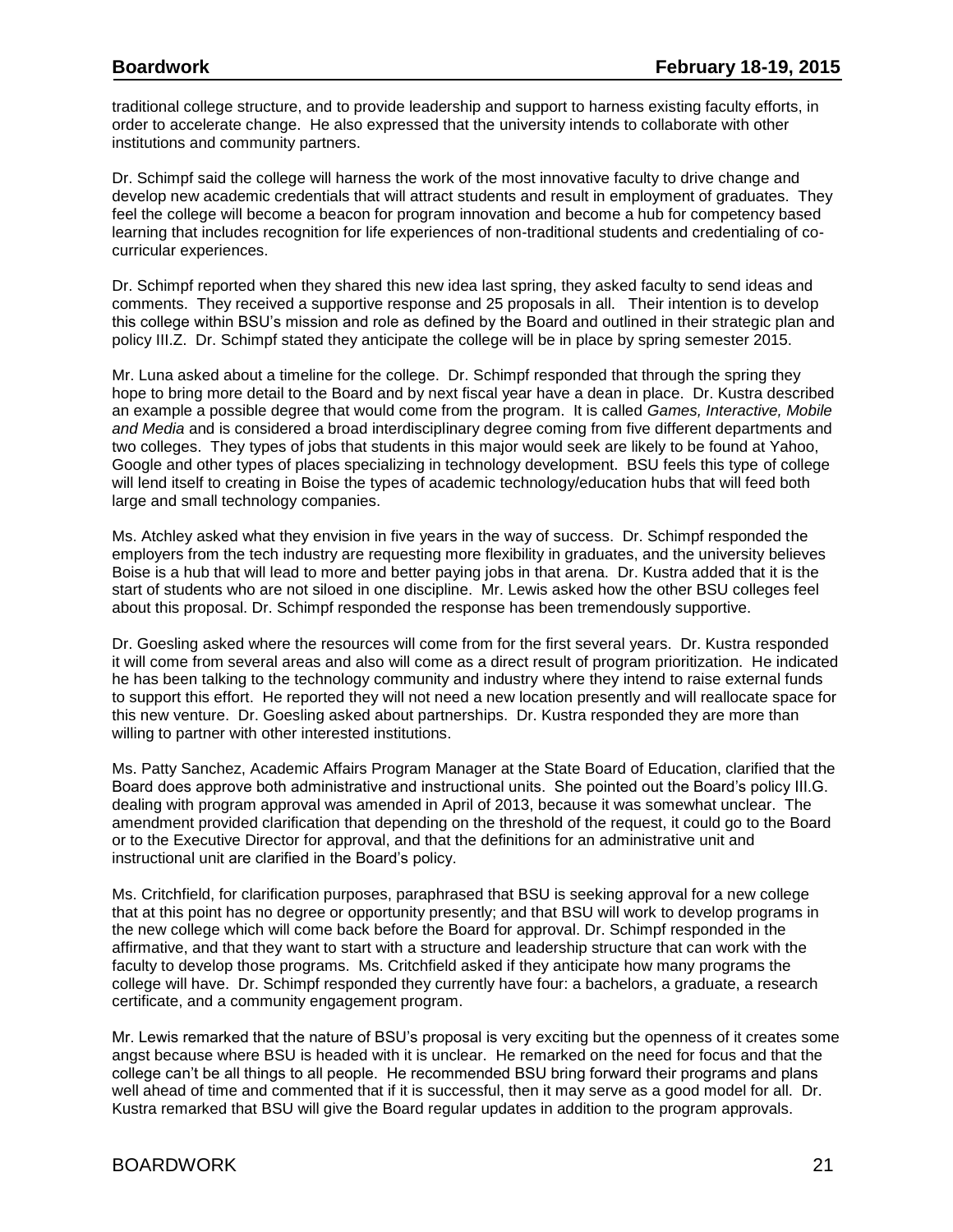# 2. Boise State University – Restructure of Special Education & Early Childhood **Studies**

## **BOARD ACTION**

**M/S (Soltman/Critchfield): To approve the request by Boise State University to restructure their existing Special Education and Early Childhood Studies graduate programs and create a Master in Teaching in Special Education and a Master in Teaching in Early Childhood Intervention as submitted in Attachment 1.** The motion carried unanimously 7-0. Mr. Westerberg was absent from voting.

Dr. Schimpf indicated BSU proposes a complete restructuring of their graduate programs in Special Education and Early Childhood Studies based on program prioritization. As part of that restructure, they propose the creation of two new graduate programs: a Master in Teaching (MIT) in Special Education and an MIT in Early Childhood Intervention. According to BSU, the proposed changes will result in greater productivity of the department and therefore more efficient resource utilization. BSU also indicates the proposed changes will result in programs that are more attuned to the needs of the educational community.

### **Planning, Policy & Governmental Affairs**

10. University of Idaho – Building Naming

### **BOARD ACTION**

**M/S (Critchfield/Goesling): To approve the request by the University of Idaho to rename the Student Union Build, the Bruce M. Pittman Center.** The motion carried unanimously 7-0. Mr. Westerberg was absent from voting.

Ms. Critchfield introduced the item and indicated Board staff have discussed the policy requirements for memorializing a building and have found the university's request to be in compliance with Board policy.

Dr. Staben provided a brief history of the building which was built as a student union building in 1936. He expressed that Bruce Pittman is in his 42<sup>nd</sup> year of service to the University of Idaho, and the university wishes to honor him as a revered student affairs leader by renaming the building in his name.

### **OTHER BUSINESS**

There being no further business, a motion to adjourn was entertained.

**M/S (Luna/Critchfield): To adjourn the meeting at 3:46 p.m.** The motion carried unanimously 7-0. Mr. Westerberg was absent from voting.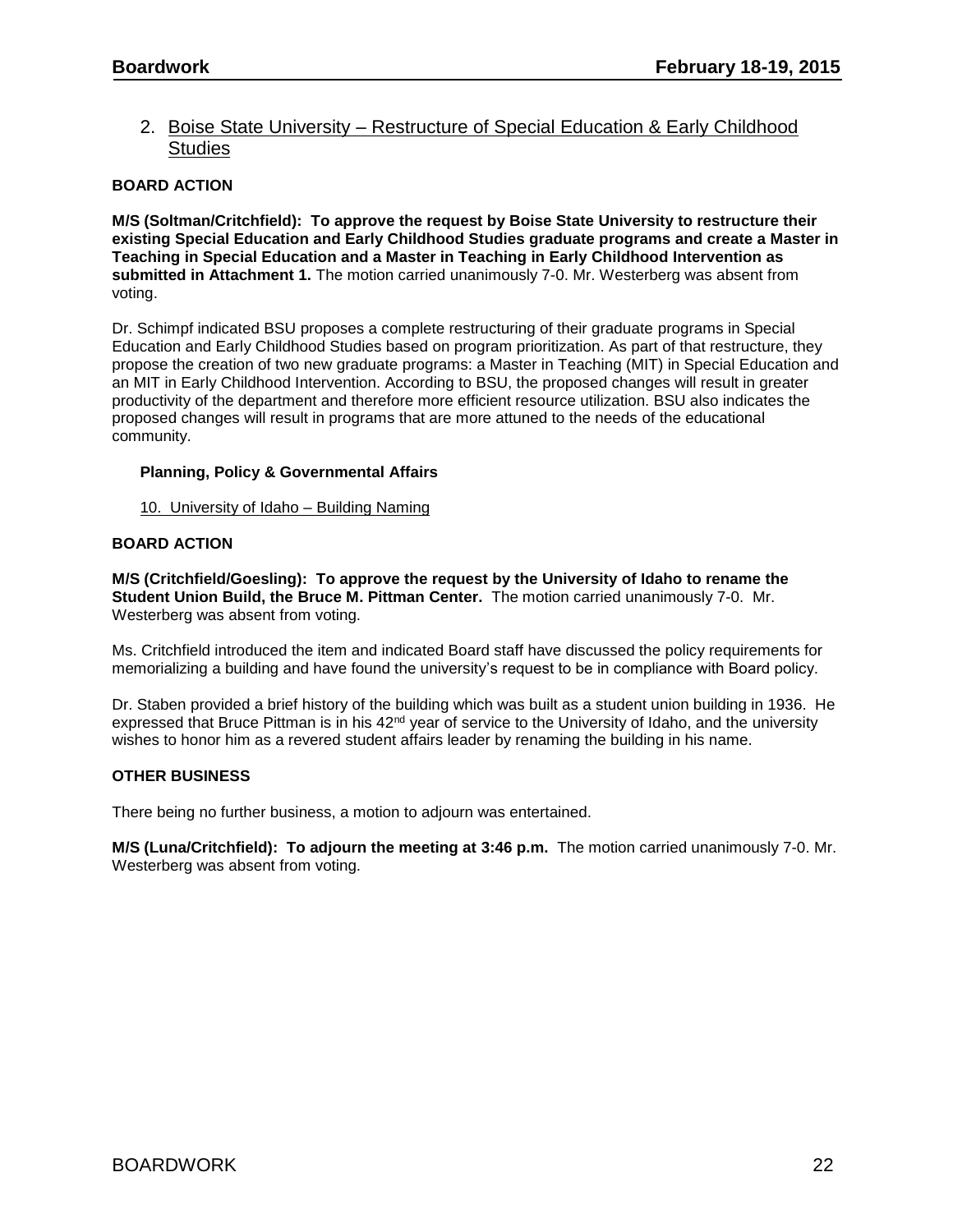

**STATE BOARD OF EDUCATION TRUSTEES OF BOISE STATE UNIVERSITY TRUSTEES OF IDAHO STATE UNIVERSITY TRUSTEES OF LEWIS-CLARK STATE COLLEGE BOARD OF REGENTS OF THE UNIVERSITY OF IDAHO STATE BOARD FOR PROFESSIONAL-TECHNICAL EDUCATION**

# **DRAFT MINUTES STATE BOARD OF EDUCATION November 13, 2014 Special Board Meeting Boise, ID**

A special meeting of the State Board of Education was held November 13, 2014. It originated from the Capital Building, meeting room WW17, in Boise Idaho. Board President Emma Atchley presided and called the meeting to order at 4:30 p.m. MST. A roll call of members was taken.

# **Present:**

Emma Atchley, President Richard Westerberg Rod Lewis, Vice President **Debbie Critchfield** Don Soltman, Secretary Tom Luna David Hill Bill Goesling

# **PLANNING, POLICY AND GOVERNMENTAL AFFAIRS (PPGA)**

1. Pending Rule Docket 08-0202-1401 – Rules Governing Uniformity – Certification

**M/S (Westerberg/Critchfield): To approve the Pending Rule Docket 08-0202-1401 in substantial conformance to the form submitted in attachment 1.** A roll call vote was taken and the motion passed unanimously 8-0.

Mr. Westerberg, chair of the Planning, Policy and Governmental Affairs committee, indicated this special meeting is to consider a pending rule on teacher certification. He clarified that in August, the Board passed the proposed rule on tiered licensure as presented by the Governor's Task Force. After an open comment period, the proposed rule was modified to reflect concerns and suggestions and is now being presented for approval.

Mr. Lewis, Co-chair of the Tiered Licensure Committee, lead the Board through a review of the changes between the proposed rule and what is being considered today. Mr. Lewis summarized some of the concerns communicated during the public meetings. One of the primary concerns expressed (most frequently) was concern about accountability measures in aspects of licensure. Other concerns included the feeling that the statewide assessments are not valid growth indicators and should not be required; that administrators in small districts may not have access to train observers; that no credit was being given in the proposal for additional education and thus no incentive for teachers to earn advanced degrees. Other concerns included the feeling that there was too much responsibility at the local level to determine certification and compensation, and certification should be made at the state level; and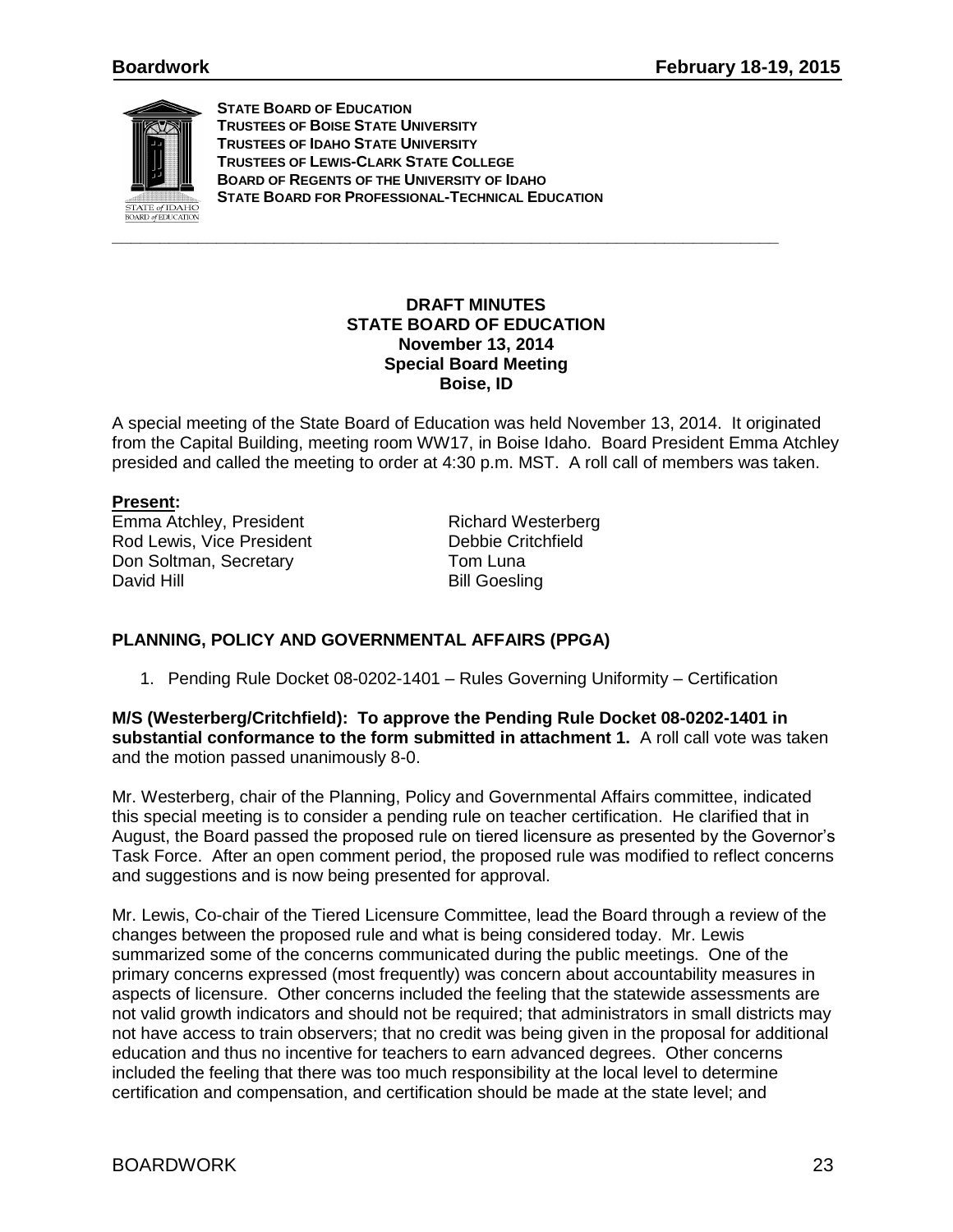comments that administrator evaluation should not be a determinant of teachers receiving substantial increases in pay; additionally that the proposal would pose a reporting burden on schools and districts. One final comment was that the Danielson model is designed to support teacher growth and not certification or compensation.

Mr. Lewis summarized the proposal before the Board includes proposed changes in response to the comments received. The biggest change is the reduction in the proposal to only two tiers; a residency tier and a professional tier. With respect to the professional tier, the proposed changes would remove all accountability from the professional certificate and move it all to career ladder. Secondly, with respect to the professional tier, it would continue as it currently exists; only credit requirements would be required for renewal. With respect to the residency tier, statewide assessments (SmarterBalanced and IRI) would be listed as options but not required. Local districts, in collaboration with teachers, will have the ability to choose growth measures they feel appropriate from the list provided. Also in the residency tier, the option is provided for districts to extend the residency period from three years to four years at their discretion. Also related to the residency tier, there is a deletion of references to the domains and requirements relating to the final year. It is also proposed that teachers would be allowed to submit additional artifacts evidencing proficiency and effective teaching in their application for a professional certificate. The requirement for two separate observers was removed; two observers would be used only at the request of the teacher or administrator.

Mr. Lewis also added that they anticipate changing the career ladder for increased compensation for additional or advanced degrees.

Mr. Luna asked for more detail about the Danielson domains and what expectation there is for an evaluation in residency or professional license, and in moving from one to the other. Mr. Lewis responded that as described previously, the professional certificate would continue as it is today and be renewable every five years. Mr. Luna asked for clarification on how the 22 components of the Danielson framework are measured and what impact that has on moving from residency to professional licensure. Mr. Lewis responded that as to the residency, the resident would receive a three year non-renewable certificate. As to the teacher's evaluation, they must successfully complete those evaluations two out of three years. As to the evaluation, part of the application would include evidence that the teacher has achieved proficiency on 16 of the 22 components referred to as the Danielson framework, regardless of the number of basics in any one of the four domains.

Dr. Hill asked about any changes for teachers coming from outside of the state. Mr. Lewis responded there is no change being recommended in that regard form what was proposed by the committee; the committee proposal is being used in regards to out of state teachers. Dr. Goesling asked about out of state teachers with four or more years of experience. Mr. Lewis responded the proposed rule included provisions for out of state teachers. The committee urged that teachers coming in from out of state receive equal treatment to those who are in the state. Out of state teachers with fewer than three years of experience would be required to meet the requirements of a resident teacher. Teachers with more than three years would be required to show evidence of proficiency and growth and have at least one year proficiency in student growth in the state of Idaho before they receive their professional certificate.

Mr. Critchfield asked what provisions are available to mentor and help a teacher coming to Idaho from out of state. Mr. Lewis responded that mentoring and collaboration are major recommendations from the committee. The committee recommended mentoring for at least the first three years. The intent of the proposal is that they receive the same level of mentoring as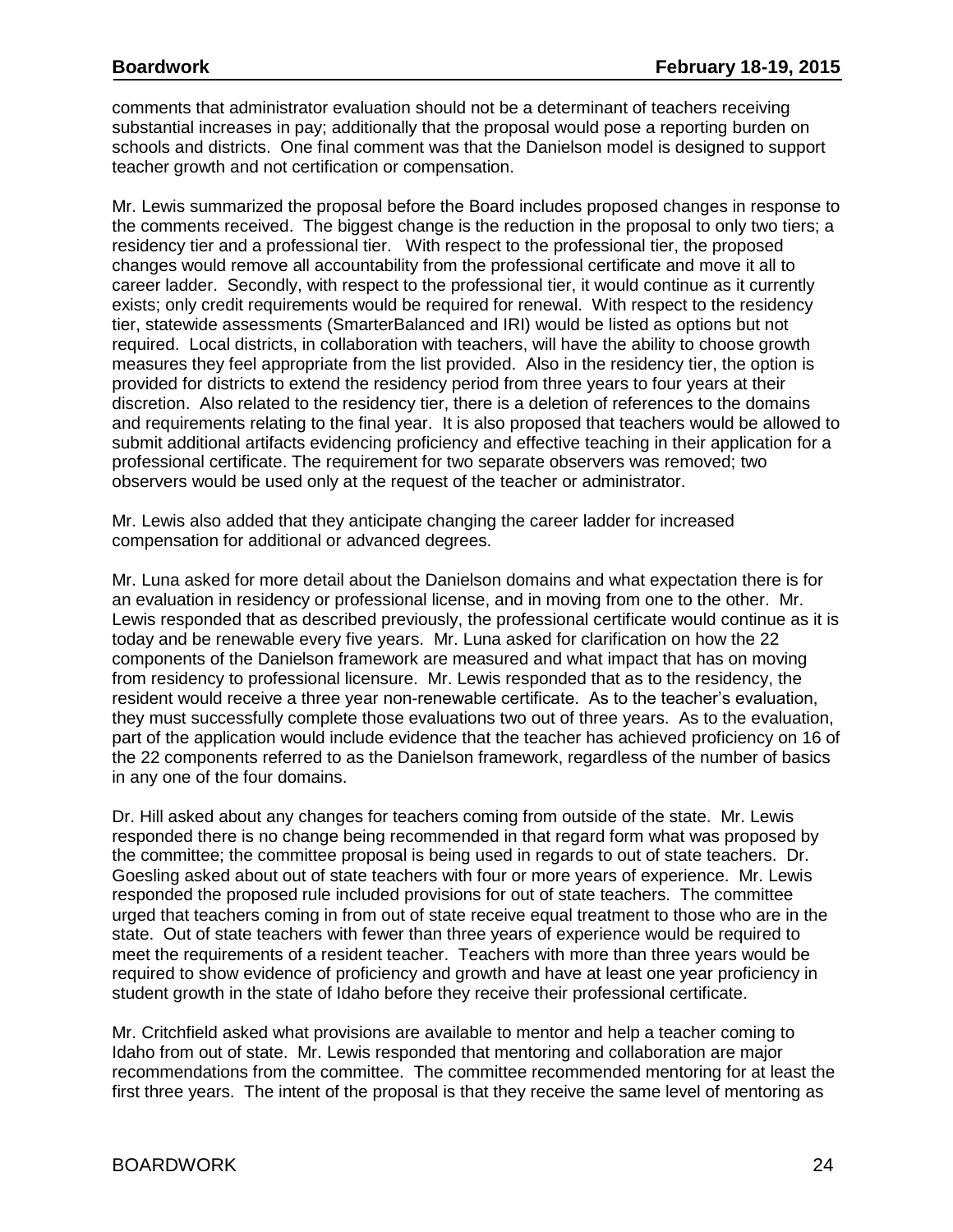in-state teachers. If the teacher does not show evidence of proficiency or student growth, they would be allowed to go back and receive additional education as to the areas of deficiency, and reapply for a residency certificate.

Dr. Hill applauded the principle of fairness. He asked if the Board has considered creating a reciprocal agreement from state to state. Mr. Luna interjected that the Department of Education currently has language that creates a reciprocal relationship with other states from around the country. He indicated that the language can be found in either Idaho Code or Administrative Rule, and that staff could provide that information to the Board. Mr. Westerberg commented that the residency mechanism in tiered licensure is to assure there is a quality product and a quality teacher, and that there is provision to require the same from out of state teachers.

Dr. Goesling requested that paragraph two on the second page of the agenda regarding the comments received be read aloud (PPGA Tab 1, page 2). Mr. Westerberg obliged and read aloud that section as requested.

Mr. Lewis publicly thanked the Tiered Licensure Committee and the Task Force for their work on the process leading to this rule. He expressed his appreciation for how open, inclusive, and collaborative the process was. He also recognized from the audience Dr. Linda Clark as co-chair of the committee and publically thanked her for her work.

Ms. Atchley also extended the Board's appreciation for the amount of work put forth by the Task Force and Tiered Licensure Committee on this rule. She expressed that they feel they have come up with a rule that will work, and reminded the audience that there is flexibility in the process and that rules can change. Ms. Atchley pointed out that she has agreed to establish an Implementation Committee which will oversee and analyze the process of the implementation of these rules as they go forward. She asked for people to please recognize that all of the Board members are parents, grandparents, and have been involved in education for a long time, and are doing what the Board feels is good work for the state of Idaho. She concluded by saying that we are taking an important step forward today.

# **OTHER BUSINESS**

There being no further business, a motion to adjourn was entertained.

**M/S (Westerberg/Critchfield): To adjourn the meeting at 5:04 p.m.** The motion carried unanimously 8-0.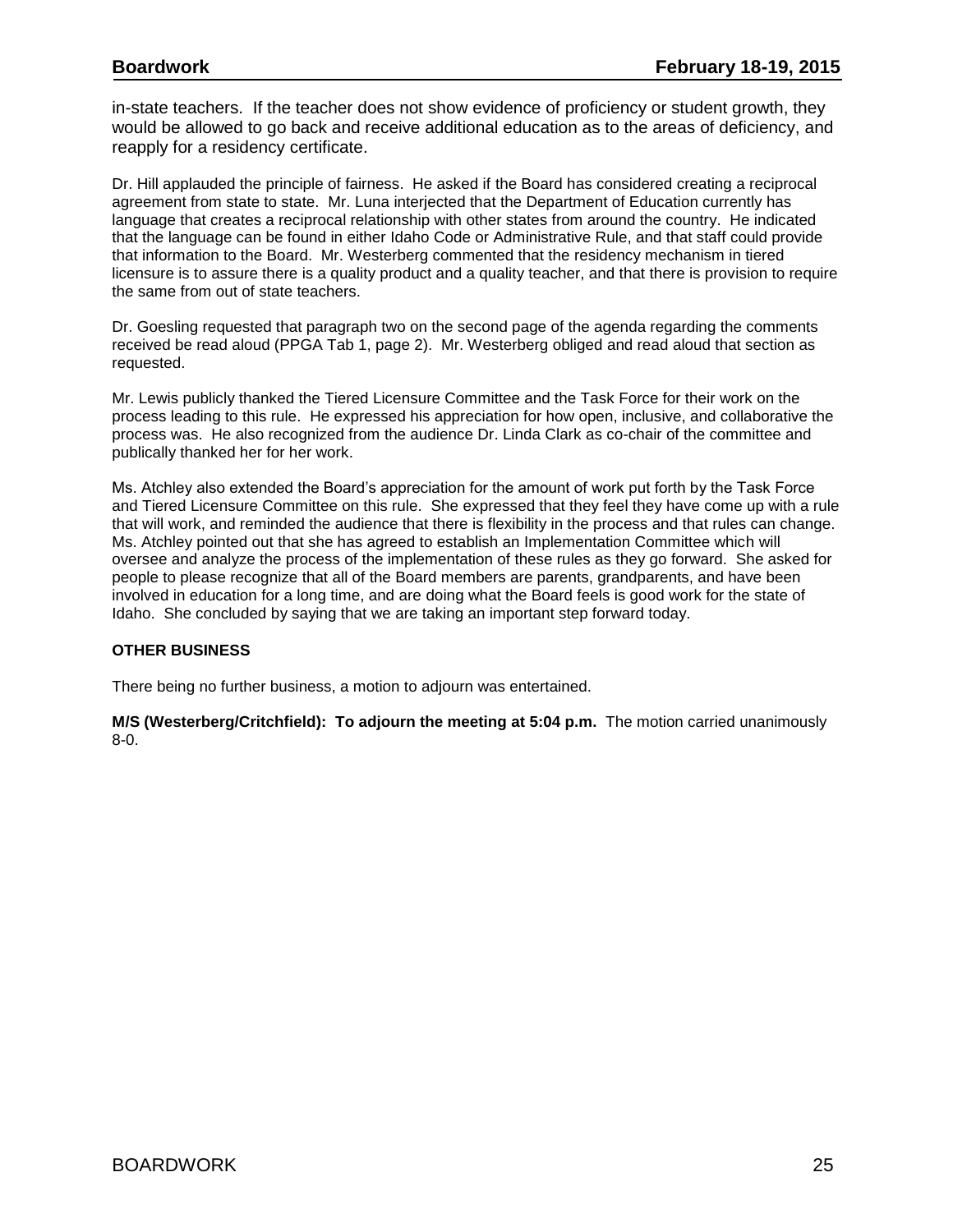

**STATE BOARD OF EDUCATION TRUSTEES OF BOISE STATE UNIVERSITY TRUSTEES OF IDAHO STATE UNIVERSITY TRUSTEES OF LEWIS-CLARK STATE COLLEGE BOARD OF REGENTS OF THE UNIVERSITY OF IDAHO STATE BOARD FOR PROFESSIONAL-TECHNICAL EDUCATION**

# **DRAFT MINUTES STATE BOARD OF EDUCATION November 24, 2014 Special Board Meeting Boise, ID**

A special meeting of the State Board of Education was held November 24, 2014. It originated at the State Board of Education's main office, large conference room, in Boise Idaho. Board President Emma Atchley presided and called the meeting to order at 2:00 p.m. MST. A roll call of members was taken.

# **Present:**

Emma Atchley, President Richard Westerberg Rod Lewis, Vice President **Debbie Critchfield** Don Soltman, Secretary Tom Luna Bill Goesling **Rod Lewis** (Joined at 2:07)

# **Absent:**

David Hill

# **BUSINESS AFFAIRS & HUMAN RESOURCES**

1. Boise State University – Litigation Request

# **BOARD ACTION**

**M/S (Soltman/Goesling): To approve the request by Boise State University to initiate litigation pursuant to State Board Policy, Section V.W.2.** A roll call vote was taken and the motion carried unanimously 7-0.

Mr. Freeman indicating that this is a request by Boise State University for approval for the authority to initiate litigation.

2. Boise State University – Research Foundation

# **BOARD ACTION**

**M/S (Lewis/Critchfield): To approve the request by Boise State University to establish the Boise State University Research Foundation, to obtain a variance as outlined herein pursuant to Board policy V.E.6, to enter into the proposed Operating Agreement, Loaned**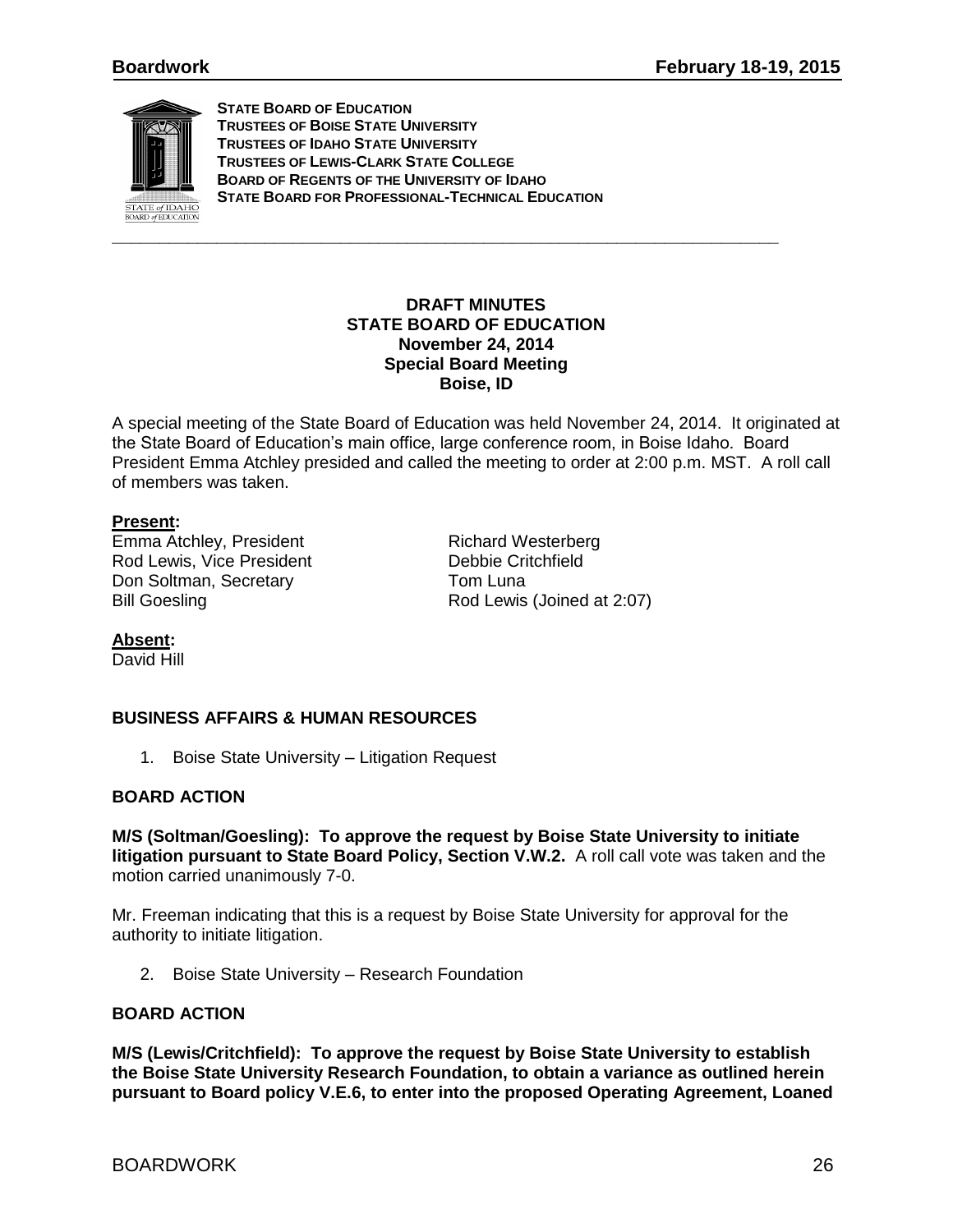**Employee Agreement and Administrative Support Services Agreement in substantial conformance with the documents attached hereto, and to approve an initial line of credit to the Research Foundation not to exceed \$75,000 consistent with the terms herein.** A roll call vote was taken and the motion carried unanimously 7-0.

Mr. Freeman introduced the item indicating it is a request from Boise State University (BSU) for approval to establish the Boise State University Research Foundation. Mr. Lewis asked for a review of the governance principles BSU is implementing and what position they believe it puts them in regarding liability and from an ability to own equity standpoint. Dr. Rudin, Vice President for Research and Economic Development from BSU, made a few comments about the research foundation derived from discussions at the Institutional Research and Student Affairs (IRSA) Committee. He indicated the overall purpose of establishing the Research Foundation will serve to support the university's work in the area of research and service, and specifically to help them facilitate the transfer of intellectual property (IP) to the private sector and to the option to own equity in the sector. He pointed out establishment of the Research Foundation would also help facilitate interaction with industry through sponsored programs, as well as facilitate being able to receive sponsored projects on behalf of the university. He felt it would also help add and expand ad hoc programs to community based programs.

Mr. Satterlee indicated that the university is setting up the Research Foundation as a separate nonprofit corporation  $(501(c)(3))$  that will have a tax exempt status under IRS Code 509(a)(3). He pointed out that status allows the government to set up a public charity as a support foundation and allows them to have a different board of directors.

Its board of seven, will be controlled by BSU and BSU's Vice President of Research will chair the Foundation; BSU's Vice President of Finance will serve as an *ex officio* member; and the president of BSU will appoint the two faculty or staff members who are not key administrators. Then, there will be three community members selected by those four BSU employees. Then, ongoing, the board will continue to appoint the three new members by majority vote. Mr. Satterlee added the University believes it is prudent to retain control over any organization that may ultimately hold its intellectual property. In addition, the Research Foundation will operate consistent with the role and mission of the University. Mr. Satterlee commented that with respect to the equity ownership, they believe this allows the separate corporation that is formed to be able to own an equity interest, and they believe what they have set up is sufficient and is the right format for BSU at this point in time.

Mr. Soltman asked if there any conflict of interest issues with the Research Foundation's board. Mr. Satterlee responded they do not feel there is any conflict of interest. He added there will be a conflict of interest policy and a code of ethics in place. Dr. Goesling asked about the university's loaned employee concept. Mr. Satterlee responded the intent is the same as the loaned employees with other foundations pursuant to Board policy.

Mr. Lewis commented that this type of foundation is created for purposes of dissemination and handling of IP of the university, and is an entity where the university will have the ability to control its IP. He felt it important to not confuse this Research Foundation with the goals and purposes of financial oriented foundations, and was supporting of the Research Foundation.

# **PLANNING, POLICY AND GOVERNMENTAL AFFAIRS (PPGA)**

2. Pending Rule Docket 08-0111-1401 – Proprietary Postsecondary Institution Registration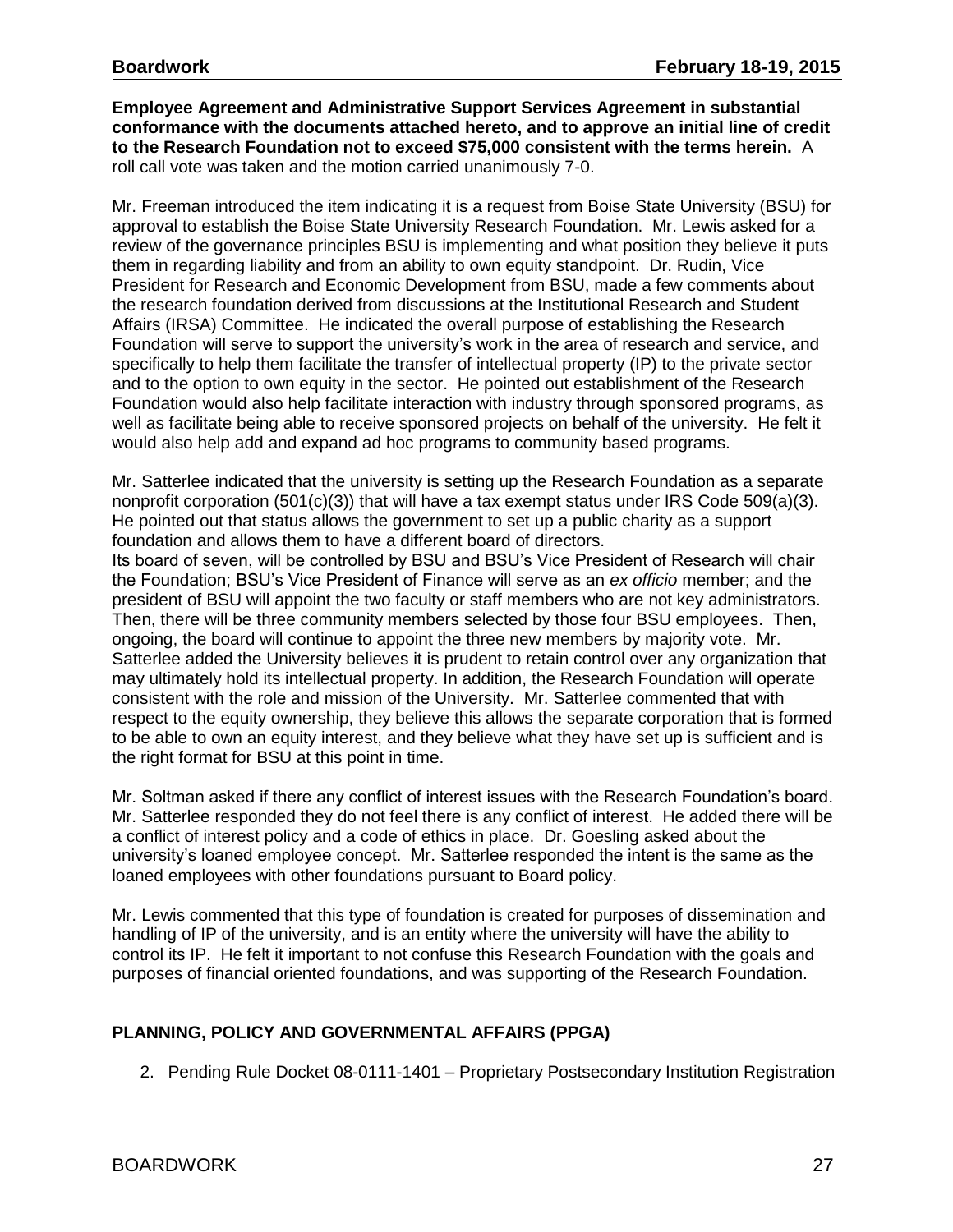# **BOARD ACTION**

**M/S (Westerberg/Critchfield): To approve the Pending Rule Docket 08.-0111-1401 as submitted.** A roll call vote was taken and the motion carried unanimously 7-0.

Mr. Westerberg indicated this rule has been before the Board previously, and has received no comments during the public comment period. No changes are being made between the proposed and pending states of the rule.

3. Pending Rule – Docket No. 08-0201-1401 – Qualified Trainer Criteria

# **BOARD ACTION**

**M/S (Westerberg/Goesling): To approve Pending Rule Docket 08-0201-1401 as submitted.** A roll call vote was taken and the motion carried unanimously 7-0.

Mr. Westerberg indicated this rule has been before the Board previously, and has received no comments during the public comment period. No changes are being made between the proposed and pending states of the rule.

4. Pending Rule – Docket No. 08-0501-1401 – Seed Certification

# **BOARD ACTION**

**M/S (Westerberg/Soltman): To approve the Temporary and Pending Rule Docket 08- 0501-1401 as presented in Attachment 1.** A roll call vote was taken and the motion carried 6- 0. Ms. Atchley abstained from voting.

Mr. Westerberg indicated this rule has been before the Board previously, and has received no comments during the public comment period. No changes are being made between the proposed and pending states of the rule.

5. Pending Rule – Docket No. 55-0104-1404 – Quality Agriculture Program Grants

# **BOARD ACTION**

**M/S (Westerberg/Goesling): To approve the Pending Rule Docket 55-0104-1401, Rules Governing Idaho Quality Program Standards Incentive Grants and Agricultural Education Program Start-up Grants as submitted in Attachment 1.** A roll call vote was taken and the motion carried unanimously 7-0.

Mr. Westerberg indicated this rule has been before the Board previously, and has received no comments during the public comment period. No changes are being made between the proposed and pending states of the rule.

# **DEPARTMENT OF EDUCATION**

1. Pending Rule - Docket No. 08-0201-1402 - Special Education Funding

# **BOARD ACTION**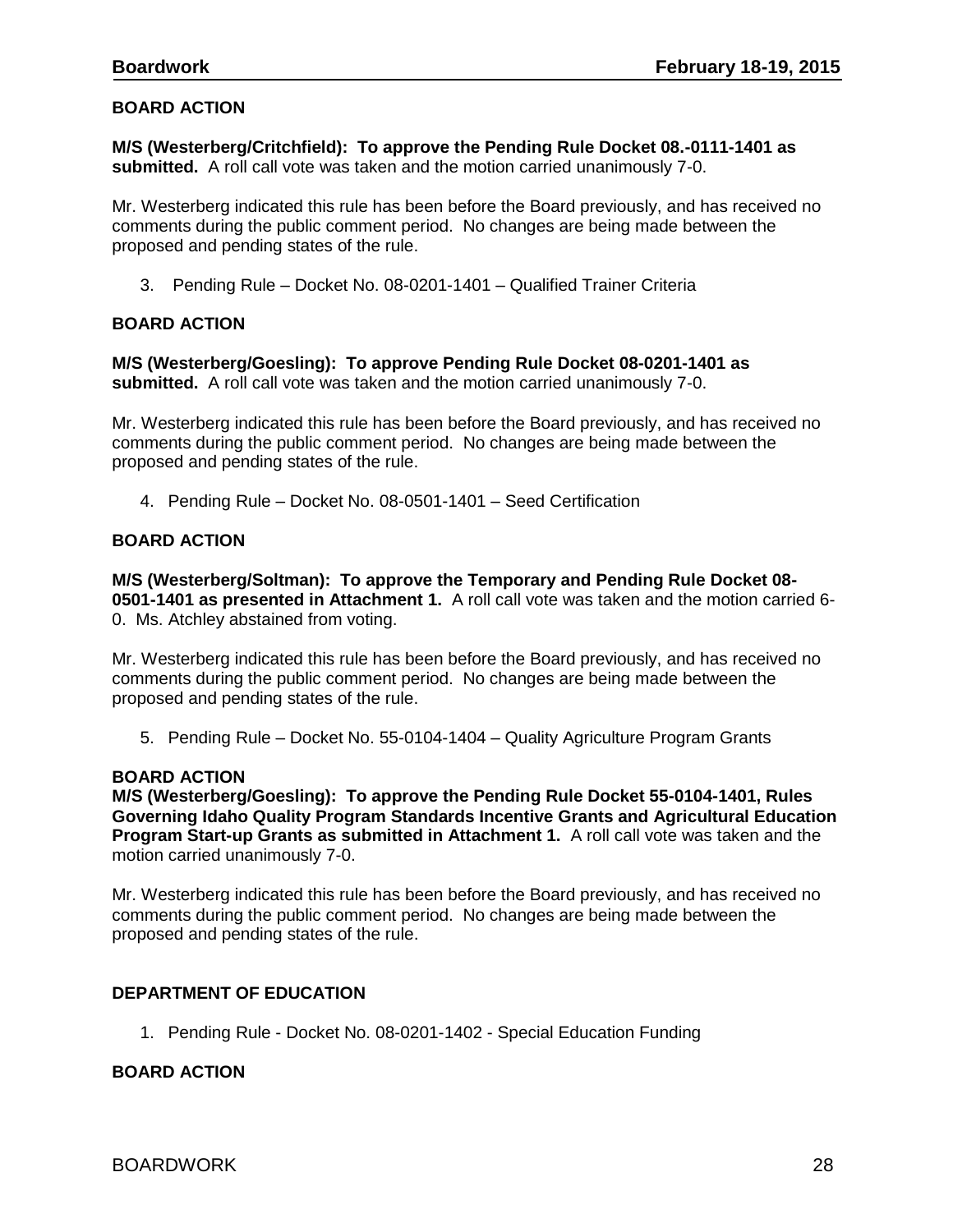**M/S (Luna/Critchfield): To approve the Pending Rule, Docket No. 08-0201-1402, as submitted.** A roll call vote was taken and the motion carried unanimously 7-0.

Mr. Luna pointed out this a pending rule that outlines the formula for reimbursement of school districts for Exceptional Child Support Units. There was one comment received and no changes are being made between the proposed and pending states of the rule.

2. Pending Rule - Docket No. 08-0202-1402 – Documents Incorporated by Reference – Idaho Standards for Initial Certification/Idaho Standards for Operating Driver Education Programs

# **BOARD ACTION**

**M/S (Luna/Soltman): To approve the Pending Rule - Docket No. 08-0202-1402, as submitted.** A roll call vote was taken and the motion carried unanimously 7-0.

Mr. Luna pointed out this a pending rule that deals with the Professional Standards Commission of annually who annually reviews 20% of the Idaho Standards for Initial Certification of Professional School Personnel. There were three comments received and no changes are being made between the proposed and pending states of the rule.

3. Pending Rule – Docket No. 08-0202-1403 – Endorsements

# **BOARD ACTION**

**M/S (Luna/Goesling): To approve the Pending Rule - Docket No. 08-0202-1403, as submitted.** A roll call vote was taken and the motion carried unanimously 7-0.

Mr. Luna indicated this is a pending rule which focuses on the endorsements that have been reviewed by committees of content experts, specifically School Counselor, Special Education Blind & Visually Impaired, and Special Education Hearing Impaired. The revised standards were approved by the Board at the August 2014 Board meeting. The Professional Standards Commission recommended approval of all the committee's proposed endorsement revisions. Five comments were received during the comment period. No changes were made to the rule between the proposed and pending rule stages.

Ms. Willits pointed out to the Board members that the standards were approved and what the Board is approving today is the associated endorsements.

Mr. Lewis asked about the deletion of the supervisor for special education endorsement. Ms. Willits responded it was deleted because it is not offered by any higher education institution in Idaho. Ms. Atchley asked what if they come from out of state with that degree. Ms. Willits responded they would not be able to obtain that endorsement in the state of Idaho because it doesn't exist in the state of Idaho, and they would not be able to get it renewed in Idaho.

4. Pending Rule – Docket No. 08-0202-1404 - Educator Evaluations

# **BOARD ACTION**

**M/S (Luna/Goesling): To approve Pending Rule - Docket No. 08-0202-1404, with the following amendments: to change the word "include" to the word "are" and in sections**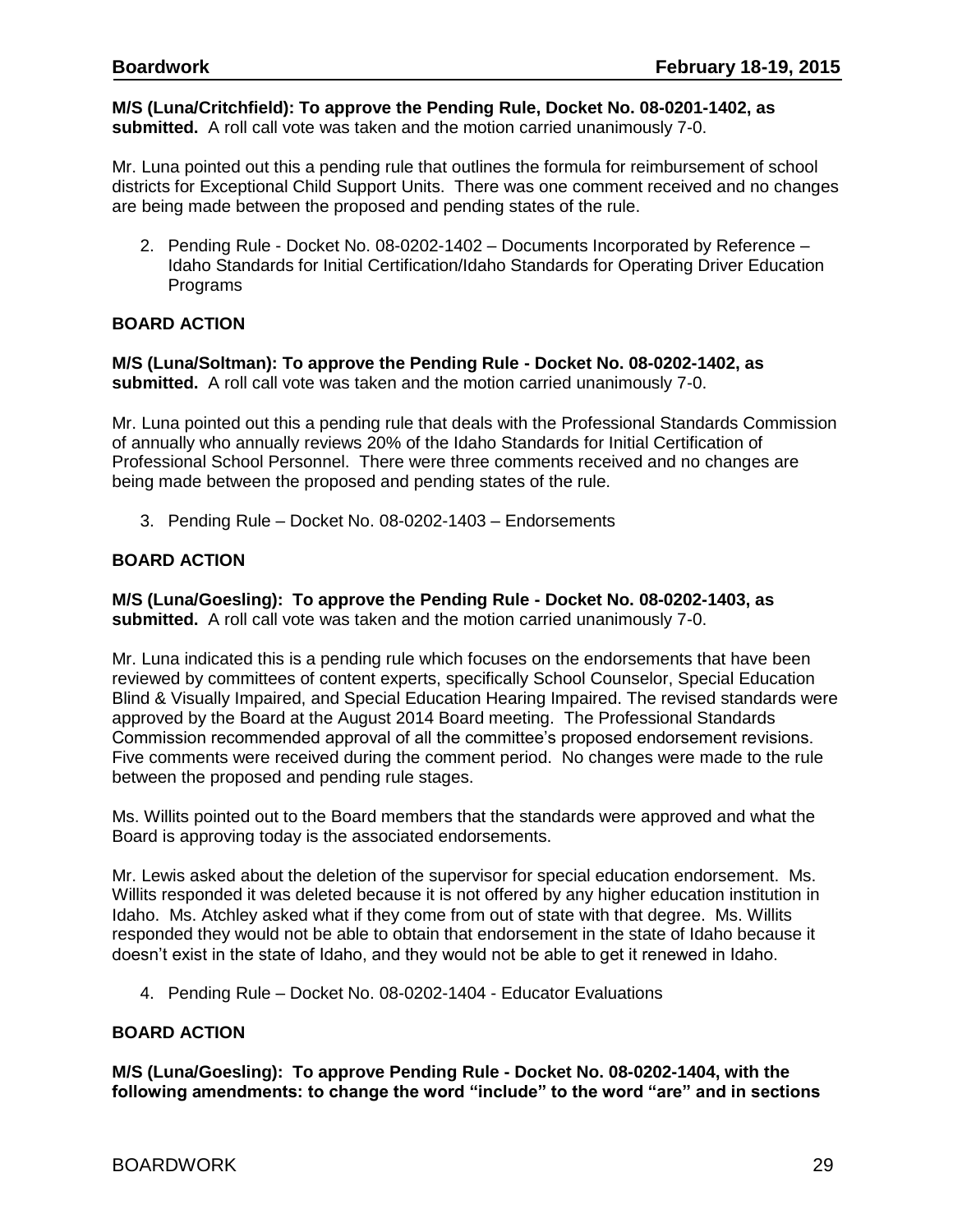**02 and 04.d., remove "situations such as" and the word "etc."** A roll call vote was taken and the motion carried unanimously 7-0.

Mr. Luna indicated this pending rule did receive some comments that initiated a change between the proposed and pending rule stage. He clarified the only change from the proposed to the pending rule is the word "contracted" is being removed from the rule.

Ms. Atchley asked if this rule conforms to the rule adopted in the Tiered Licensure arena. Mr. Luna responded this brings this rule into conformity with the others.

Mr. Lewis felt it was unclear on who can make the evaluation and asked if anyone can make the evaluation under this rule. Mr. Luna responded the intent is district leadership. Mr. Luna suggested replacing the word "include" with the word "are", to read *those responsible for measuring "are" district leadership such as . . ."*. Mr. Lewis agreed with that recommendation.

Mr. Lewis also asked about Tab 4, page 5, Section 05.d. *Sources of Data,* indicating the change is not clear as to what the exception is under this rule. Mr. Lewis suggested insertion of additional guiding words. Ms. Willits recommended rewording the section with *"in situations where certificated personnel are unavailable for tow (2) documented classroom observations due to long term illness or late year hire"* and remove the word "*etc."* because of its vagueness. That edit was agreeable to Mr. Lewis. Ms. Willits pointed out there are two sections where there are identical words where the change needs to be incorporated, sections 02 and 04.b.

5. Pending Rule – Docket No. 08-0203-1401 - Graduation Requirement

# **BOARD ACTION**

**M/S (Luna/Westerberg): To approve the amended Pending Rule - Docket No. 08-0203- 1401, striking the words "after usage" in subsection 06.f.; inserting the language in subsections g. with "students who graduate in 2019 are required to pass the ISAT in grade eleven in mathematics and English language usage at a proficiency level set by the State Board of Education"; striking subsection i and inserting "students who graduate in 2019 will be required to pass an end of course assessment in science at a proficiency level set by the State Board of Education".** A roll call vote was taken and the motion carried unanimously 7-0.

**M/S (Soltman/Critchfield): To postpone SDE item number 5 until after the other items on the agenda are considered.** The motion carried unanimously 7-0.

Ms. Willits reminded the Board that this section of rule is dynamic and changes to it are not uncommon. She reviewed the changes to the three major sections of the rule that were made between the proposed and pending stages of the rule. The first change was a requirement in proficiency where at the request of the Legislature, the substitution clause for one credit of physical education for graduation is clarified. More specifically, students must show mastery of the content standards for physical education in a format provided by the school district. Ms. Willits provided an example for illustrative purposes.

Ms. Willits indicated two other changes deal with assessments where the class of 2017 and 2018 are required to complete the Idaho Standards Achievement Test (ISAT). As Idaho continues to transition to higher standards, its graduation requirement must be retooled and phased in over time.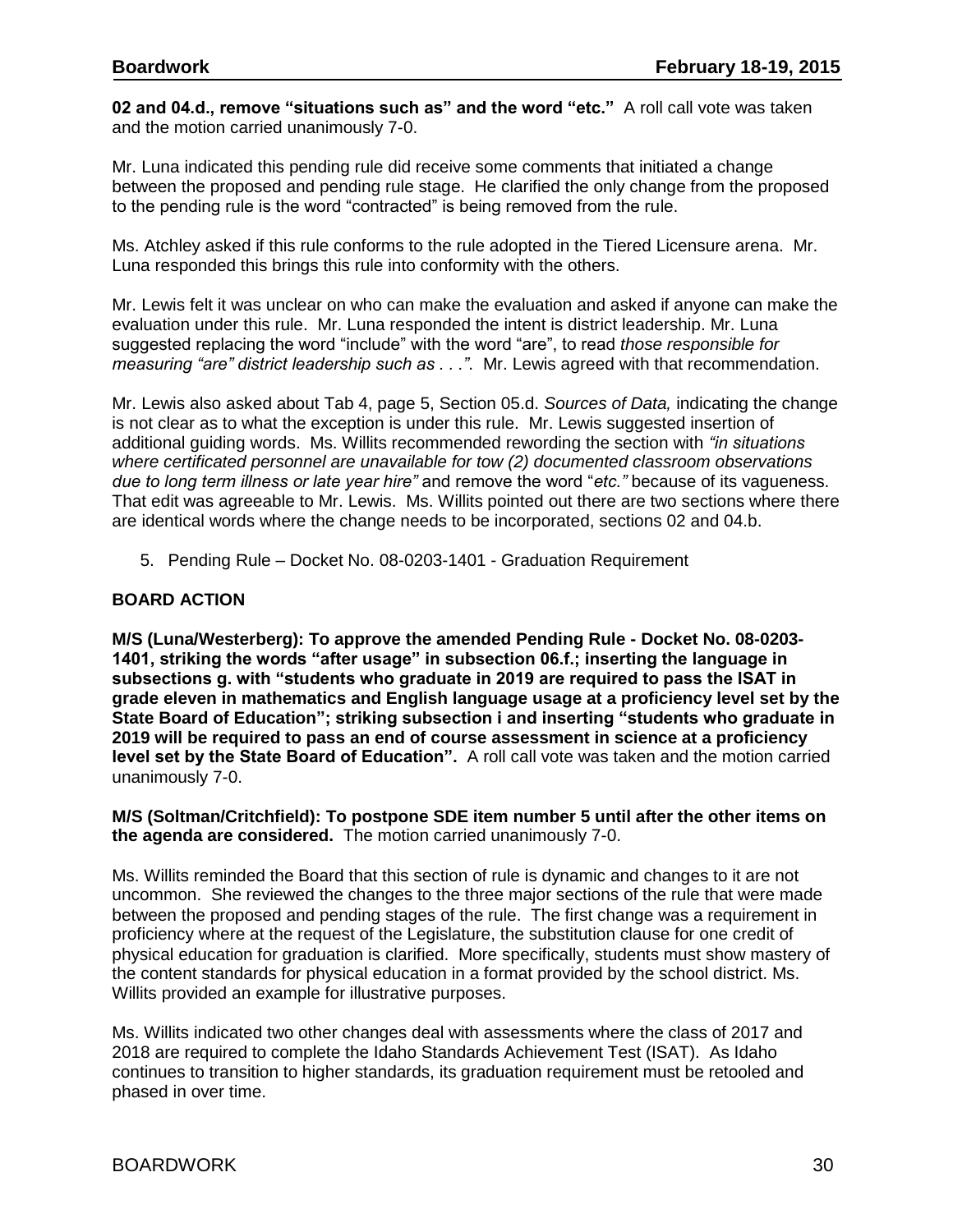Ms. Willits reported that presently, Federal law requires the ISAT in science to be taken in grades 5, 7, and 10. The state Department of Education (Department) decided that Idaho would have end of course assessments in biology and chemistry for the graduation requirement instead of  $10<sup>th</sup>$  grade science, so the student could take the assessment at any time upon completion of biology or chemistry whether it be in the  $7<sup>th</sup>$ ,  $8<sup>th</sup>$ ,  $9<sup>th</sup>$ , or  $10<sup>th</sup>$  grade. She did point out this is in alignment with standards.

Mr. Lewis asked about the overall intent of the rule, particularly the section on proficiency. Mr. Luna responded it is a transition to higher standards and assessment that takes at least two iterations to measure and assess growth. He clarified once the data is in hand, the graduation requirements will be set by the state Board. Mr. Lewis wondered about an alternative graduation plan as designed by the district where the Board would set the proficiency levels by a certain time. Mr. Luna responded he is not opposed to that suggestion. Mr. Lewis felt the Board was being asked to endorse no proficiency requirements. Mr. Luna responded by suggesting to add some words to the language making it more specific. Ms. Willits interjected some suggestions regarding students who graduate in 2019 that will help with clarification going forward regardless of who is on the Board and who the state Superintendent.

Ms. Critchfield asked about the initial ISAT implementation. Ms. Willits responded that with the previous testing there was at least two years of data available. Ms. Willits indicated going forward there will be time to see the growth pattern in the data with the class of 2019. There was additional discussion related to graduation requirements. Mr. Luna questioned whether the Board would like to do the same thing with end of course (EOC) assessments for the class of 2019 where the students would be required to take them and pass them at a level set by the state Board after test data is available. There was additional discussion about the science requirements. Ms. Willits pointed out there is no graduation requirement tied to science presently. She indicated they would like to tie a requirement to standards specific in either biology or chemistry. Ms. Bent reported on the credit requirements for science.

Mr. Luna remarked that based on the discussion, the motion should be amended with changes that specifically say that students of the class of 2019 are required to pass the ISAT in grade 11 in mathematics and English language usage at a level set by the state Board; and to strike some language in "f" and "I" under *Proficiency*; and add language to say that students who graduate in the class of 2019 are required to pass an EOC assessment in either biology or chemistry at a level set by the state Board.

There was considerable discussion regarding science requirements. Mr. Lewis was troubled by students needing to meet science requirements through only biology or chemistry, and asked if the Department is working on other areas of assessment. Ms. Willits responded on what the standards are, which included earth science, physical science, biology and chemistry, and indicated next year they will revise the standards again. Ms. Atchley was concerned about the gap in the science assessments between now and when they are revised and questioned how to address it. Ms. Willits pointed out there is a progression to the assessments and there is time to develop the EOCs.

At this time during the meeting, a motion to postpone this item until after the remainder of the agenda items are considered carried unanimously.

When the agenda returned to this item, there was additional discussion about the science requirements, and the subsection numbering of the revisions in the rule. Mr. Luna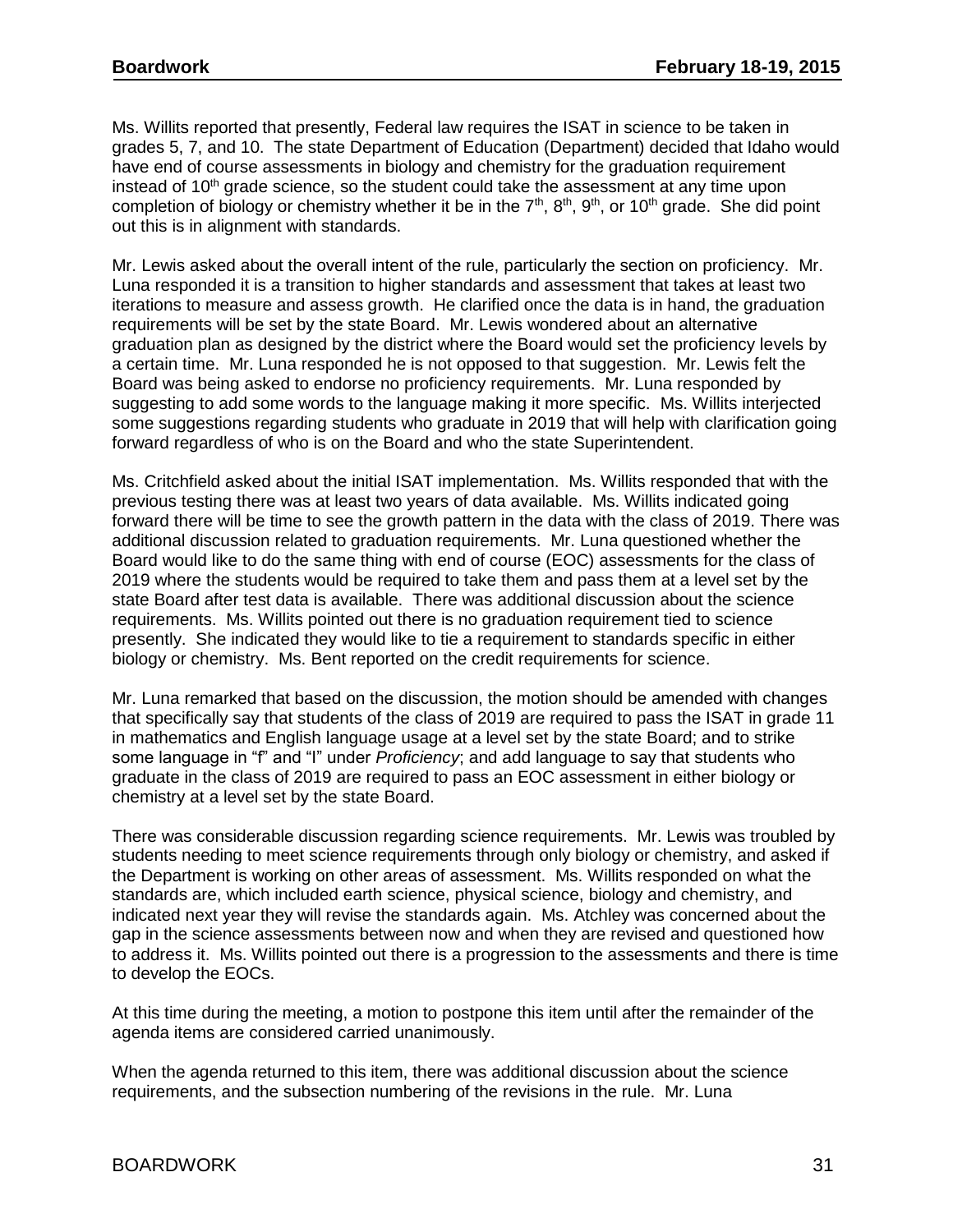recommended the following language for subsection l, "The State Department of Education shall develop end of course assessments for earth science and physical science tied to the state content standards by the Fall of 2018." Ms. Bent pointed out the standards are located in a different section of rule and emphasized the difficulty of adding to the graduation requirements; that it confuses the rule. Additionally, that it is a substantive change that has not gone to public comment. After discussion, the group concluded that there was not a need for end of course assessments for earth science and physical science, and agreed to strike through and eliminate subsection l. They felt they could address the issue when the end of course assessments are developed and reviewed at a later date. Dr. Rush recommended the Department create end of course assessments in "advanced sciences" to encompass the science area. The Board members agreed with that suggestion.

After further discussion, Ms. Willits pointed out that the science standards will be reviewed in the next year; and the decision to leave the language regarding biology and chemistry as stated was agreed upon. As a point of clarification Dr. Rush reminded the Board that the standards in science are on schedule to be reviewed and the new strategy for teaching science is not "*biology, chemistry, physics";* it is an integrated science based on competencies and outcomes. He pointed out that after the standards review, we may be looking at a different environment in terms of how science is being taught and offered.

Mr. Luna recommended revisions to subsection "k" to state "Students who graduate in 2019 will be required to pass an end of course assessment in biology or chemistry at a proficiency level set by the Board of Education". The Board members agreed on that change. Additionally, Mr. Luna recommended changing subsection "g" to state "Students who graduate in 2019 are required to pass the ISAT in grade eleven in mathematics and English language usage at a proficiency level set by the State Board of Education." The Board members agreed on that change as well.

Mr. Lewis asked if other changes included taking the graduation requirements to the Algebra II level. Ms. Willits responded that the Common Core Standards for grade 11 are Algebra II which is what's determined to be college and career ready. Mr. Lewis recommended adopting Algebra II as a minimum graduation requirement in Math and expressed great concern about Idaho's graduation requirements for math, expressing that Idaho is behind the times right now.

After the re-reading of the amended rule, Mr. Westerberg expressed that he was satisfied with the changes that were made to the pending rule, but not comfortable with the process used to get there. He expressed that this level of change should have been provided in the proposed rule.

6. Pending Rule – Docket No. 08-0203-1402 – Accountability

# **BOARD ACTION**

**M/S (Luna/Soltman): To approve the Pending Rule – Docket No. 08-0203-1402, as submitted.** A roll call vote was taken and the motion carried unanimously 7-0.

Mr. Luna indicated this item deals with Limited English Proficiency (LEP) allowing districts to have a uniform definition of LEP students. There were no changes between the proposed and pending rule stages.

7. Pending Rule – Docket No. 08-0203-1403 – Assessment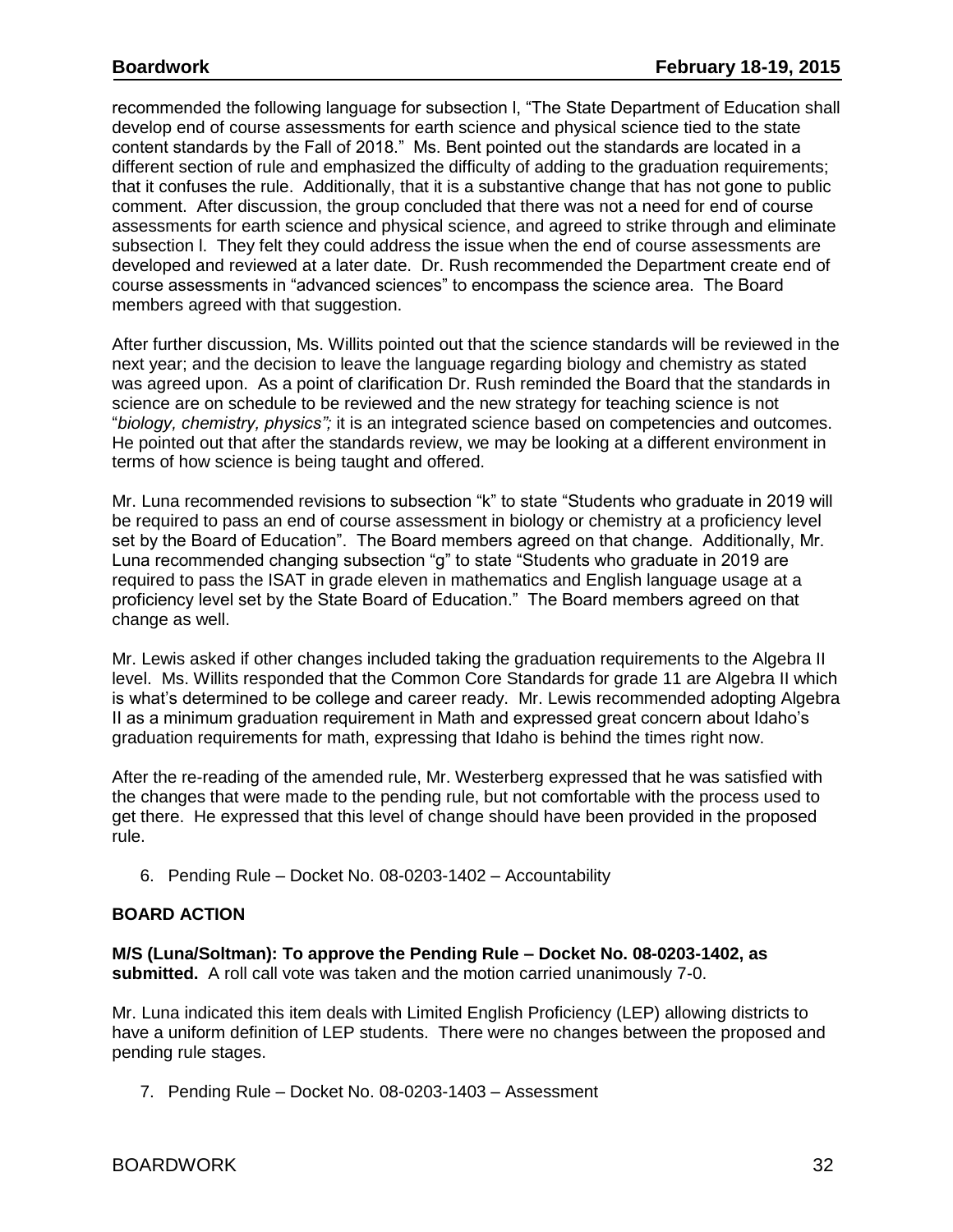# **BOARD ACTION**

**M/S (Luna/Goesling): To approve the Pending Rule - Docket No. 08-0203-1403 - Assessment, as submitted.** A roll call vote was taken and the motion passed unanimously 7-  $\Omega$ .

**M/S (Luna/Soltman): To amend the motion to include changing the wording in Section 06.n. to remove the words "who complete biology or chemistry as required to take" and add the words "in science".** A roll call vote was taken and the motion passed unanimously 7-  $\Omega$ 

Mr. Luna indicated this item also deals with accommodations/adaptations for LEP students to reflect the designated supports and accommodations as referenced in the Smarter Balanced Assessment Consortium (SBAC) guidelines. If approved, districts will have a uniform definition for LEP students. He pointed out that following the public comment period, there were minor changes made to the rule.

Mr. Soltman asked about the end of course assessment for biology and chemistry and wanted to make sure it conforms to the changes in SDE agenda item 5. Mr. Luna acknowledged and Ms. Willits recommended editing Section 06.n. to say students are required to take an end of course assessment in science provided by the state and administered by the district.

8. Pending Rule – Docket No. 08-0203-1404 - Physical Education and Professional-Technical Education

# **BOARD ACTION**

**M/S (Luna/Soltman): To approve the Pending Rule - Docket No. 08-0203-1404 – Other Required Instruction, as submitted.** A roll call vote was taken and the motion carried unanimously 7-0.

Mr. Luna pointed out this pending rule is specific to physical education and professionaltechnical education and approval will reinstate the requirement that high schools offer physical education and professional-technical education and clarify that the learning plans created in middle school and junior high must be reviewed annually throughout the students' high school experience. There four comments received and no changes have been made between the proposed and pending rule stages.

9. Pending Rule and Amendment of Temporary Rule Docket No. 08-0203-1406-Student Data System

# **BOARD ACTION**

**M/S (Luna/Critchfield): To approve the amendment to the Temporary Rule and Pending Rule - Docket No. 08-0203-1406, as submitted.** A roll call vote was taken and the motion carried unanimously 7-0.

Mr. Luna pointed out that this rule deals with student data. In August, the Board approved incorporating additional data elements into the Statewide Longitudinal Data System (SLDS). The new data elements will provide the information necessary to accurately identify students,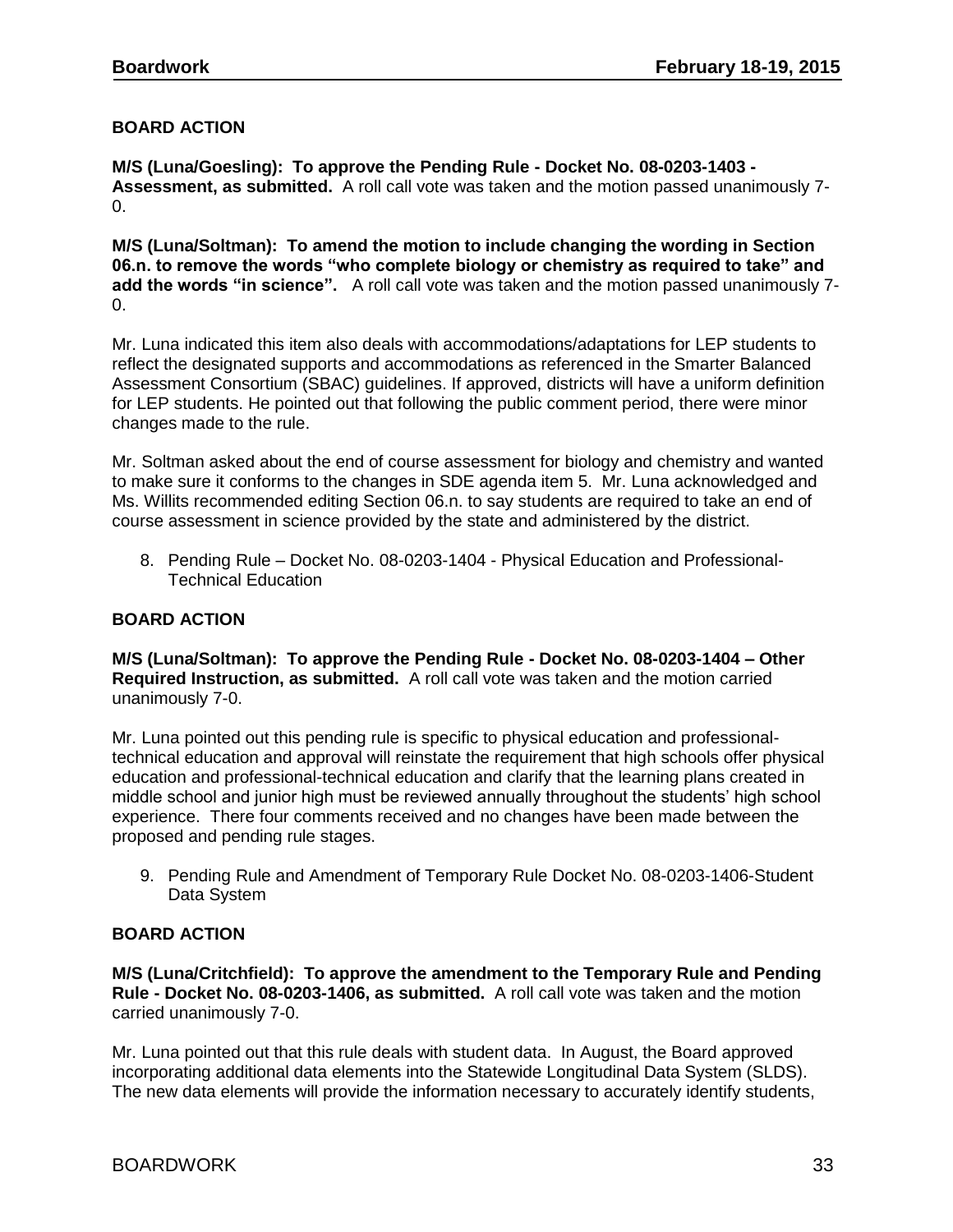staff and educational institutions participating in various programs offered by the Idaho State Department of Education. Two comments were received and the only change to the rule between proposed and pending status is to the list of data elements to include elements that were not approved in August. Dr. Rush pointed out there is a Data Management Council that is actively involved in monitoring data issues.

10. Appointment of 30 Members to the Bias and Sensitivity Committee

# **BOARD ACTION**

**M/S (Luna/Goesling): To appoint the thirty (30) committee members listed on Attachment 1, to the Bias and Sensitivity Committee representing Regions 1 – 6 for a two (2) or four (4) year term as specified in Attachment 1.** A roll call vote was taken and the motion carried unanimously 7-0.

**M/S (Luna/Soltman): To appoint the list of ninety (90) individuals listed in Attachment 2 and the thirty (30) individuals listed on the Alternate List provided in Attachment 3, as supplemental members of the Bias and Sensitivity Committee for one time only to do the initial review, representing Region 1 – 6, effective immediately and ending December 31, 2014.** A roll call vote was taken and the motion carried unanimously 7-0.

Mr. Luna indicated this item deals with the Bias and Sensitivity Committee and last year the passed a law requiring that a 30 member review committee consisting of parents, teachers, and administrators representing public and charter schools in all six (6) education regions of the state be formed to review items on the new ISAT assessment which may reach 40,000 items. In order to comply with the law, the committee has been expanded to 120 members with a number of alternates identified. The additional 90 members will serve on a temporary basis for the initial assessment items review and will not participate beyond the initial item review*.* The Department of Education will bring the members to Boise from December 15-18, 2014 to complete the review of test items.

# **OTHER BUSINESS**

There being no further business, a motion to adjourn was entertained.

**M/S (Westerberg/Goesling): To adjourn the meeting at 4:47p.m.** The motion carried unanimously 7-0.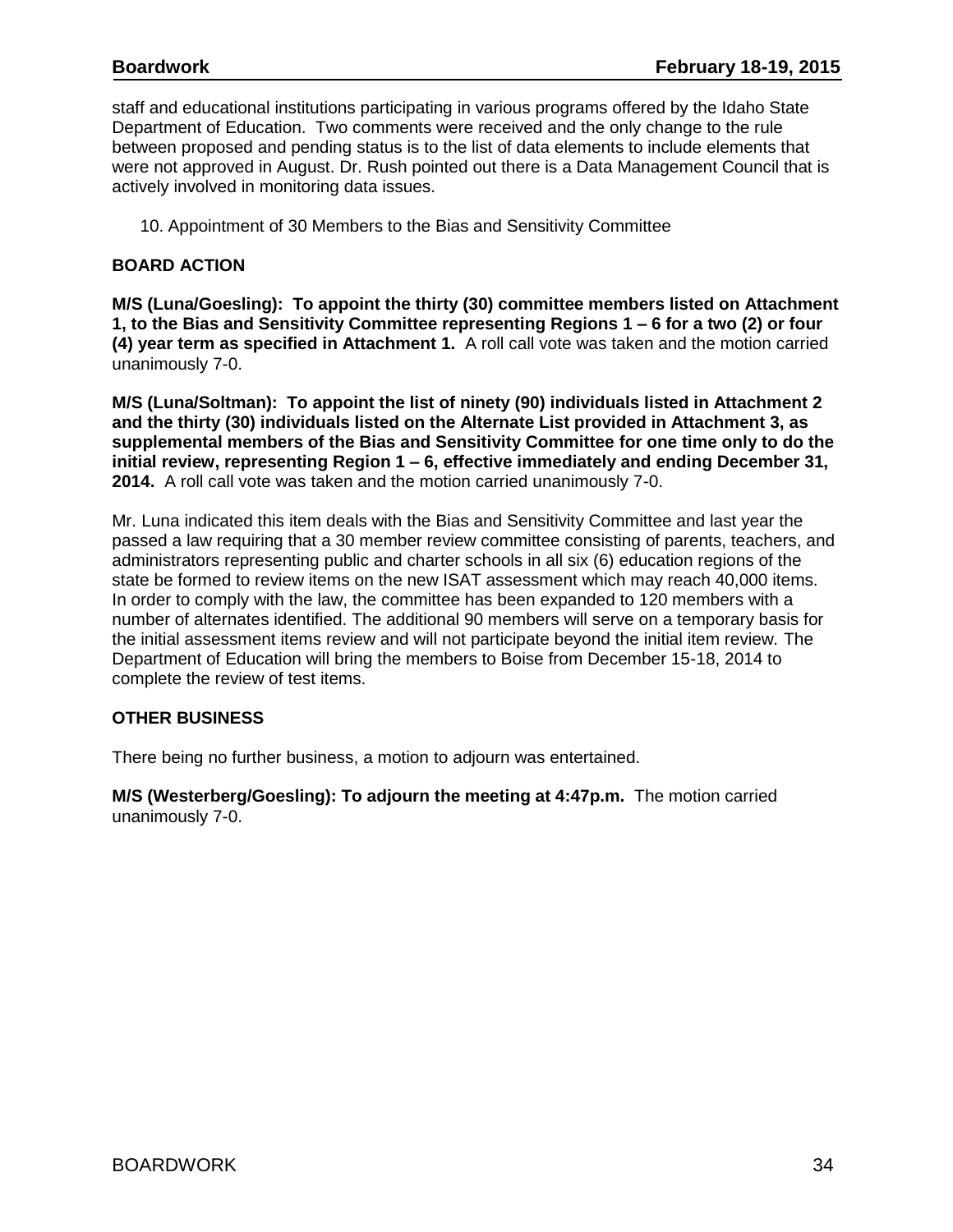

**STATE BOARD OF EDUCATION TRUSTEES OF BOISE STATE UNIVERSITY TRUSTEES OF IDAHO STATE UNIVERSITY TRUSTEES OF LEWIS-CLARK STATE COLLEGE BOARD OF REGENTS OF THE UNIVERSITY OF IDAHO STATE BOARD FOR PROFESSIONAL-TECHNICAL EDUCATION**

### **DRAFT MINUTES STATE BOARD OF EDUCATION December 18, 2014 Office of the State Board of Education Len B. Jordan Building, 3rd Floor Boise, Idaho**

A regularly scheduled meeting of the State Board of Education was held December 18, 2014 at the Office of the State Board of Education in Boise, Idaho. Board President Emma Atchley presided, called the meeting to order at 9:00 am Mountain Time, and requested a roll call of members. Ms. Atchley recognized that this was Superintendent Tom Luna's last official Board meeting. She invited him to the February Board meeting for a more proper farewell and recognition of his years of service as Superintendent of Public Instruction and to the Board.

**Present:**<br>Emma Atchley, President Rod Lewis, Vice President November 2012 1994 Debbie Critchfield Don Soltman, Secretary **Dave Hill** Richard Westerberg joined at 9:08 am Tom Luna, State Superintendent

Bill Goesling joined at 9:05 am

At this time Ms. Atchley requested the Board go directly to the Audit section of the agenda for a report by Moss Adams.

### **PLANNING, POLICY & GOVERNMENTAL AFFAIRS**

1. Career Ladder Legislation

### **BOARD ACTION**

**M/S (Westerberg/Lewis): To approve the proposed legislation in substantial conformance to the form submitted as attachment 1 and to authorize the Executive Director to make additional changes as necessary as the legislation moves forward through the Governor's legislative process.** A roll call vote was taken and the motion carried unanimously 8-0.

Mr. Westerberg introduced the item indicating it is proposed legislation on the career ladder which is consistent with the Governor's Task Force recommendations. He explained the career ladder and tiered licensure were designed by the Governor's Task Force to be mutually dependent, and the proposed changes to the legislation will separate the career ladder from the teacher certification in that the performance and measurable student achievement criteria will be used for movement on the career ladder, but will not impact renewal of a professional teaching certificate. Mr. Westerberg pointed out this legislation is a product of nearly two years of work by a group of education stakeholders and that the process used to build the proposal was open and transparent.

Dr. Goesling expressed concern from superintendents in Region II who felt underexposed to the details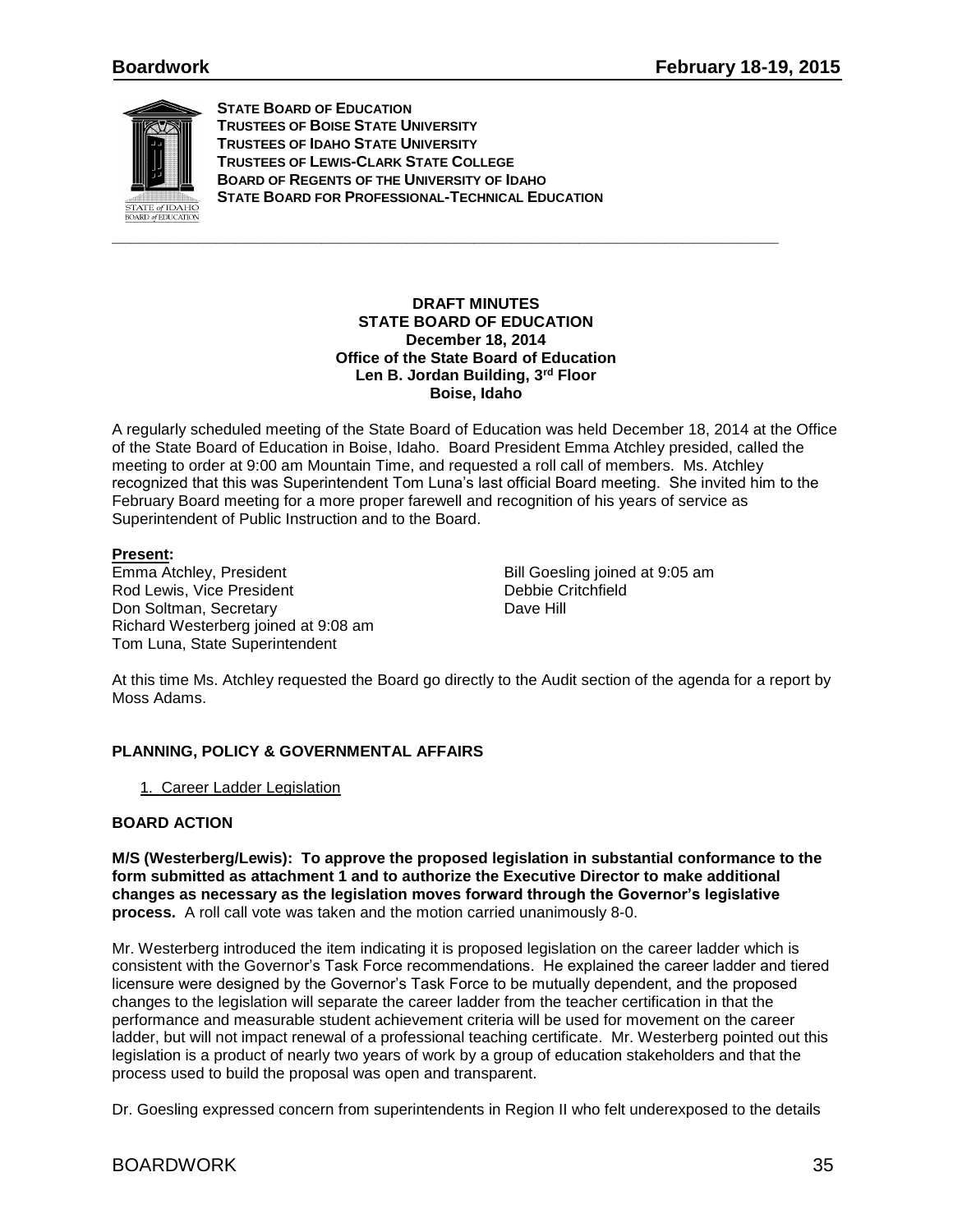and discussion on the career ladder. He felt the public meetings covered more information about tiered licensure and not enough about the career ladder.

Mr. Westerberg responded that there were different processes used to communicate the proposed legislation. The tiered licensure proposal went through the rule process which comes through the Board and requires public hearings. Instead of doing only one public hearing as required, they held three. He explained further that for this proposed legislation on the career ladder, it is a recommendation from the committee through the Board to the Governor, then to the legislators, at which time the public comment and testimony will take place. Simply put, the public hearings haven't happened yet because this proposed legislation isn't to that step in the process.

Mr. Lewis added that the principles outlined in the career ladder are ones that were commented on, and contains no new principles that haven't been discussed. They have made adjustments based on those comments.

Dr. Goesling continued to express concern that the superintendents from his region feel comments haven't been thoroughly vetted. Mr. Lewis responded that this information has been vetted through multiple committees and has been supported. Mr. Westerberg reminded the Board members of the process the career ladder went through which was agreed on to move it forward, pointing out but that it would require additional work to prepare it for legislation. Career Ladder and Tiered Licensure committees met and the materials have been through three extensive public meetings. He also remarked that the representation on the committees was wide and varied and included many superintendents and teachers. He expressed that this was an exceptional effort. Ms. Bent indicated changes would take effect during the implementation years.

Ms. Critchfield commented that her experience with superintendents from in Region IV was similar to Dr. Goesling's where some of the feedback was that career ladder details weren't overly clear and somewhat complicated, so she understood his concern. She also added that the *classified employees* group that are part of the education team as a whole (i.e., office staff, administrators) are undercompensated and wasn't sure how to improve that. She encouraged the Board to try to address that issue somewhere in its work. She expressed concern that increases at many districts were based on the state schedule, and questioned how many districts fund above the state level. There was additional discussion about the item and the process it will take. Mr. Westerberg pointed out this is an appropriation and how districts pay is their call. Mr. Lewis pointed out for Ms. Critchfield's benefit that the provision in the law is amended such that the minimum salary will be moved up by a meaningful amount.

Mr. Hill asked regarding the education factor who determines relevancy. Ms. Bent responded it falls to the certification staff from the Department of Education who would be reviewing the transcripts. If necessary, it would go to the Professional Standards Commission (PFC) if there was a discrepancy in agreement.

Mr. Luna asked about when performance measures have an impact to movement on the career ladder. Ms. Bent responded that the recommendation for full implementation for the performance criteria is that they would be met in three out of five years and explained the process. She added that the changes allow for a five year rolling calendar. Mr. Luna shared an additional concern of teachers getting a few years into it and then getting push back on the measures.

Dr. Goesling asked what can be done to better inform superintendents. Mr. Westerberg reminded the group that an implementation committee would be put in place. Ms. Atchley also reminded the group again that this is proposed legislation and that the Governor and legislators would be taking up the details of the proposal. Ms. Atchley complemented the Board members and others for their major work on this item. Mr. Luna reminded the Board that at the October meeting he reviewed the history going back almost 12 years related to improving teacher pay, and he hoped that this would continue its momentum in that direction. He was very supportive of Idaho spending its time improving the tiered licensure and career ladder plans going forward and getting away from the pay grids that have been in place for so long.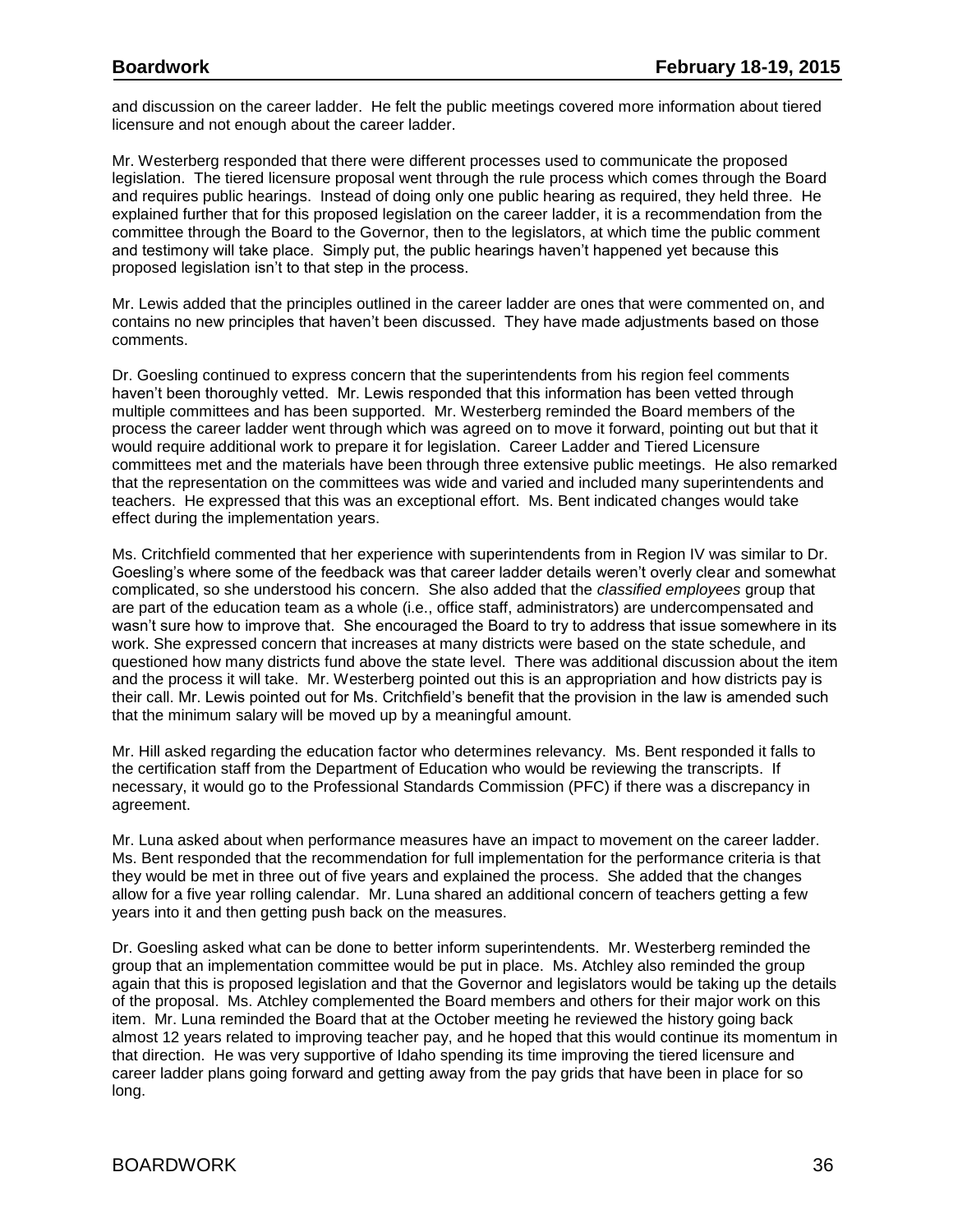# **AUDIT**

1. Presentation of Audit Findings by the Board's External Auditor

### **BOARD ACTION**

**M/S (Soltman/Goesling): To accept from the Audit Committee the Fiscal Year 2014 financial audit reports for Boise State University, Idaho State University, University of Idaho, Lewis-Clark State College, and Eastern Idaho Technical College, as presented by Moss Adams LLP.** A roll call vote was taken and the motion carried unanimously 8-0.

Mr. Scott Simpson, audit partner and one of the lead institution auditors with Moss Adams, provided a brief presentation of audit results for the Board. He indicated they completed all of their audits for Boise State University, Idaho State University, University of Idaho, Lewis-Clark State College, and Eastern Idaho Technical College at the end of September and audit reports were issued. They met the deadlines set by the State Controller's Office, and the audit results for each institution were positive. He explained that "positive" means they issued unmodified audit reports for financial statements as well as for the compliance for each institution. This also means that they had clean, unmodified opinions for each institution. Mr. Simpson reported the institutions had no material weaknesses or significant deficiencies in internal controls. They found all institutions were prepared for the audits and responded timely for any information requests or inquiries. He remarked favorably on the coordination with management at each of the institutions and reported no disagreements. Mr. Simpson felt it was a very successful audit season, and commented on the complexity and amount of work required in the audit process. Mr. Simpson was ready to answer any questions from the Board.

Mr. Lewis commented on the positive remarks from the auditors and praised the coordination of the institutions in this process. Mr. Freeman remarked that a much more thorough and in depth report was provided to the Audit Committee, and he complemented the high level due diligence by the institutions and Moss Adams during this process.

### **BUSINESS AFFAIRS AND HUMAN RESOURCES**

### **Section I – Human Resources**

1. Boise State University – Multi-Year Employment Agreement – Women's Volleyball Head Coach

### **BOARD ACTION**

**M/S (Goesling/Hill): To approve the request by Boise State University to enter into a two year employment agreement with Shawn Garus, Head Women's Volleyball Coach, commencing on February 1, 2015 and terminating on January 31, 2017, at a base salary of \$87,610 and supplemental compensation provisions, as submitted.** A roll call vote was taken and the motion carried unanimously 8-0.

Dr. Goesling indicated this is a request by Boise State University (BSU) for a multi-year employment agreement with the Women's Volleyball Head Coach. He added the Athletics Committee feels the academic incentives are adequate.

### 2. Boise State University – Multi-Year Employment Agreement – Women's Basketball Head Coach

### **BOARD ACTION**

**M/S (Goesling/Hill): To approve the request by Boise State University to enter into a two year, three month employment agreement with Gordon Presnell, Head Women's Basketball Coach, commencing on December 19, 2014 and terminating on March 31, 2017, at a base salary of \$189,132 and supplemental compensation provisions, as submitted, with one amendment converting the APR percentiles to raw scores for purposes of the academic achievement incentive**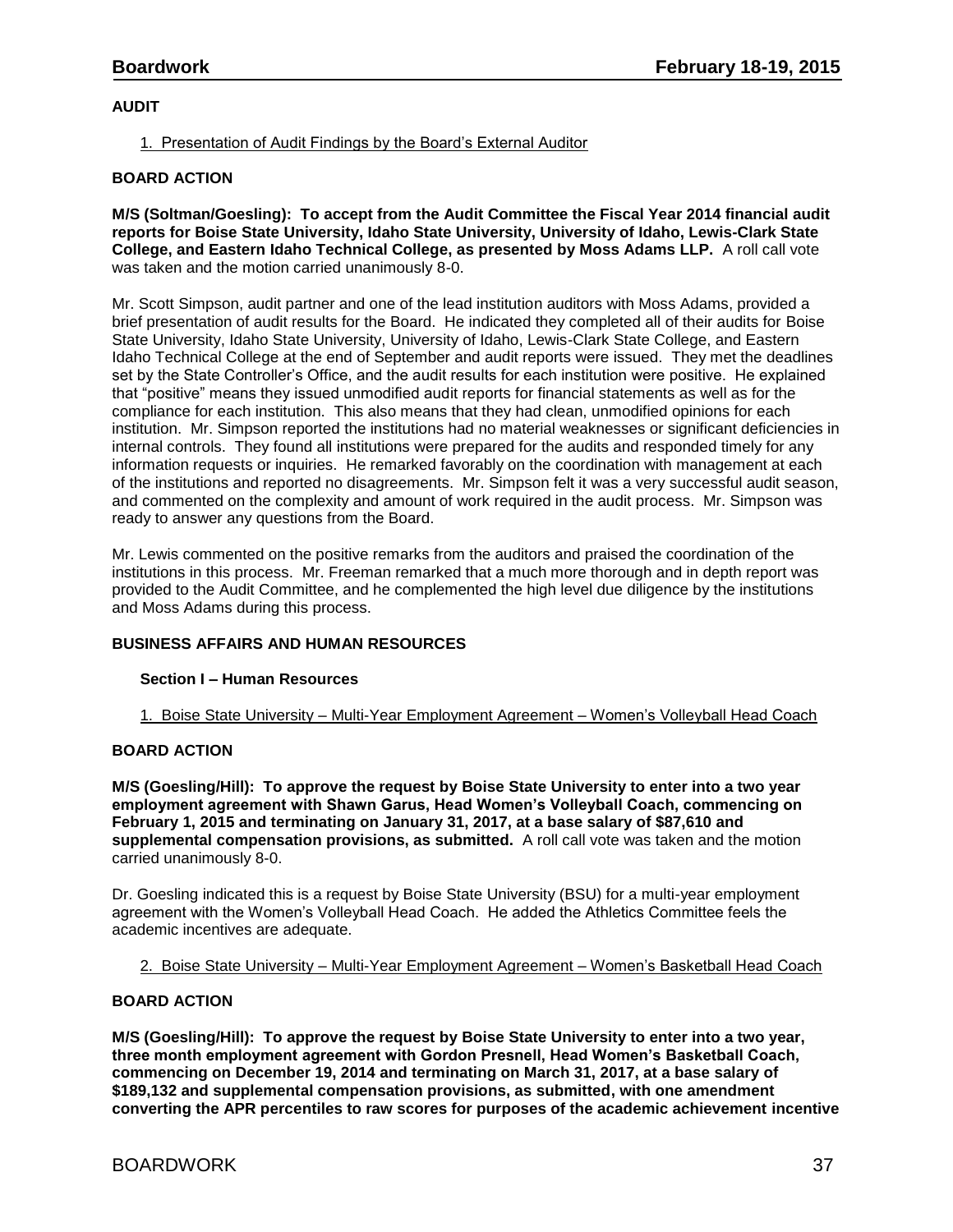**pay.** A roll call vote was taken and the motion carried unanimously 8-0.

Dr. Goesling indicated this is a request by Boise State University for a multi-year contract with Gordon Presnell, Head Women's Basketball Coach. He pointed out an amendment which converted the APR percentages to raw scores for the purposes of the academic achievement incentive.

Mr. Westerberg remarked that with regard to all the coaches' contracts, the liquidated damages seem to be low and requested the Athletics Committee review what is being done nationally with liquidated damages going forward.

3. Idaho State University – Multi-Year Employment Agreement – Men's Football Head Coach

#### **BOARD ACTION**

**M/S (Goesling/Hill): To waive Board Policy II.H.3 only with respect to the requirement that a coach contract include supplemental compensation incentive based upon academic performance, and only for purposes of the contract submitted as Attachment 1 as modified.** A roll call vote was taken and the motion carried unanimously 8-0.

**M/S (Goesling/Hill): To approve the request by Idaho State University to enter into a three year, one month employment agreement with Michael D. Kramer, Head Football Coach, commencing on December 19, 2014 and terminating on January 21, 2018, at a base salary of \$164,523.20 and supplemental compensation provisions as submitted, with one amendment to delete section 3.2.8.** A roll call vote was taken and the motion carried unanimously 8-0.

Dr. Goesling indicated this is a request from Idaho State University (ISU) for a multi-year agreement with their Head Football Coach, Michael Kramer. He pointed out this request deviates from the model contract in that it will be paid by state funds.

Mr. Freeman highlighted the differences between this contract and the model contract. He pointed out that Board policy requires contracts for head coaches or athletic directors include incentives in the form of supplemental compensation based on academic achievement. For this proposed contract, the coach asked that any academic incentive pay that is earned be paid out to the assistant coaches instead of the head coach. To do so requires a waiver of Board policy.

Mr. Soltman asked if the Athletics Committee feels this is a better way to incentivize academic achievement. Dr. Goesling responded that the committee is comfortable with it. He said other athletic directors were asked their opinion and there were no objections or negative comments toward it. Mr. Freeman added that this is not intended to set a precedent and that they are not seeking to change Board policy to accommodate this in the future. Mr. Lewis also added they do not want to see the APR incentives transferred to assistant coaches on a regular basis.

Mr. Lewis expressed concern about provisions for money games in coaches' contracts in general. Mr. Hill expressed the same concern. He questioned whether or not the Board would want to support provisions for money games where the there is a percentage bonus awarded for "money games". He expressed concern about providing incentives in the coaches contracts allowing for a percentage of the take on money games and felt it was not a good way to incentivize. He explained that often these money games are very challenging and stressful for the coaches, the teams, and also represents a high chance of having an additional loss on a record, not to mention the increase in physical roughness of the environment. He felt there are other ways to compensate a coach rather than receiving a bonus for these kinds of games.

Mr. Westerberg remarked in agreement with the comments of Mr. Lewis and would be in support of increasing the base salary for coaches instead.

Dr. Goesling suggested tabling the item. Mr. Freeman pointed out that may be a problem because of the effective date of the contract which is tomorrow, and asked for institution input on the item. Mr. Fletcher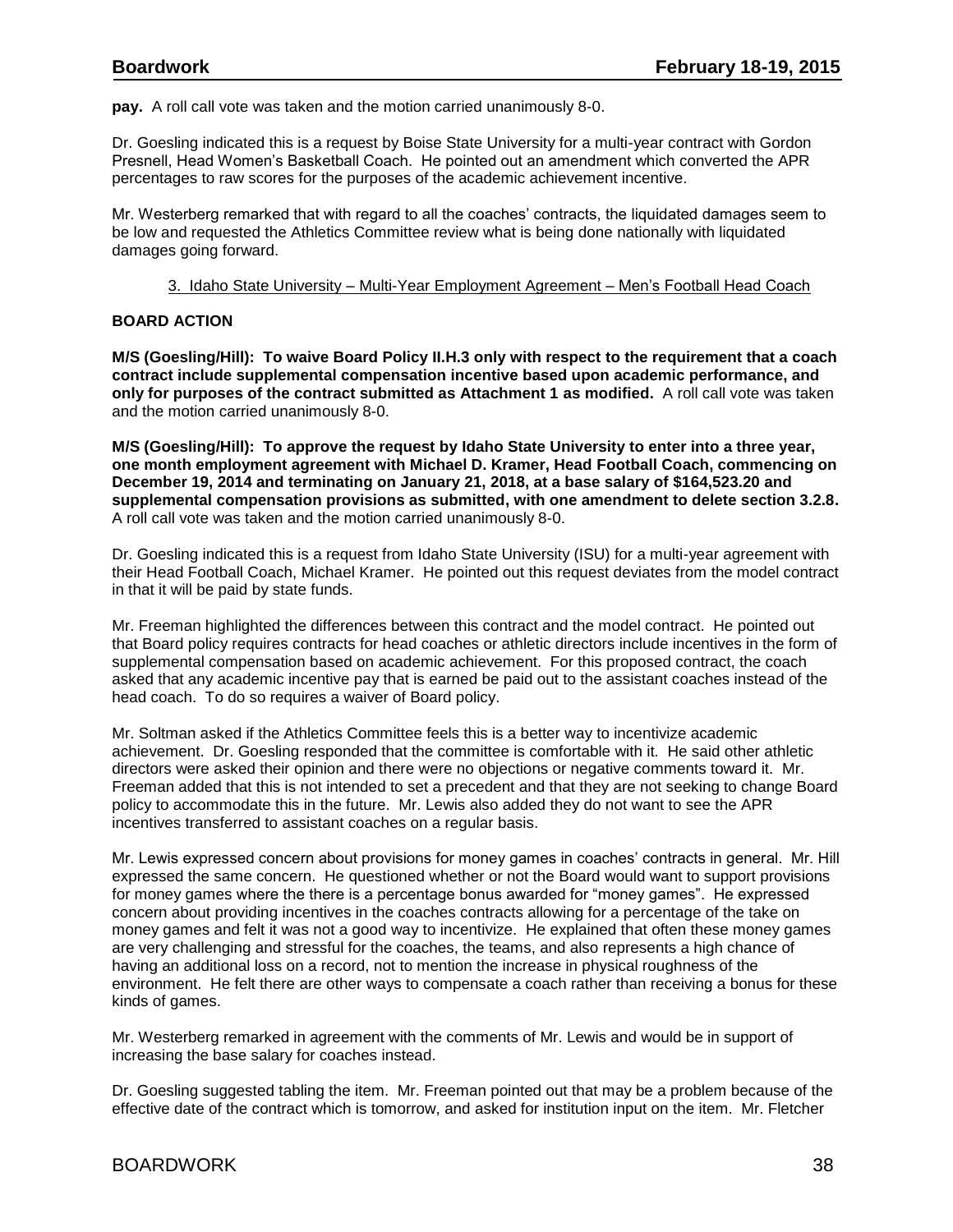responded they feel it is important to take action on the contract now and are concerned about retention and reward for the coach. He added that this action with the coach's contract will bring him up just a few points from the bottom level of compensation of the Big Sky Conference.

Ms. Atchley asked if the 1% regarding money games could be omitted from the contract at this time, and then have the Athletics Committee make an amendment to the contract later on the money game provision. Legal counsel from ISU, David Alexander, responded they would be agreeable to that. He felt they could proceed with signing the contract with the coach with the understanding that the 1% money game provision has not been approved by the Board. Mr. Westerberg remarked that if they do away with the money game compensation, they need to figure out some way to address the negative impact to compensation and consider other provisions. Mr. Westerberg was in agreement of striking the money game clause from the contract. He commented that there is a 1% guarantee to just show up to the money game and recommended making an addition to the base salary of the 1%. Mr. Westerberg felt a \$10,000 increase in base salary should be added and the money game provision be eliminated. Mr. Fletcher commented in agreement with that recommendation.

4. Idaho State University – Extension to Multi-Year Employment Agreement – Athletic Director

# **BOARD ACTION**

**M/S (Goesling/Hill): To approve the request by Idaho State University to extend a multi-year employment agreement with Jeffrey K. Tingey, Athletic Director, for a term commencing on December 19, 2014 and terminating on June 30, 2017, at a base salary of \$120,931.20 and supplemental compensation provisions, as submitted, with one amendment to increase academic achievement incentive pay to \$4,000, \$6,000, \$8,000 and \$10,000 based on Athletic Department average APR scores.** Mr. Freeman read the motion aloud as requested by Dr. Goesling who approved it as stated. A roll call vote was taken and the motion carried unanimously 8-0.

Dr. Goesling indicated that Idaho State University is requesting approval to extend the multi-year contract agreement for Jeffrey K. Tingey, Director of Athletics, pointing out the academic incentives have been increased. Dr. Goesling expressed major concern by the Athletics Committee that Mr. Tingey has been working without a contract since June 2014. He asked ISU for an explanation, and sought assurance for that not to happen again. Mr. Fletcher was unable to explain how it happened. Dr. Goesling asked for an explanation of how they would avoid a similar situation in the future. Mr. Fletcher responded they have the President's commitment coupled with a new system of managing contracts and it shouldn't happen again.

# **BUSINESS AFFAIRS AND HUMAN RESOURCES**

### **Section II – Finance**

1. Amendment to Board Policy Section V.R. – Establishment of Fees – Second Reading

### **BOARD ACTION**

**M/S (Lewis/Soltman): To approve the second reading of proposed amendments to Board policy Section V.R., Establishment of Fees, as presented.** A roll call vote was taken and the motion carried unanimously 8-0.

### 2. Boise State University – License Agreement to Elsevier

# **BOARD ACTION**

**M/S (Lewis/Soltman): To authorize Boise State University to enter into a three year license agreement, with an optional one year renewal, for an amount not to exceed \$1.75 million, with Elsevier as outlined herein.** A roll call vote was taken and the motion carried unanimously 8-0.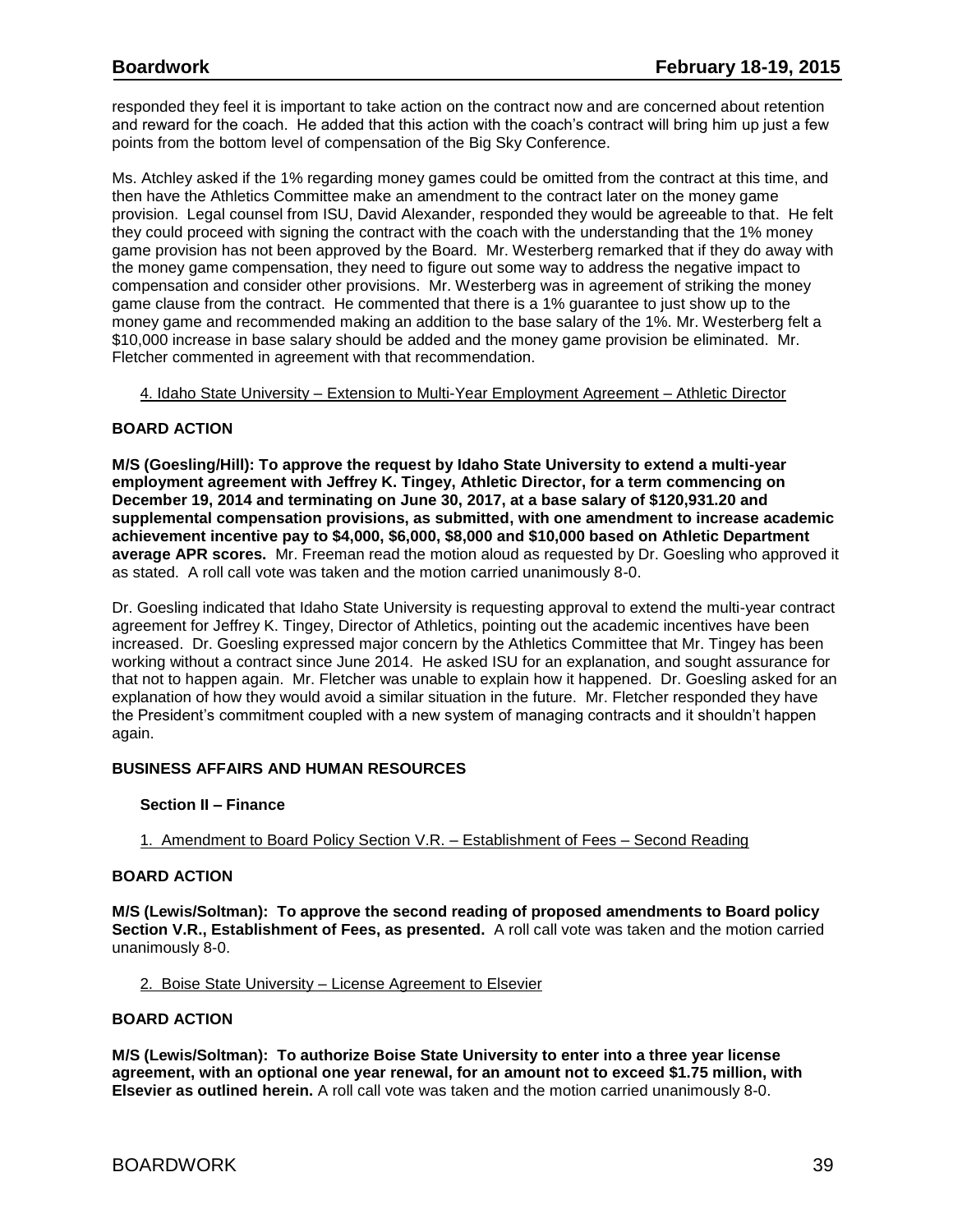Mr. Lewis indicated this is a request from Boise State University to enter into a license agreement with Elsevier B.V. (Elsevier) and relates to publications being made available to the library. Mr. Freeman noted that under normal circumstances, this would be a Consent Agenda item. Mr. Westerberg asked why this was being done as a singular contract instead of system-wide contract that would include other institutions. Mr. Freeman responded this subscription service doesn't incent system-wide agreements.

# 3. University of Idaho – 2015 Bond Refunding

## **BOARD ACTION**

**M/S (Lewis/Hill): To approve the request by the University of Idaho for a Supplemental Resolution for issuance of the Series 2015A bonds, the title of which is as follows:**

**A SUPPLEMENTAL RESOLUTION of the Regents of the University of Idaho authorizing the issuance and sale of General Revenue Refunding Bonds, Series 2015A, in the principal amount of up to \$22,285,000 (the "Series 2015A Bonds"), authorizing the execution and delivery of a Bond Purchase Agreement, Escrow Agreement, Continuing Disclosure Agreement, Preliminary Official Statement, Final Official Statement and other documents, and providing for other matters relating to the authorization, issuance, sale and payment of the Series 2015A Bonds.** 

A roll call vote was taken and the motion carried unanimously 8-0.

University of Idaho's Financial Vice President Ron Smith summarized the item for the Board members indicating that the university requests to refinance bonds issued in 2005, not to exceed \$22,285,000. He indicated this refinance will result in present value savings of just over 9% or just over \$2 million. The refinancing will not extend the maturity date of original issuance and will result in \$1.9M in debt service avoidance. Mr. Smith pointed out they went through reaffirmation from the credit agencies and both ratings were the same as before with a stable outlook for the institution.

4. Opportunity Scholarship – Maximum Award Amount

### **BOARD ACTION**

**M/S (Lewis/Soltman): To approve the maximum award amount of the Idaho Opportunity Scholarship, at \$3,750 per year for fiscal year 2015.** A roll call vote was taken and the motion carried unanimously 8-0.

Mr. Lewis introduced the item that seeks approval for the 2015 Opportunity Scholarship maximum amount. Mr. Freeman summarized that the Board annually sets the maximum award amount for the Opportunity Scholarship which the Board did in December of 2013. They estimated, based on past experience, what the maximum award should be. Approximately 1,300 scholarships have been awarded and most recipients received \$3,000. However, there is still just under \$1 million that will revert back to the state if it is not spent on scholarships. This request is to increase the maximum amount to push that money out to students. The additional amount will hit during the Spring semester and will increase by \$750, serving 1,297 students. Mr. Freeman noted for the Board that there are ten times as many applicants this year as there were last year.

Ms. Critchfield asked if more awards were in order instead of increasing the dollar amount. Ms. Bent responded that based on the eligibility requirements in law, they funded everyone who was eligible.

### **DEPARTMENT OF EDUCATION**

### 1. Superintendent's Update

This item was not covered during the meeting.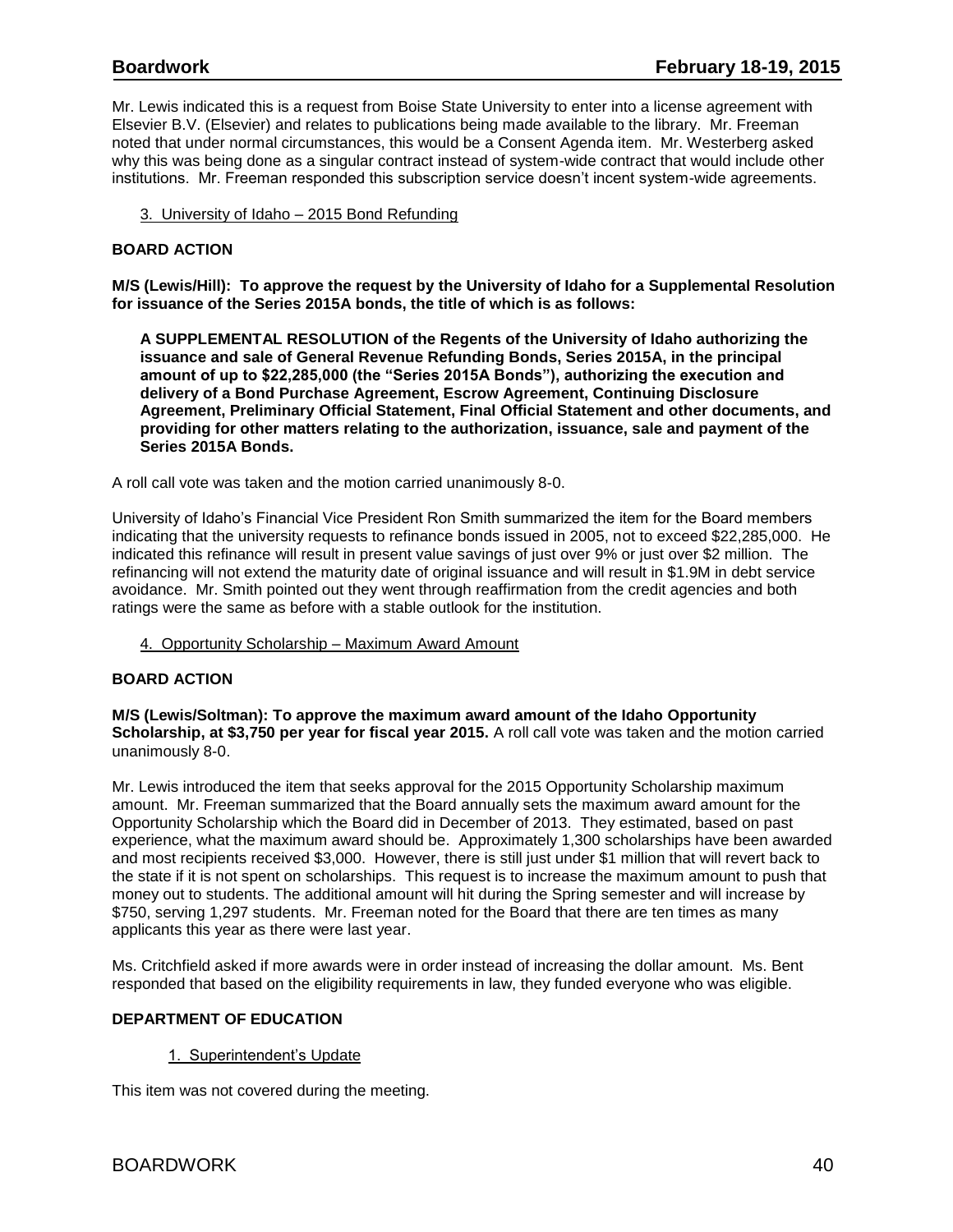2. ISAT Achievement Level Scores (Cut Scores)

## **BOARD ACTION**

**M/S (Luna/Critchfield): To approve the Idaho academic achievement standards, including the Proficiency line descriptors and ISAT achievement levels, at each performance level for each grade, as submitted in attachments 1, 2 and 3.** A roll call vote was taken and the motion carried unanimously 8-0.

Mr. Luna introduced the item which concerns the Idaho Standard Achievement Test (ISAT) scores. He reported this is another step in the process of the implementation of the new ISAT. He added that legislation required the formation of a committee made up of stakeholders from across the state look at all items that will be part of the new ISAT for sensitivity and bias. There were 84 Idahoans that made up that committee and the work was completed this week. Reviewers looked at the items three times and if the item was flagged twice, it required additional review or elimination. Of the 33,400 items that were reviewed, only 91 of them were flagged for review. Mr. Luna expressed they felt it was an appropriate and valid assessment and it will provide teachers with more tools and parents with more information on the ISAT. Mr. Luna described the levels of achievement of the assessment.

#### 3. IDAPA 08.02.03.111.06.j. 0 Grade 9 Assessment - Waiver

### **BOARD ACTION**

**M/S (Luna/Soltman): To approve the Waiver of Requirement of Idaho Administrative Code, IDAPA 08.02.03.111.06(j), requiring grade nine (9) students take the Idaho Standards Achievement Test, Idaho ALT Assessment Test, and the Idaho English Language Assessment for the 2014-2015 school year, as submitted.** A roll call vote was taken and the motion carried 7-1. Mr. Lewis voted nay on the motion.

Mr. Luna introduced the next item which is a request by the Department to waive the requirement for the assessments required for grade nine students. The current Administrative Rule requires all students in Idaho public schools, grades K-12 to participate in the comprehensive assessment program. Mr. Luna described the assessment pattern going forward and the tests it consists of. During the 2012 and 2013 school years, the Smarter Balanced Assessment Consortium (SBAC) started to develop assessment items and performance tasks in English language arts/literacy and mathematics to be administered in grades three through eight and in high school.

Mr. Luna summarized that the Board approved a waiver to allow districts the option of not administering field test assessments in grades nine and ten. Districts were still required to have field test assessments in grade three through eight and in grade eleven to meet the federal testing requirement. Then in October 2014, a group of district superintendents and testing coordinators recommended that districts should be allowed to choose not to administer the Idaho Standard Achievement Tests (ISAT) and Idaho Alternate Assessment on grade nine students due to technical and logistical difficulties.

Mr. Soltman asked about the cost savings as referenced in the impact statement. Angela Hemingway from the Department responded that currently they pay per student for the assessments and the cost savings would be realized for each student who did not participate in the assessment. She clarified they would still have funds available if 100% of the students opted to take the assessment. There was additional discussion about the assessments. Mr. Luna pointed out that federal law does not require ninth grade assessments which is why they have made ninth grade optional. He pointed out that this is a one year waiver specific to 2014-15, but will be visited again.

Mr. Lewis asked why it is important to test ninth graders in the first place. Mr. Luna responded it is to gather a continuum of where students are at academically. Ms. Hemmingway provided a summary of the scope of work developed by the SBAC and how they are working to get those items developed. She indicated the intent is to create assessments for grades three through eleven in both math and English.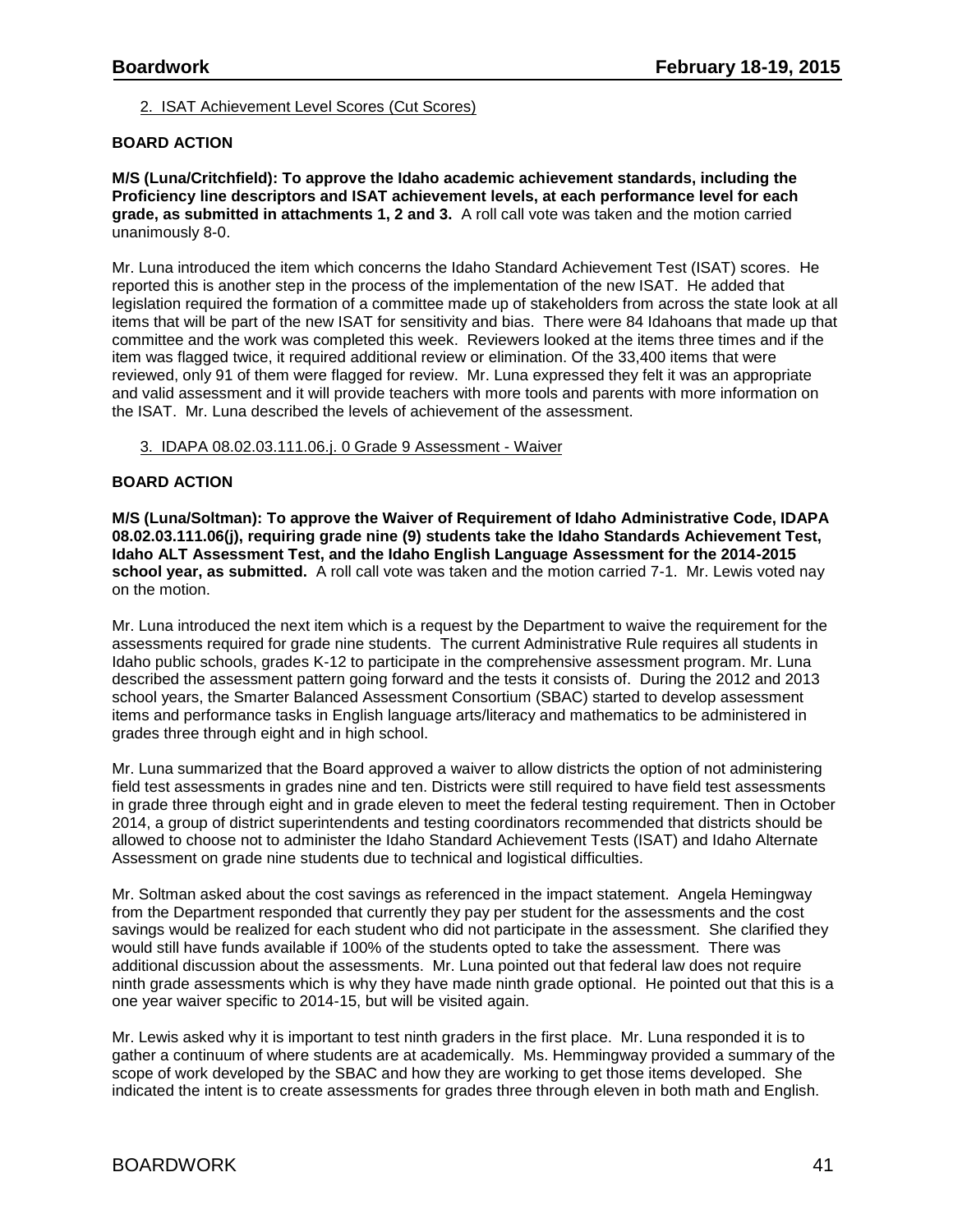Ms. Critchfield asked about districts opting out of the ninth grade testing if a parent still wanted the child to be tested. Ms. Hemingway responded that students would still be allowed to be tested and arrangements for testing would be made with the district.

At this time the meeting moved to item 5, *Special Education Manual*, on the Department's agenda.

## 4. Reading Literacy Task Force Recommendations

Mr. Luna introduced the item which deals with the recommendations from the Idaho Reading Literacy Task Force. He pointed out that one of the recommendations focused on third grade literacy which is a critical part of a student's academic success. He read aloud some content from conclusion of the report. He indicated the task force was developed to form recommendations for students from the third grade on with a level of literacy that ensures they can read and comprehend. The taskforce met six times and was facilitated by Dr. Marybeth Flachbart, CEO of Neuhaus Education Center, and Education Northwest provided technical assistance. Twenty individuals from across Idaho served on the committee including Board member Critchfield. The final report focuses on four areas with specific recommendations in each area: assessment, curriculum and instruction, professional development for teachers and administrators, and policy, evaluation and funding.

Ms. Critchfield added that the meetings were very productive and that she is very supportive of the recommendations. The committee was very committed to support legislative efforts to increase funding for literacy and creating funding flexibility for literacy programs.

Mr. Luna commented on one of the recommendations which is to remove the requirement that the state should provide a minimum of 40 hours of intervention to any student receiving a score of one on the Idaho Reading Indicator (IRI). The state provides funding to districts for the number of students that are at a one (with three being the highest score equal to proficient). Mr. Luna clarified that there are other parameters on how those dollars can be used, so they aren't taking the intervention hours away, they are just removing the "minimum" requirement. Ms. Critchfield added that teachers are doing a more individualized plan with students and that often they spend well over 40 hours with the student.

Mr. Hill recommended under the *Curriculum and Instruction* section that the two bullet points be read together as one item. Board members agreed.

Mr. Luna indicated these four areas will be developed further and that there will be a level of accountability for literacy for every child. Mr. Westerberg requested unanimous consent that the Board accept the report and refer the matter to staff and the Instruction Research and Student Affairs (IRSA) Committee for further development and recommended action, or delegation of recommendations. There were no objections. Mr. Luna recommended that Board member Critchfield be an ad-hoc member to the IRSA Committee related to this item. Ms. Critchfield willingly agreed. Mr. Luna also pointed out there are items that should be moved forward for this coming legislative session. Ms. Bent responded the timing is such that legislation would not be able to be done through the normal process. She indicated legislation could be developed and they would need to work with legislative sponsors on it, as well as discussing it with the Governor's office. Ms. Critchfield recommended contacting Representative VanOrden. Ms. Bent went on to say that because of the timeline, temporary and proposed rules would need to be developed after the session.

Ms. Atchley summarized that the Board agreed unanimously to accept the Literacy Task Force Recommendations and develop legislation to further this work.

Mr. Lewis reminded to the Board members related to the Career Ladder legislation, to review the latest draft of the statutory language as there would likely be questions.

### 5. Special Education Manual

# **BOARD ACTION**

BOARDWORK 42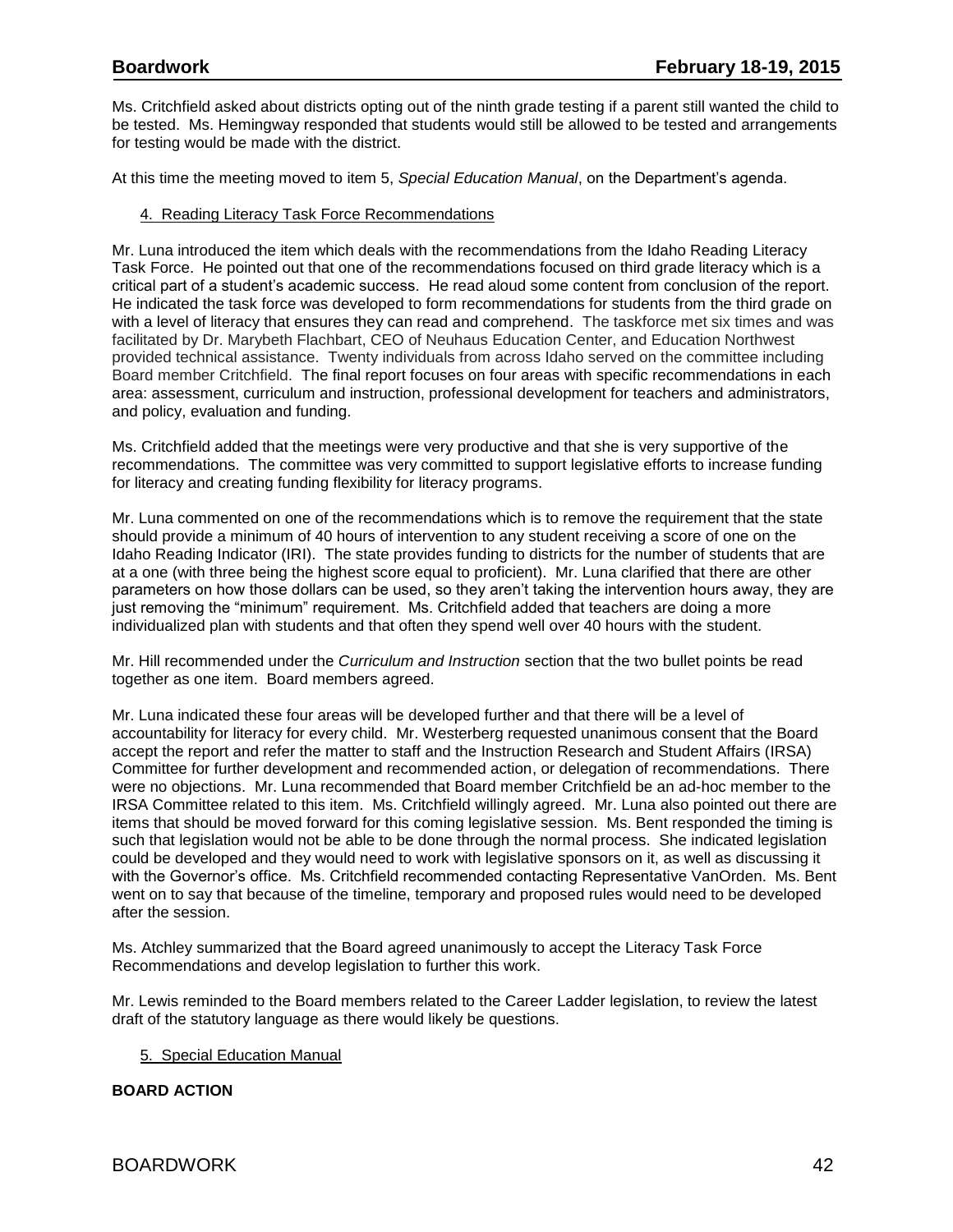**M/S (Luna/Critchfield): To approve the Revised Idaho Special Education Manual, 2015, as submitted in Attachment 1.** A roll call vote was taken and the motion carried unanimously 8-0.

Mr. Luna indicated this item is an update of the Idaho Special Education Manual. The manual is designed to help districts and schools understand the provisions of the Individuals with Disabilities Education Act (IDEA) and meet the guidelines contained in the law. Mr. Luna pointed out this manual has not been reviewed in its entirety since 2009, and has recently been updated as federal regulations have changed. A number of stakeholders have been included and consulted in updating the manual.

At this time, the meeting returned to item 4, *Reading Literacy Task Force Recommendations*, on the Department's agenda.

## **OTHER BUSINESS**

There being no further business, a motion to adjourn was entertained.

**M/S (Critchfield/Hill): To adjourn the meeting at 11:43 a.m.** The motion carried unanimously.